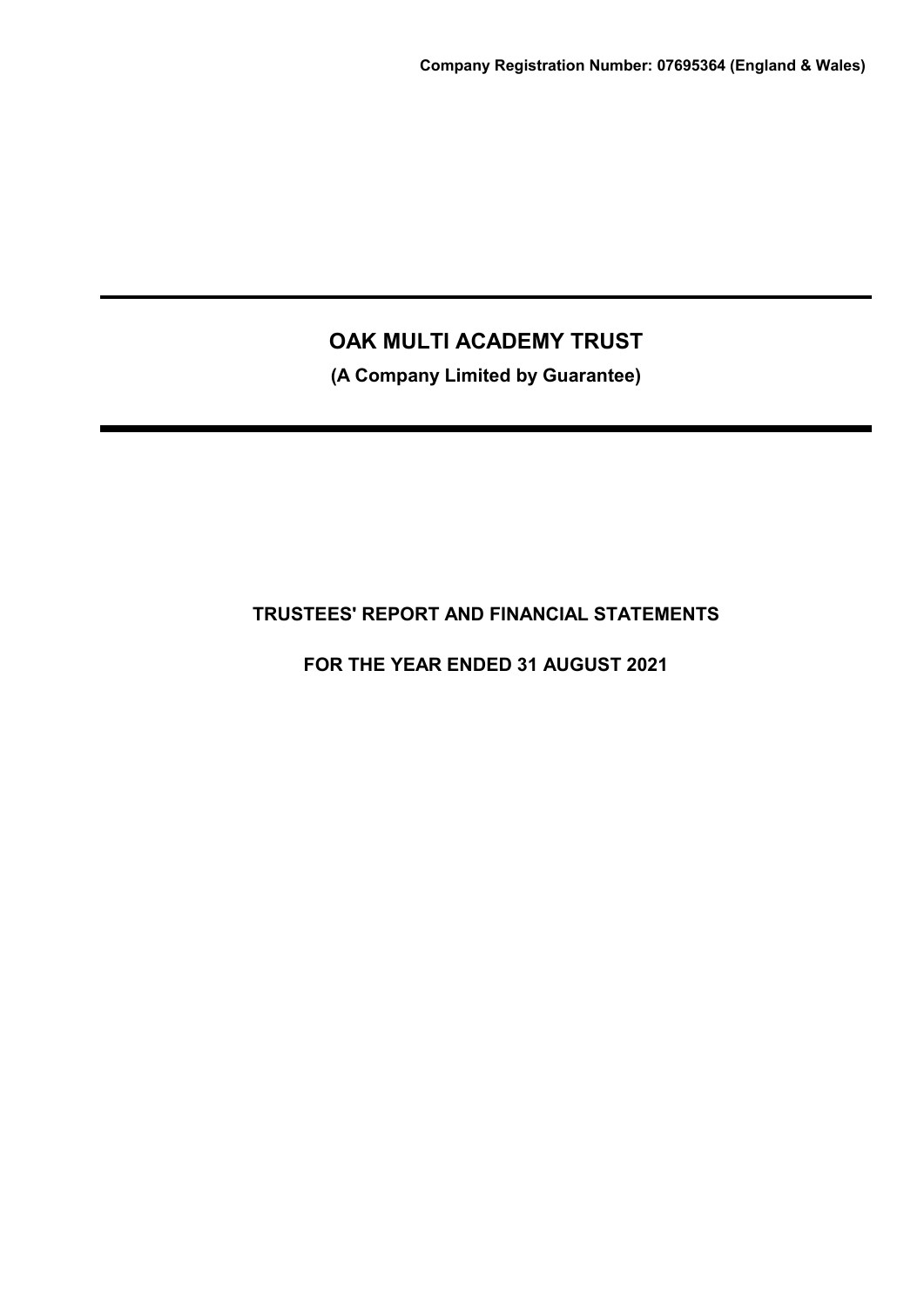**(A Company Limited by Guarantee)**

## **CONTENTS**

|                                                                                | Page      |
|--------------------------------------------------------------------------------|-----------|
| <b>Reference and Administrative Details</b>                                    | $1 - 2$   |
| <b>Trustees' Report</b>                                                        | $3 - 16$  |
| <b>Governance Statement</b>                                                    | $17 - 22$ |
| <b>Statement on Regularity, Propriety and Compliance</b>                       | 23        |
| <b>Statement of Trustees' Responsibilities</b>                                 | 24        |
| <b>Independent Auditor's Report on the Financial Statements</b>                | $25 - 28$ |
| <b>Independent Reporting Accountant's Report on Regularity</b>                 | $29 - 30$ |
| Statement of Financial Activities Incorporating Income and Expenditure Account | 31        |
| <b>Balance Sheet</b>                                                           | $32 - 33$ |
| <b>Statement of Cash Flows</b>                                                 | 34        |
| <b>Notes to the Financial Statements</b>                                       | $35 - 62$ |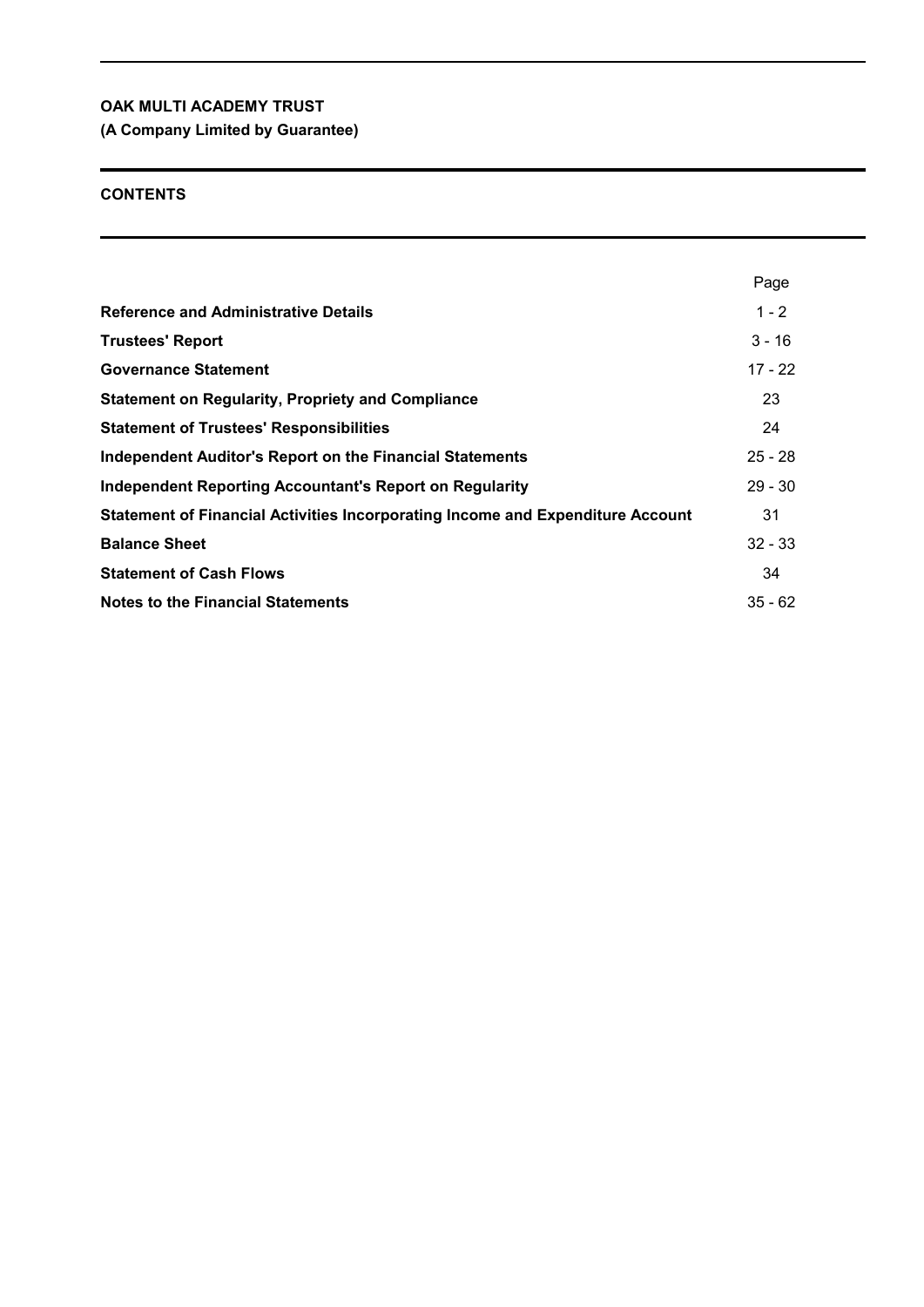## **(A Company Limited by Guarantee)**

## **REFERENCE AND ADMINISTRATIVE DETAILS**

| <b>Members</b>                            | S Cole (resigned 24 March 2021)<br>K Karim<br>M Galton<br>P Reeve (appointed 1 October 2021)<br>S Rose (appointed 1 October 2021)<br>P Choker (resigned 1 October 2021)<br>M Duff (appointed 24 March 2021)                                                                                                                                               |
|-------------------------------------------|-----------------------------------------------------------------------------------------------------------------------------------------------------------------------------------------------------------------------------------------------------------------------------------------------------------------------------------------------------------|
| <b>Trustees</b>                           | P Reeve (resigned 5 May 2021)<br>K Karaji<br>D Thurston<br>E Sahu<br>J Lawlor<br>S Rose (resigned 31 August 2021)<br>R Grant<br>P Choker (appointed 22 September 2021)<br>S Cole (appointed 24 March 2021)                                                                                                                                                |
| <b>Company registered</b><br>number       | 07695364                                                                                                                                                                                                                                                                                                                                                  |
| <b>Company name</b>                       | Oak Multi Academy Trust                                                                                                                                                                                                                                                                                                                                   |
| <b>Principal and registered</b><br>office | Manor High School<br>Copse Close<br>Oadby<br>Leicestershire<br>LE2 4FU                                                                                                                                                                                                                                                                                    |
| <b>Company secretary</b>                  | C Payne (resigned 31 August 2021)<br>S Davis (appointed 1 September 2021)                                                                                                                                                                                                                                                                                 |
| <b>Senior management</b><br>team          | S Mitchell, CEO and Accounting Officer<br>C Payne, CFO (resigned 31 August 2021)<br>S Davis, CFO (appointed 1 September 2021)<br>G Brown, Headteacher<br>M Evans, Headteacher<br>K Hayles, Headteacher<br>J Hart, Headteacher<br>H Holmes, Headteacher<br>L Powell, Headteacher<br>C Brown, Head of QA and School Improvement (appointed 2 November 2020) |
| Independent auditor                       | Mazars LLP<br><b>Chartered Accountants</b><br>6 Dominus Way<br><b>Meridian Business Park</b><br>Leicester<br><b>LE19 1RP</b>                                                                                                                                                                                                                              |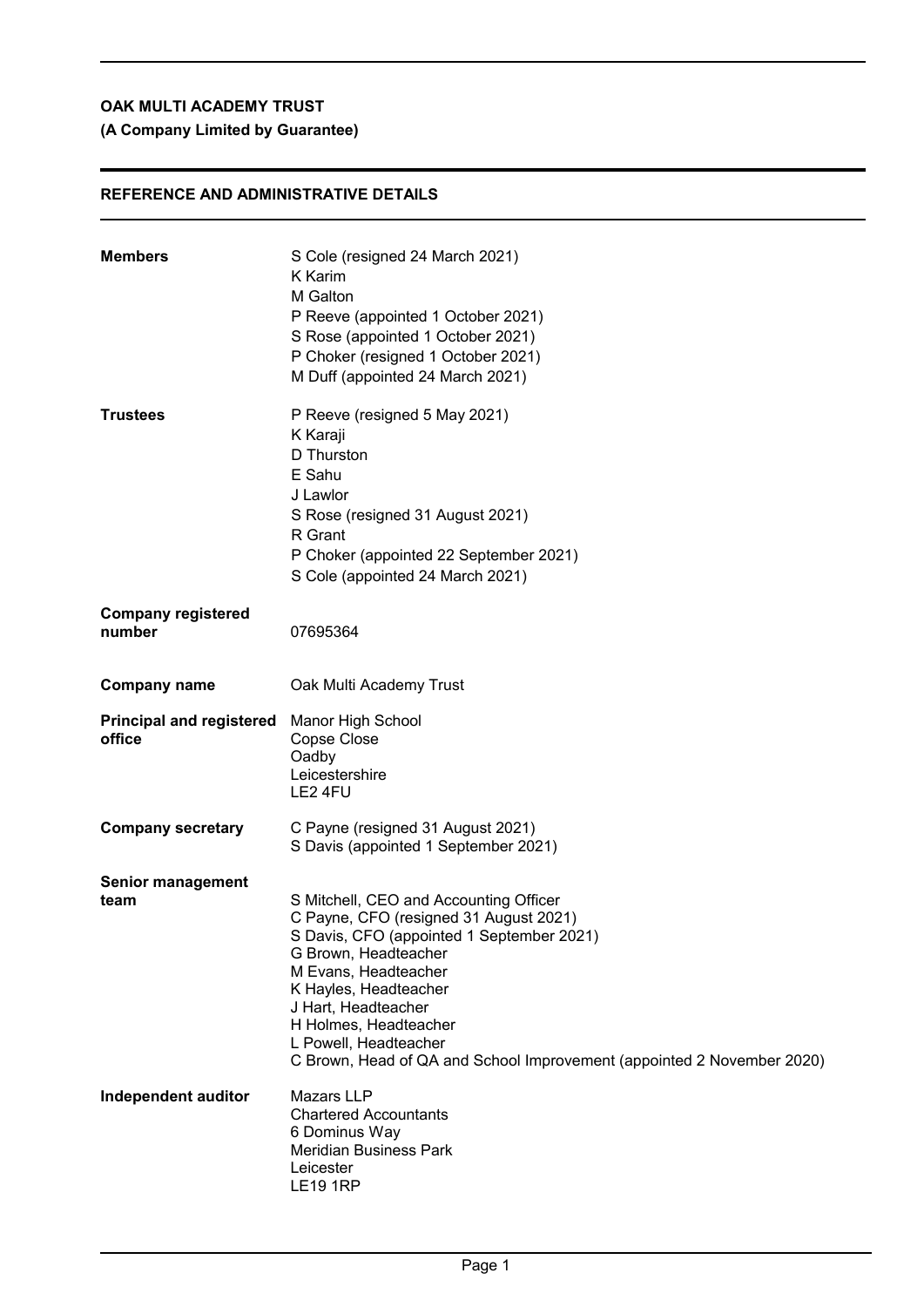**(A Company Limited by Guarantee)**

### **REFERENCE AND ADMINISTRATIVE DETAILS (CONTINUED) FOR THE YEAR ENDED 31 AUGUST 2021**

| <b>Solicitors</b> | <b>Flint Bishop LLP</b><br>St Michael's Court<br>St Michael's Lane<br>Derby<br>DE13HQ                            |
|-------------------|------------------------------------------------------------------------------------------------------------------|
| <b>Bankers</b>    | Lloyds Bank plc<br>7 High Street<br>Leicester<br>LE1 9FS                                                         |
| Internal auditor  | Leicestershire Internal Audit Service<br>Leicestershire County Council<br>Glenfield<br>Leicestershire<br>LE3 8RB |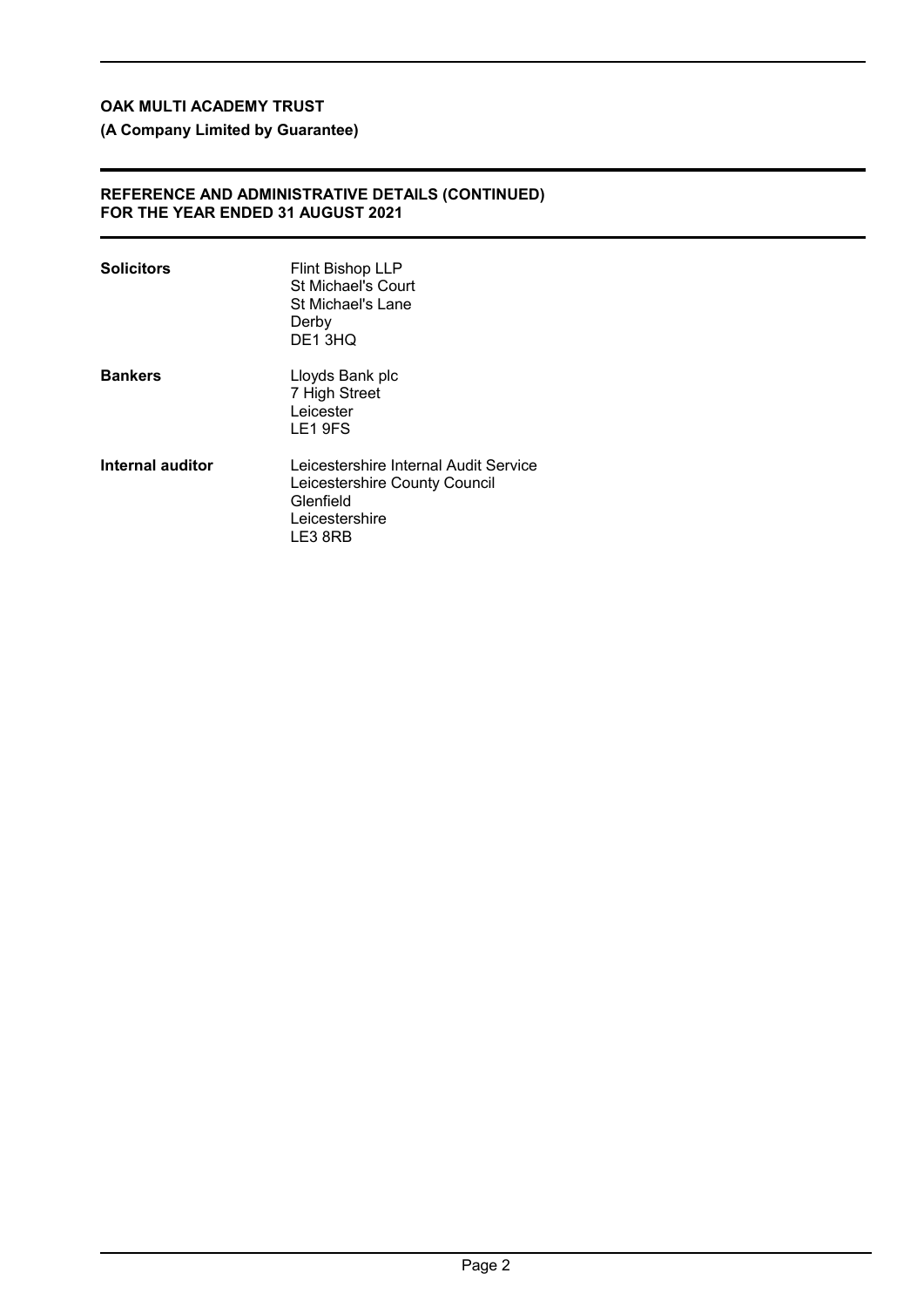### **(A Company Limited by Guarantee)**

### **TRUSTEES' REPORT FOR THE YEAR ENDED 31 AUGUST 2021**

The Trustees present their annual report together with the financial statements and auditor's report of the charitable company for the year to 31 August 2021. The annual report serves the purposes of both a Trustees' report and a directors' report under company law.

The multi academy Trust operates 4 primary and 1 secondary academies from the Oadby and Knighton area of Leicester. It's academies have a combined pupil capacity of 2,570 and had a roll of 2,641 in the school census on 01 October 2021.

#### **Structure, governance and management**

### **a. Constitution**

The multi academy trust is a company limited by guarantee and an exempt charity. The charitable company's memorandum and articles of association are the primary governing documents of the multi academy trust.

The Trustees of Oak Multi Academy Trust are also the directors of the charitable company for the purposes of company law. The charitable company operates as OAK Multi Academy Trust. Other trading names by which the Trust makes itself known as are OAK Academies Trust, Manor High School, Woodland Grange Primary School, Brookside Primary School, Overdale Junior School, and Overdale Infant School.

Details of the Trustees who served during the year, and to the date these accounts are approved are included in the Reference and administrative details on page 1.

#### **b. Members' liability**

Each member of the charitable company undertakes to contribute to the assets of the charitable company in the event of it being wound up while they are a member, or within one year after they cease to be a member, such amount as may be required, not exceeding £10, for the debts and liabilities contracted before they ceased to be a member.

### **c. Trustees' indemnities**

A Trustee may benefit from any indemnity insurance purchased at the Trust's expense to cover the liability of the Trustees which by virtue of any rule of law would otherwise attach to them in respect of any negligence, default or breach of Trust or breach of duty of which they may be guilty in relation to the Trust. Provided that any such insurance shall not extend to any claim arising from any act or omission which the Trustees knew to be a breach of Trust or breach of duty or which was committed by the Trustees in reckless disregard to whether it was a breach of Trust or breach of duty or not and provided also that any such insurance shall not extend to the costs of any unsuccessful defence to a criminal prosecution brought against the Trustees in their capacity as directors of the Trust.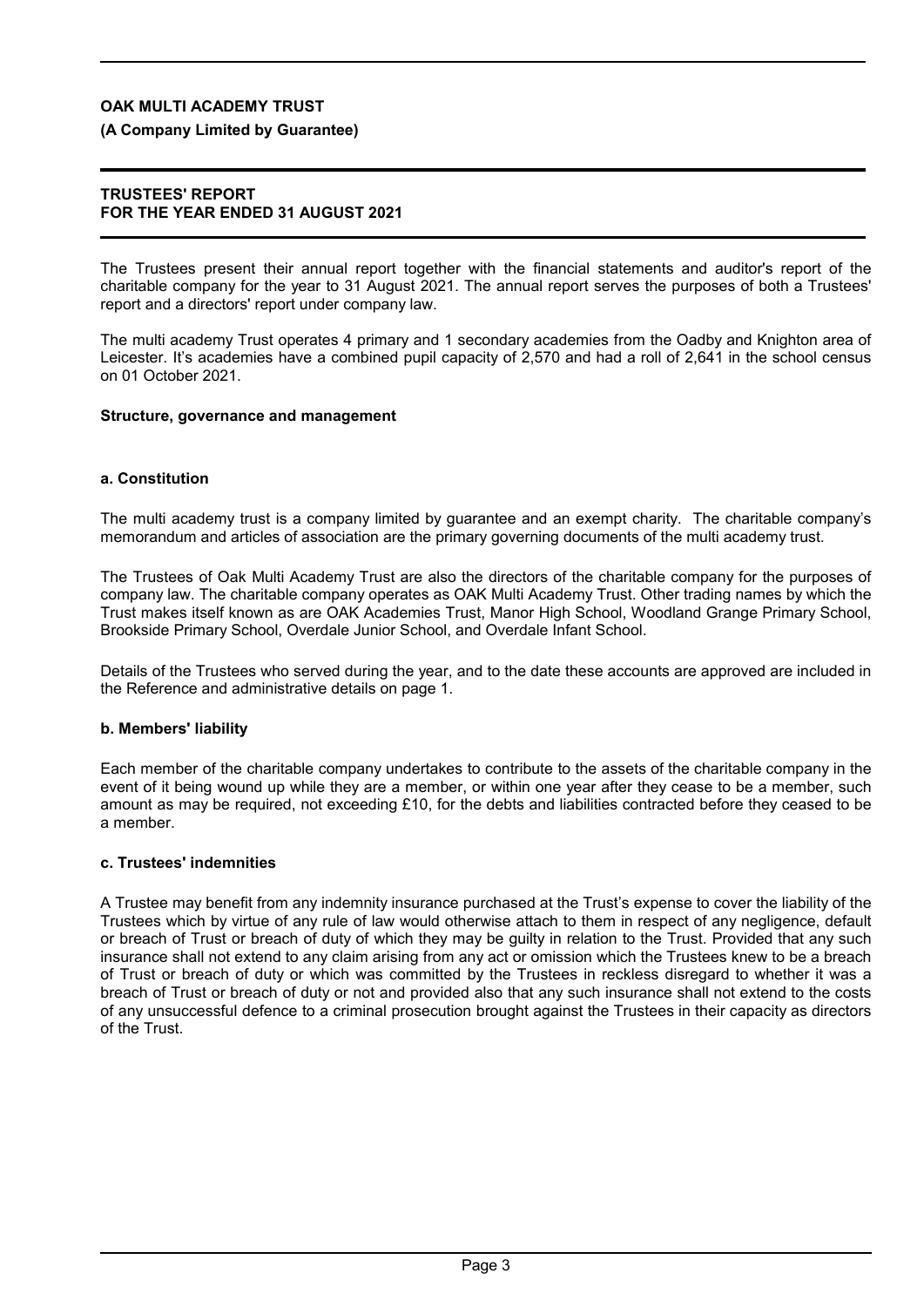### **(A Company Limited by Guarantee)**

### **TRUSTEES' REPORT (CONTINUED) FOR THE YEAR ENDED 31 AUGUST 2021**

#### **Structure, governance and management (continued)**

#### **d. Method of recruitment and appointment or election of Trustees**

The Members of the multi academy Trust comprise of the signatories to the Memorandum and shall not be less than 3. The Members may agree by passing a special resolution to appoint such additional Members as they think fit.

The Board of Trustees is comprised of appointed Trustees (appointed by Members) and shall not be less than 3 but is subject to no maximum. The Trustees may also appoint Co opted Trustees. A Co opted Trustee means a person who is appointed to be a Trustee by being co opted by Trustees who have not themselves been so appointed. The term of office for any Trustee shall be 4 years.

The Board of Trustees have appointed committees known as Local Governing Bodies (LGB). Staff Governors are appointed by members of staff employed by the Academies by means of a secret ballot. Parent Governors are elected by parents of registered students at the Academies. Since August 2020 a new Scheme of Delegation is in place which enables Governors to be appointed by the LGB on this basis of selection of skills and capabilities, in addition to the election process previously in place.

#### **e. Policies adopted for the induction and training of Trustees**

All Trustees are expected to undertake a full induction with the Trust upon their appointment, and will be given relevant supporting documentation. This induction programme intends to provide information on the Trust, its schools, its activities, staff, achievements, and the responsibilities expected of Trustees.

All Trustees and Governors are provided with policies, procedures, minutes, accounts, budgets, plans and other documents that they will need to undertake their role effectively, as well as training sessions provided by the Trust procured through appropriate providers.

The Trust performs an annual skills audit of Trustees and should any gaps be identified, training courses are offered to address these gaps.

### **f. Organisational structure**

The Trust management structure consists of the Board of Trustees; the Executive Team consisting of the Chief Executive Officer (who is also the Accounting Officer), the Chief Finance Officer, the Headteachers from each of the academies the Trust operates; and the Local Governing Bodies. From November 2020 the Executive Team was supplemented by the appointment of a Head of QA and School Improvement.

Trustees are responsible for strategic core governance functions, including:

- . • Ensuring clarity of vision, ethos and strategic direction
- Holding the Chief Executive Officer (CEO), and the Executive Team to account for the educational performance of our schools, pupils and staff; and
- Overseeing the financial performance of the Trust and our schools and ensuring that funds entrusted to us are spent in compliance with statutory and regulatory requirements.

The Trust has drawn up a scheme of delegation which is reviewed annually. The scheme of delegation is available on our website, and sets out what decisions are reserved for the Board of Trustees and the decisions that are delegated to the Executive Team, the Local Governing Bodies or the Headteachers of each academy.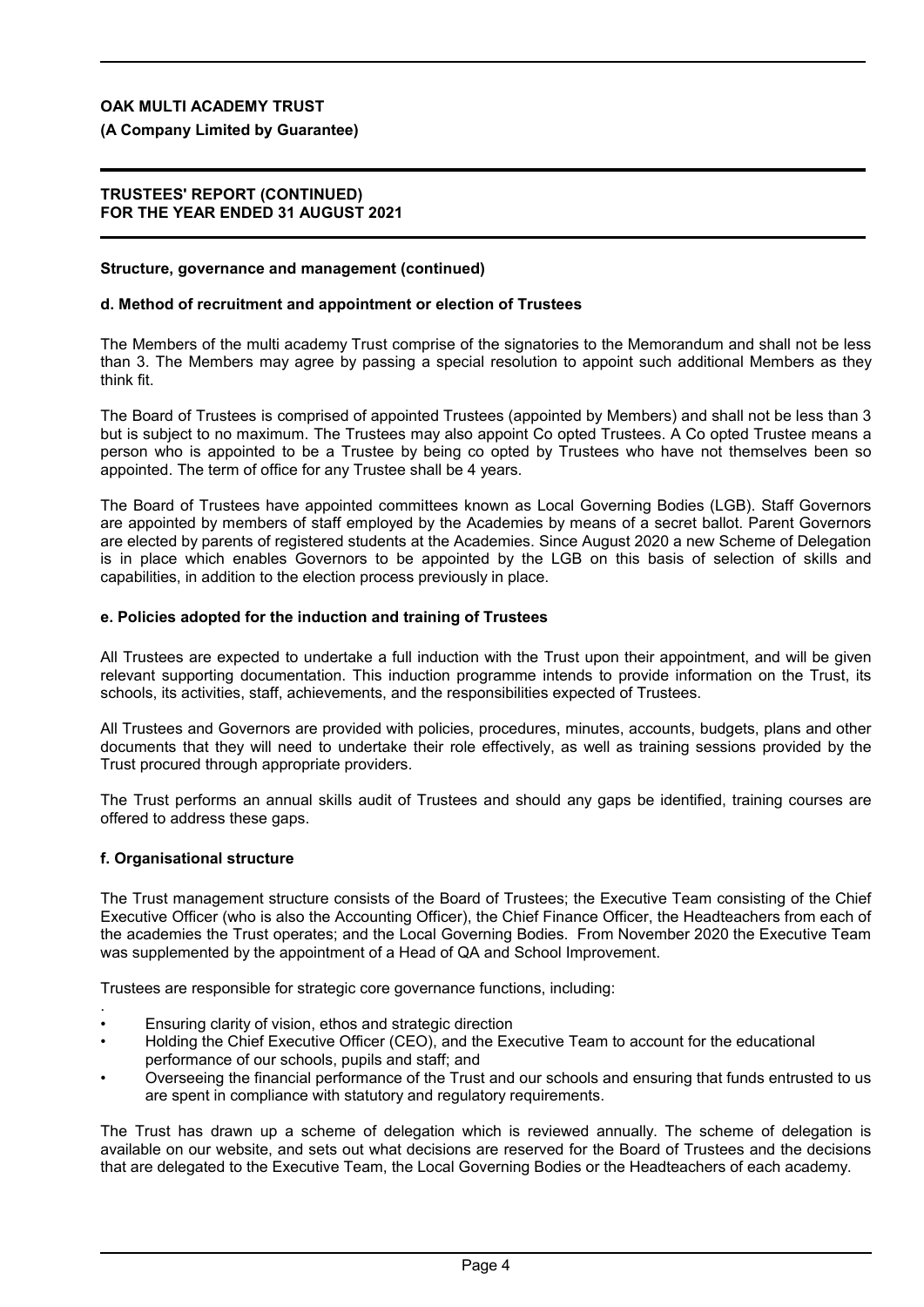**(A Company Limited by Guarantee)**

### **TRUSTEES' REPORT (CONTINUED) FOR THE YEAR ENDED 31 AUGUST 2021**

### **Structure, governance and management (continued)**

#### **g. Arrangements for setting pay and remuneration of key management personnel**

Pay and remuneration for key management staff is set out in the Trust's pay policy for Teachers and support staff which is annually reviewed and ratified by Trustees. The pay policies set out the framework for making decisions on all pay including key management staff. The Board of Trustees ensure that decisions on executive pay follow a robust evidence based process and are reflective of the individual's role and responsibilities. The teachers' pay policy has been developed to comply with current legislation and the requirements of the School Teachers' Pay and Conditions Document (STPCD) and has been consulted on with staff and/or the recognised trade unions. The pay policies underpin the Trust's Performance Management Policy which provides the opportunity for all staff to discuss their performance and development needs in relation to their job role and pay progression. Where eligible for pay progression, the recommendation made by the appraiser is based on the assessment of their performance against the agreed objectives. A new policy is in force for 2021-22, however in 2020-21, the final decision lies with the pay committee of each academies local governing body and is based on the statutory criteria and guidance set out in the STPCD and the relevant teacher standards. No remuneration payments are made to Trustees or governors.

The remuneration of the CEO is set and performance managed by the Board of Trustees.

#### **h. Trade union facility time**

#### **Relevant union officials**

| Number of employees who were relevant union officials during the year<br>Full-time equivalent employee number | 3<br>1.94                   |      |
|---------------------------------------------------------------------------------------------------------------|-----------------------------|------|
| Percentage of time spent on facility time                                                                     |                             |      |
| <b>Percentage of time</b>                                                                                     | Number of<br>employees      |      |
| $0\%$<br>1%-50%<br>51%-99%<br>100%                                                                            | 3                           |      |
| Percentage of pay bill spent on facility time                                                                 | £                           |      |
| Total cost of facility time<br>Total pay bill<br>Percentage of total pay bill spent on facility time          | 2,889<br>10,957,798<br>0.03 | $\%$ |
| Paid trade union activities                                                                                   |                             |      |
| Time spent on paid trade union activities as a percentage of total paid facility time<br>hours                | 100                         | %    |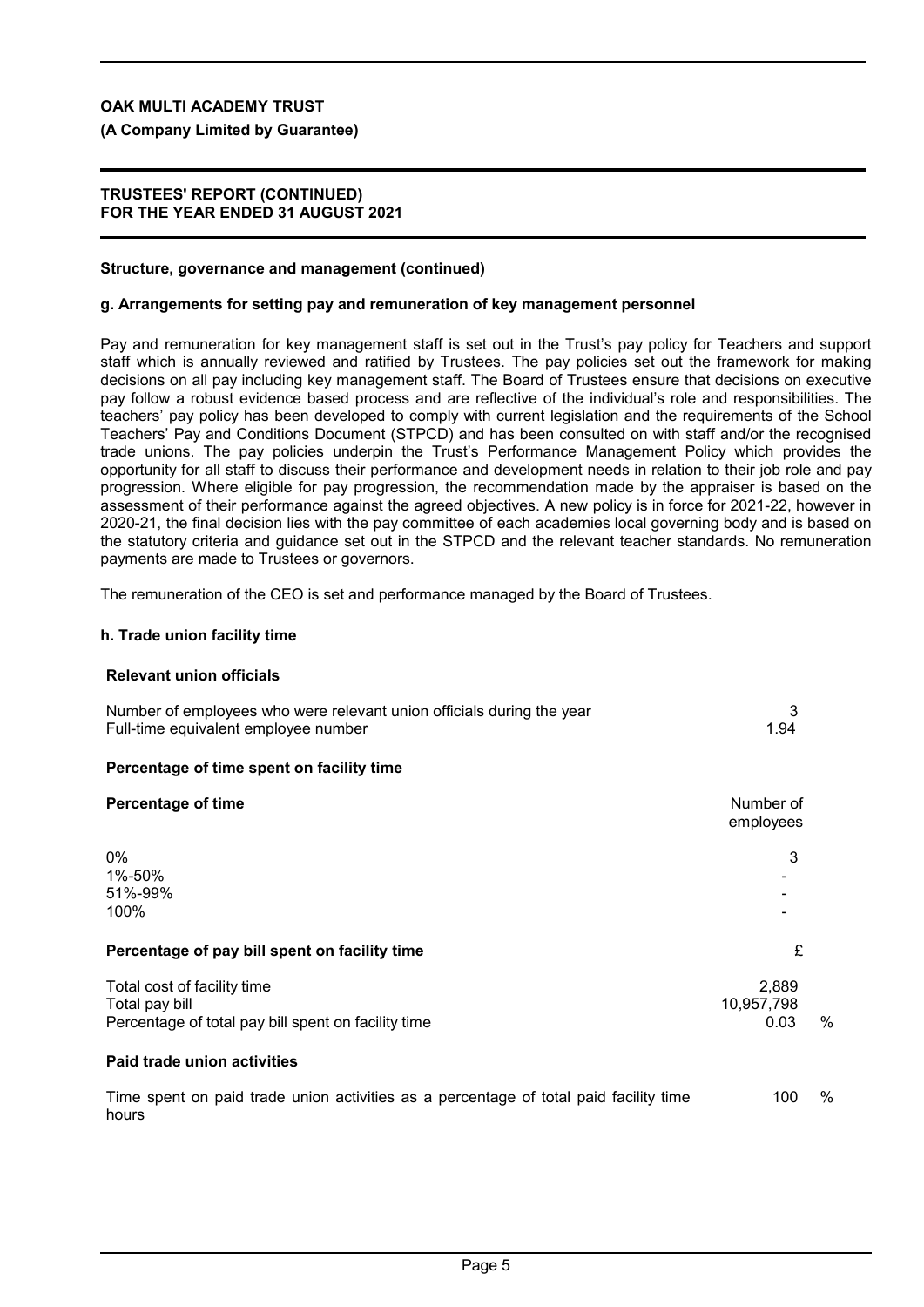**(A Company Limited by Guarantee)**

### **TRUSTEES' REPORT (CONTINUED) FOR THE YEAR ENDED 31 AUGUST 2021**

#### **Structure, governance and management (continued)**

#### **i. Related parties and other connected charities and organisations**

The Trust is a Multi Academy Trust, financially independent and does not work in federation with any other organisation. There are no connected organisations.

The Trust does however, work collaboratively with other local schools, universities, ITT providers and businesses to help raise achievement and gain best value.

Related Party Transactions, where applicable, are disclosed in the notes to these accounts.

#### **j. Engagement with employees (including disabled persons) (Section 172 Statement)**

OAK recognises the importance of employee engagement as a means of aiding recruitment, securing employee retention and productivity, and as a way to ensure wellbeing. It seeks to engage its employees via a number of strategies:

OAK has a Trade Union Recognition Agreement in place and key policies are discussed in advance with the Joint Consultative Group prior to implementation, in order to ensure employee views are sought and considered. This JCG has been a fruitful and positive relationship, and we are proud of the good relationships we enjoy with our Trade Union colleagues.

The impact of the Covid pandemic meant that much of the 2020-21 academic year was focussed around contingencies, and responding to changing circumstances as they presented themselves in the school. A lot of the development work around improving Trust wide communication protocols was delayed, as the Trust focussed on consistency and immediacy of communication from direct line managers, and most notably, the Headteachers, in our academies. Key messages are currently distributed through Headteachers to their colleagues in schools in a variety of context appropriate avenues.

OAK does not accept any discrimination of any nature, and we positively encourage applications from disabled persons. We recognise that every individual has skills which could be valuable to our continued journey, and we will do everything reasonable to support colleagues who become disabled, including offering support for training and career development of affected colleagues. Disability is not a factor when we consider promotions or performance appraisal.

We also have:

- An annual staff survey regarding workload, workplace relationships, training and support and other features that enable us to review and refine our provision.
- A regular and engaging social media presence, with open access for all employees to follow events, news and developments within the Trust and our partnerships.
- Engagement with trade unions and professional associations via paid facilities time and local forums.
- A standardised performance management system which ensures all employees have access to support, professional development and career advancement opportunities.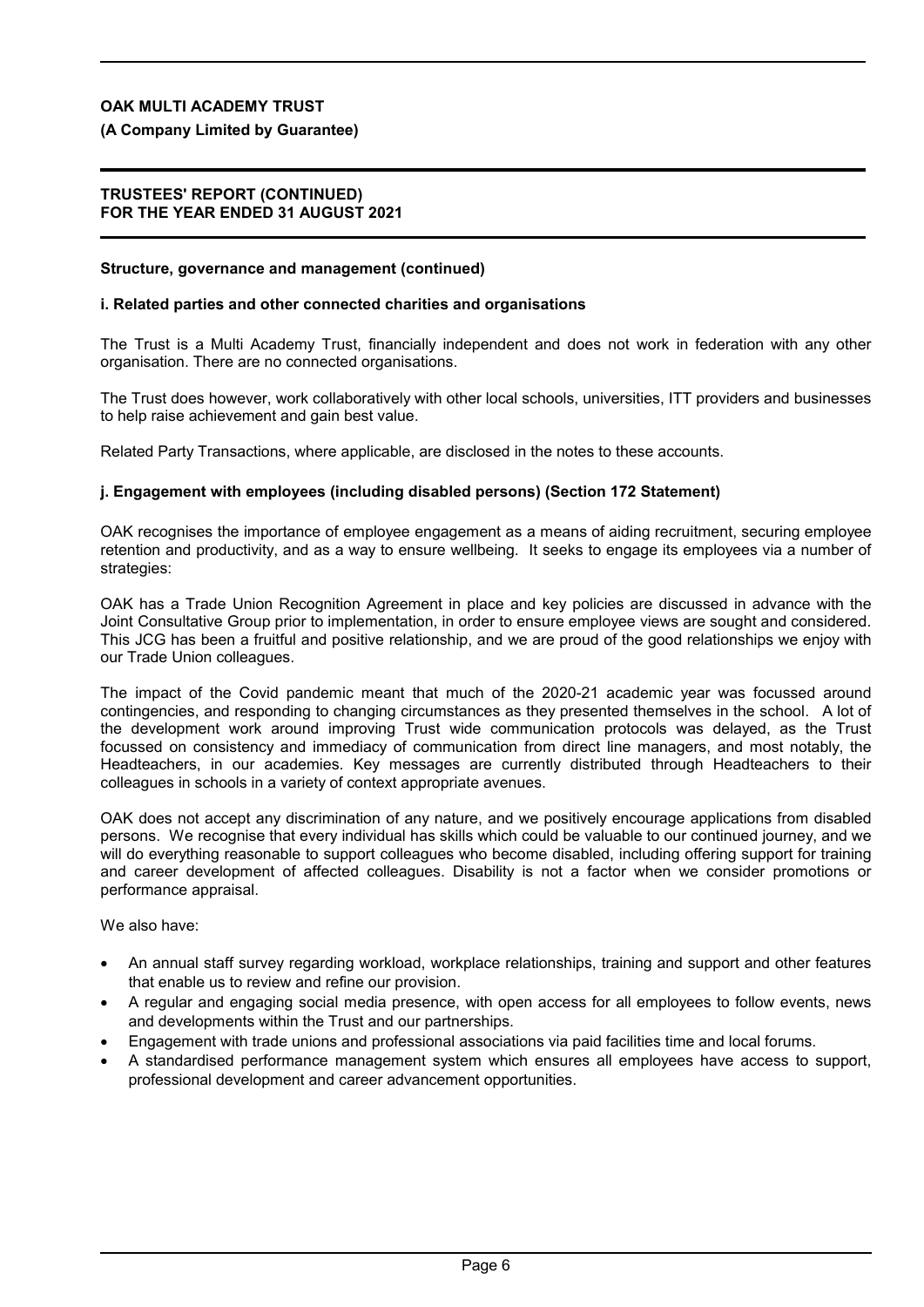### **(A Company Limited by Guarantee)**

### **TRUSTEES' REPORT (CONTINUED) FOR THE YEAR ENDED 31 AUGUST 2021**

### **Structure, governance and management (continued)**

### **Engagement with employees (including disabled persons) (Section 172 Statement) (continued)**

The Academy Trust considers all applications from disabled persons, bearing in mind the aptitudes of the individuals concerned. Where an existing employee becomes disabled, every effort is made to ensure that employment with the Trust continues. The Trust's policy is to provide training, career development and opportunities for promotion, which are, as far as possible, identical to those for other employees. Policy and its implementation is reviewed annually by Directors and its implementation by governors at each academy's LGB.

- Equal opportunities policy
- Volunteers' policy
- Health & safety policy

In accordance with the Academy Trust's equal opportunities policy, the Academy Trust has long-established fair employment practices in the recruitment, selection, retention and training of disabled staff.

Full details of these policies are available from the Academy Trust's offices.

### **k. Engagement with suppliers and other stakeholders (Section 172 Statement)**

The Trust recognises that it has a duty to act in a professional and ethical manner with all with whom we engage. As a charitable company, and a public sector body, we are acutely aware that we have multiple stakeholders. These include:

- Children in our schools
- The parents and families of children in our schools
- The Trust's employees
- The wider communities within which our schools operate
- The Department for Education and its agencies (ESFA, Ofsted)
- Other government departments to whom the electorate and the taxpayer are accountable
- The Members of the Trust
- Commercial and non-commercial partners and suppliers

The Trust, underpinned by the National Standards for Teachers, the National Standards for Headteachers, the Nolan Principles for Public Life and statutes, set out the standards and media through which we should engage with all stakeholders. Should the Trust, or an employee within it, exceed or fall short of these standards, the Trust's complaints and compliments policy is available for stakeholders to express satisfaction or seek redress. This Policy can be viewed on the Trust's website.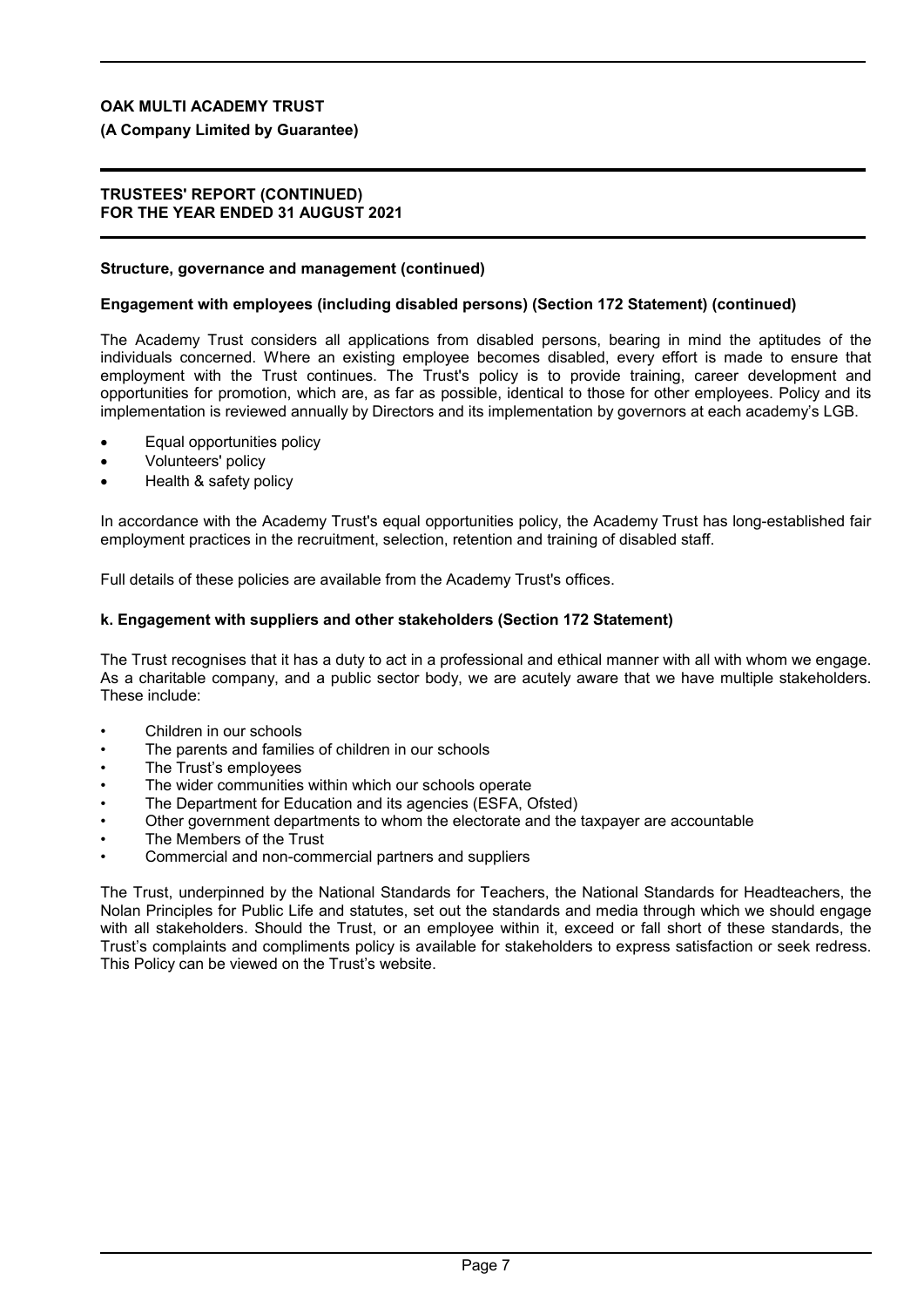**(A Company Limited by Guarantee)**

### **TRUSTEES' REPORT (CONTINUED) FOR THE YEAR ENDED 31 AUGUST 2021**

#### **Structure, governance and management (continued)**

#### **l. Promoting the success of the company (Section 172 Statement)**

The Board and its Directors are acutely aware of the impact of their decisions upon the success of the company, and the consequent impact the Trust's success has on the lives, outcomes, and life chances of the children we make provision for. Clear moral purpose, combined with financial prudence and informed and effective strategic risk management combine to ensure decisions made regarding growth, investment, and organisational change are taken with due sobriety and measurement. The Trust's risk management strategy has evolved over many years, and is seen as a model of effective practice.

All associated with the Trust are aware of its reputational value, and that individual and corporate actions will enhance or erode that value. As such, we actively monitor and evaluation our engagement with stakeholders, and seek feedback on how we can improve (*see previous section on Engagement with suppliers and other stakeholders*). Reputational value assists the Trust in securing pupil admissions by gaining and retaining the parental confidence of the communities we serve. It helps to ensure the recruitment of high calibre professionals who have ambitions to work for a highly regarded employer that is noted for its performance and its staff development. It assures the Department for Education and other governmental agencies that the Trust is worthy of serious consideration for new strategic growth opportunities and consequent funding streams.

#### **Objectives and activities**

#### **a. Objects and aims**

The principal object and activity of the Trust is to provide education for pupils between the ages of 4 and 16 by operating a number of academies currently consisting of five academies: Manor High School, Woodland Grange Primary School, Brookside Primary School, Overdale Junior School and Overdale Infant School.

#### **b. Objectives, strategies and activities**

The Trust will work towards its strategic ambitions through focusing on five strategic objectives that will be measured and reported to the Trust Board.

#### Objective 1

Leadership and capacity building – developing an infrastructure that will support the ambitions and growth of the Trust.

#### Objective 2

Teaching, Learning and Assessment – ensuring the highest quality of provision for pupils/students.

#### Objective 3

Outcomes & Curriculum – securing the highest possible levels of attainment and progress and ensuring pupils/students have access to inspirational curriculums.

#### Objective 4

Resources (including estates) – ensuring a financially viable and sustainable Trust though: effective deployment of resources, securing value for money, making cost savings, income generation and development of the Trust's estate.

#### Objective 5

Personal Development, Behaviour and Welfare – ensuring the very best personal development and welfare of pupils/students, staff and governors, Trustees and members. Securing the highest standards of behaviour, high levels of attendance and safety of pupils/students.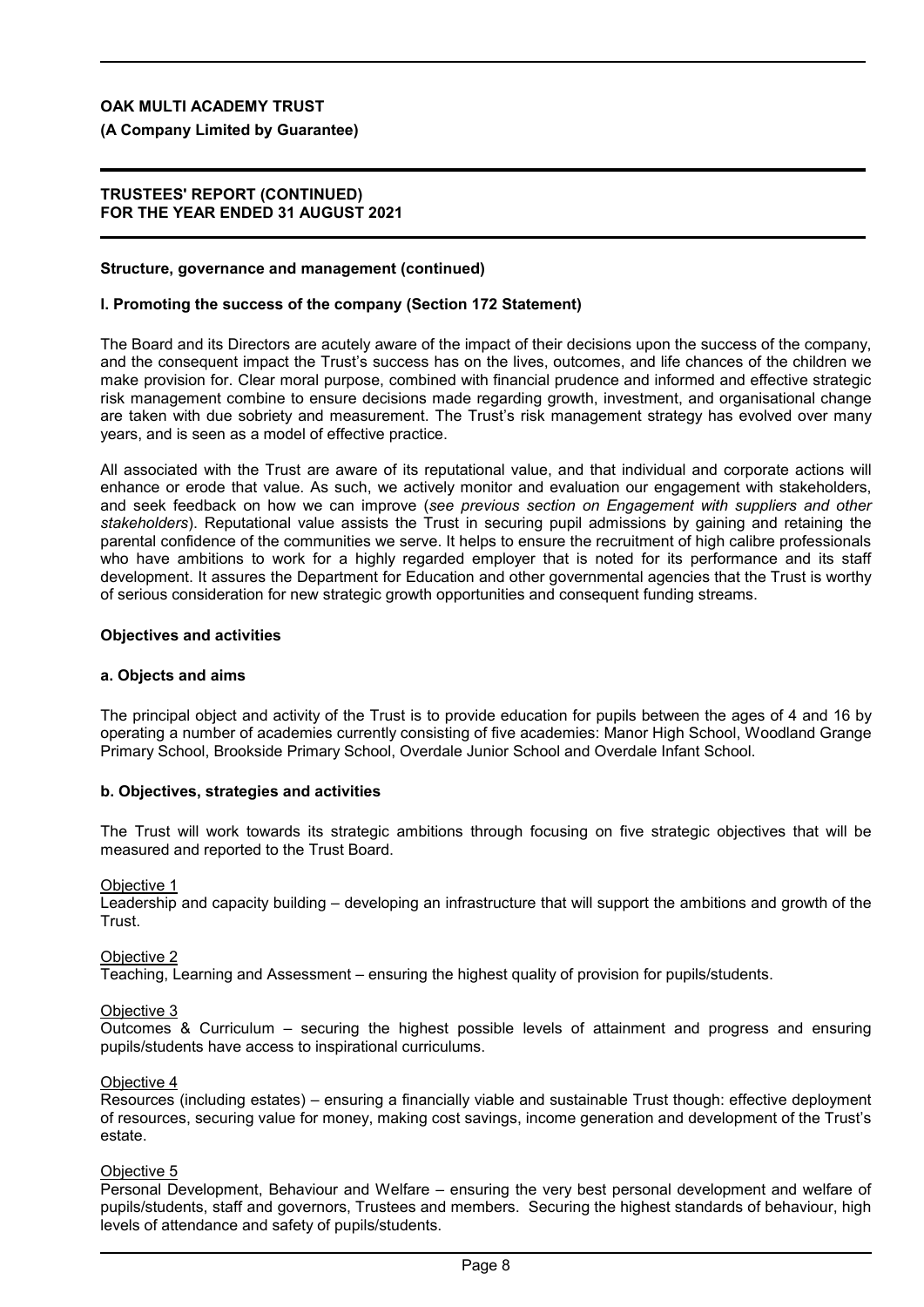**(A Company Limited by Guarantee)**

### **TRUSTEES' REPORT (CONTINUED) FOR THE YEAR ENDED 31 AUGUST 2021**

### **Objectives and activities (continued)**

### **c. Public benefit**

The Board of Trustees have complied with the duty in Section 17 of the Charities Act 2011, to have due regard to public benefit guidance published by the Charity Commission in exercising their powers or duties. In particular, the Trustees consider how planned activities will contribute to the aims and objectives they have set. The Trust has provided a fully comprehensive education to all pupils in its care. It fully complies with all statutory guidance and seeks to support its wider educational objectives via a strong community role.

### **Strategic report**

### **Achievements and performance**

We all have felt the impact of the covid pandemic, and this review has to give space to the impact that it has on our schools. Moreover though, credit is given to the resilience, adaptability, and passion that all of our colleagues have shown to continue supporting children, and providing a high quality of education, irrespective of the circumstances.

We are proud of the achievements of the Trust over the last twelve months. Academically, we have invested in School Improvement with the creation of our centralised QA and SI team. This includes dedicated personnel to support teaching colleagues to enhance their pedagogical practice, but also additional resource to better support data collation, and analysis, providing insights from which to target further interventions.

Our secondary school, Manor High School, innovatively in response to the tighter requirements around Covid safety, embraced a revised subject day, where students studied one subject all day long. This approach was broadly enthusiastically received, and an independent study shows that academic progress of our students was not detrimentally affected – indeed, there was evidence of improvements in performance, as well as behaviour. This willingness to press the boundaries is symptomatic of the OAK culture, where we strive for continuous improvement, and don't settle for the status quo without questioning alternatives.

National KS2 moderated SATs did not take place this year, and KS4 assessment was ultimately determined by Teacher Assessed Grades (CAGs). This process resulted in an incredible set of results for our students, who are now proudly accessing the next stage of their life journey.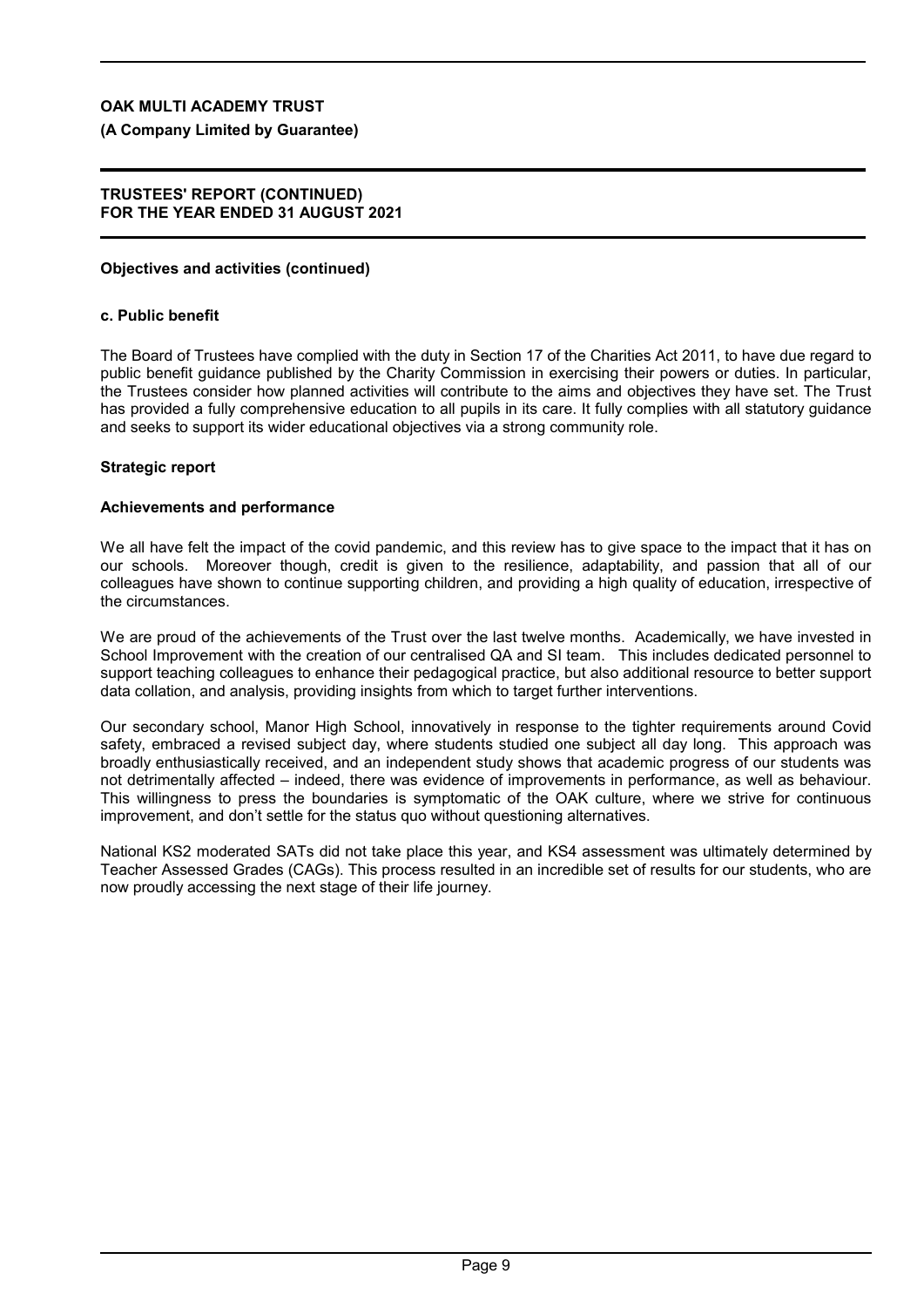### **(A Company Limited by Guarantee)**

#### **TRUSTEES' REPORT (CONTINUED) FOR THE YEAR ENDED 31 AUGUST 2021**

### **Strategic report (continued)**

### **Achievements and performance (continued)**

### **a. Key performance indicators**

None of the schools in the Trust were inspected by Ofsted during the year, and gradings remain as follows:

- Brookside Primary Good
- Overdale Infant
- 
- Overdale Junior Good<br>Woodland Grange Outstanding Woodland Grange -
- Manor High School Good

All our schools, with the exception of Manor High School, are in the window for an Ofsted inspection, and schools are confident in their readiness for a review.

### **Key Non-financial performance indicators**

The Trust Board adopts a holistic view to measuring performance of the Trust and its Academies ensuring that they are not measured on financial performance alone. All Academies within the Trust are tracked across the following metrics: Ofsted grading, academic attainment, and progress of the cohorts, number on roll versus capacity, attendance, pupil and staff turnover and financial stability and sustainability.

Over the year the Trust has continued to nurture an ethos of collaborative working within phases, allowing academies and Trust leadership to improve benchmarking across the Trust and to implement some Quality Assurance measures. This will further increase over the coming year. The Trust continues to expend the collaborative approach to better understand the impact of transition on both Primary and Secondary pupils and improve the experience by all its cohorts as they progress.

The Curriculum and Standards committee during the year adopted a new template for KPI measurement on nonfinancial indicators and these are now reviewed at regular points throughout the year.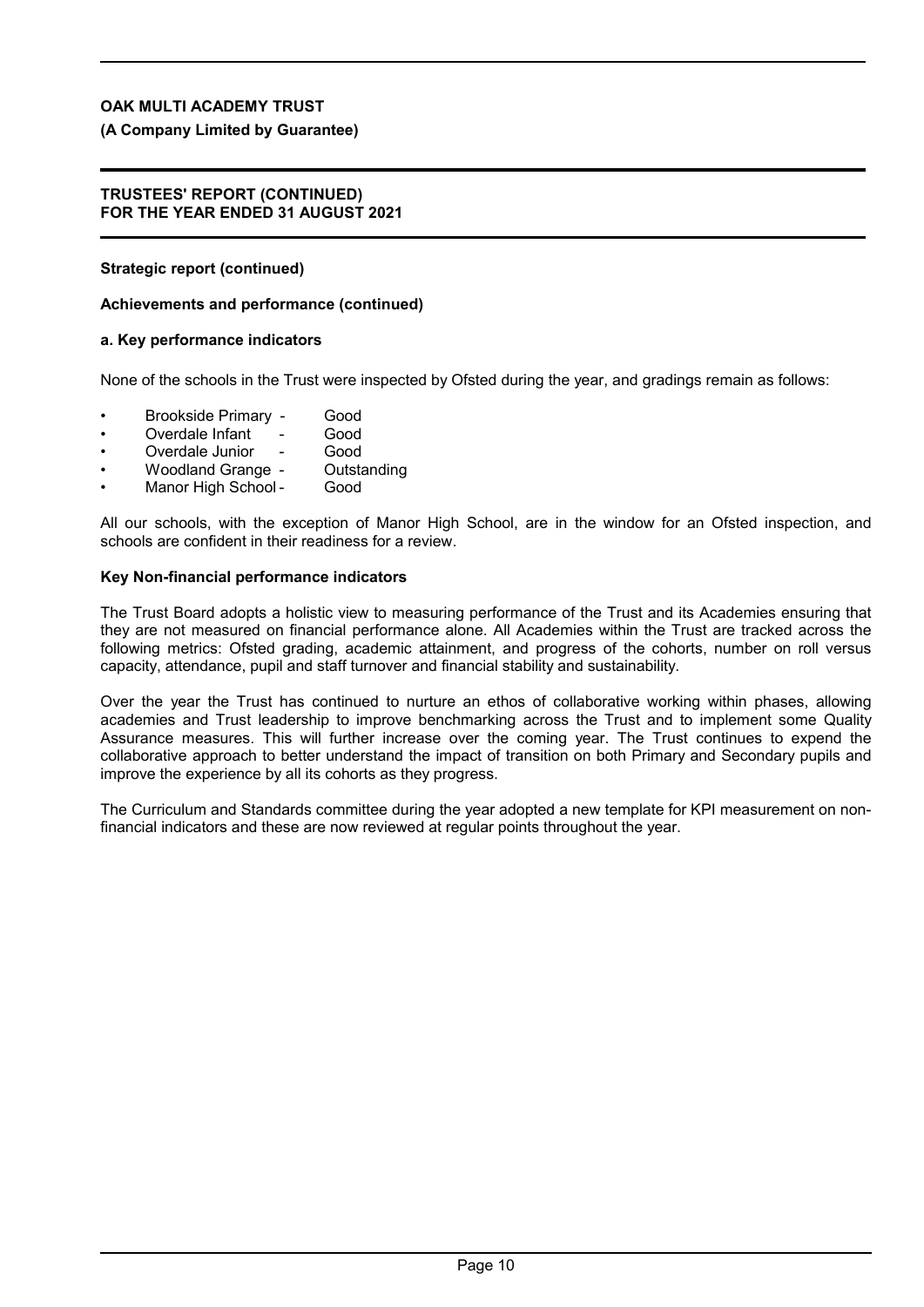**(A Company Limited by Guarantee)**

#### **TRUSTEES' REPORT (CONTINUED) FOR THE YEAR ENDED 31 AUGUST 2021**

### **Strategic report (continued)**

#### **Achievements and performance (continued)**

#### **b. Going concern**

After making appropriate enquiries, the Board of Trustees has a reasonable expectation that the academy Trust has adequate resources to continue in operational existence for the foreseeable future. For this reason it continues to adopt the going concern basis in preparing the financial statements. The Board of Trustees recognise that going concern is not just a form of words used once a year in the annual financial statements but needs to be a sustaining ethos across the Trust.

Pupil numbers are buoyant at all schools within the Trust. Reserves are healthy across the Trust as a whole at £1.2m equating to 12% of GAG. Cash flow is strong, and all schools can meet liabilities as they fall due.

Whilst Covid has had an unprecedented impact on the way schools have run during the last year, we are largely grant funded and have continued to receive funding during the pandemic at confirmed levels. The Trust has seen a reduction in budgeted non grant income, for example through the cancellation of lettings and a decimation in demand for the wrap around care but the Trust also experienced savings during the same period in terms of reduced operating costs, notwithstanding the additional costs required to ensure that the sites could operate in line with safety precautions for Covid.

Further details regarding the adoption of the going concern basis can be found in the Statement of Accounting Policies.

### **Financial review**

The state-maintained education sector has been broadly protected from the financial impact of Covid as the majority of our income is derived from recurring grants from the government, and these have continued to be received.

However, staff cover costs have risen markedly in the year due to covid related absence, but the costs have been largely offset by other cost savings.

There was a significant drop in commercial income, through less lettings of facilities being possible, and no restricted provision of wrap around care. The Trust resisted using the furlough scheme in almost all situations through redeployment into other roles. It is pleasing that such commercial income is now increasing again.

Financial income for the year was £14,407,687 Expenditure for the year was £15,136,490 The in-year result, adjusting for depreciation and pension scheme actuarial costs was £(51,868) Cash held at the balance sheet date was £2,364,659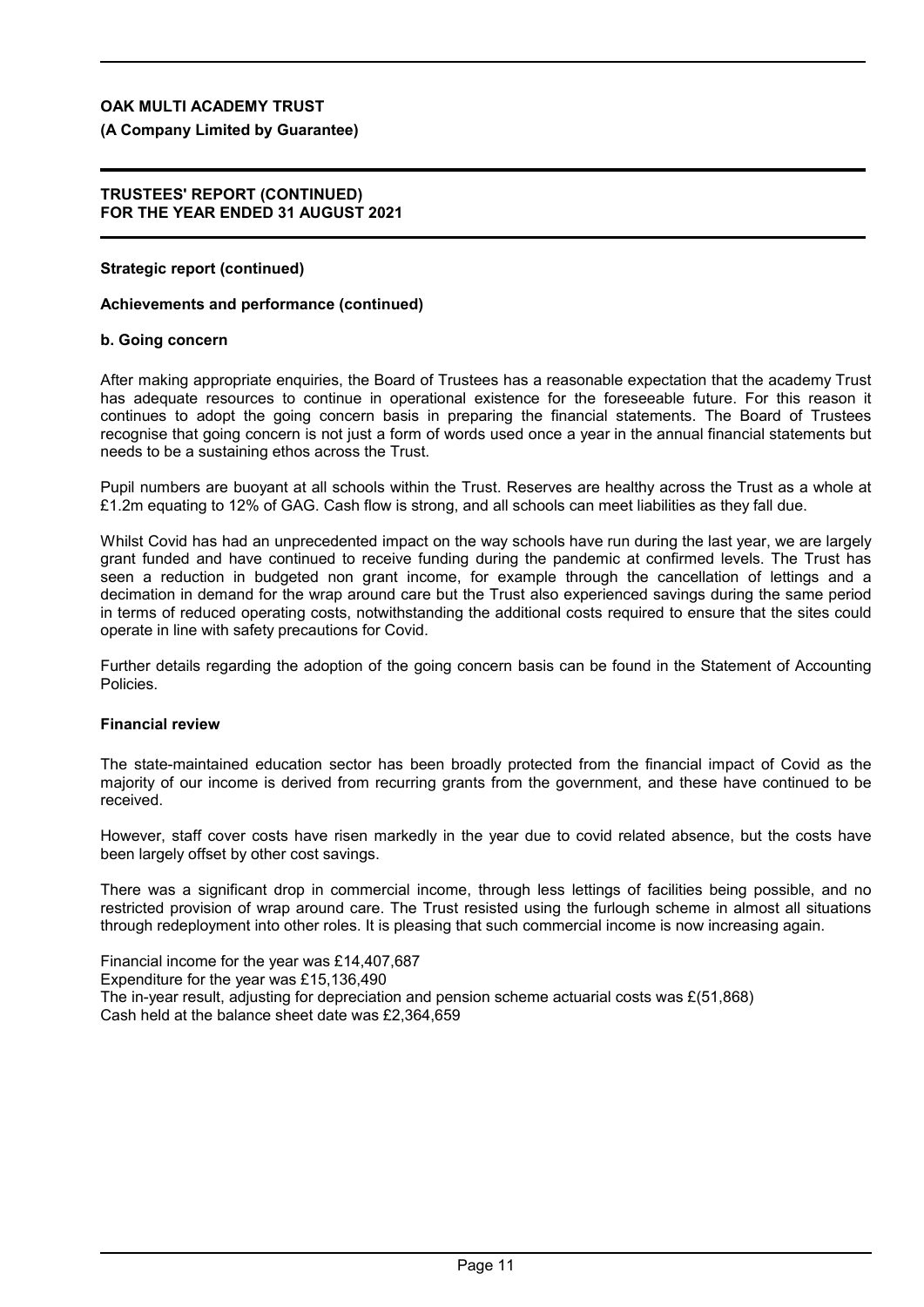**(A Company Limited by Guarantee)**

#### **TRUSTEES' REPORT (CONTINUED) FOR THE YEAR ENDED 31 AUGUST 2021**

#### **a. Review and Reserves policy**

The majority of the Trust's income is obtained from the Department for Education (DfE) via the Education and Skills Funding Agency (ESFA) in the form of recurrent grants, the use of which is restricted for particular purposes. Such grants and all associated expenditure are shown as restricted funds in the Statement of Financial Activities for the year ended 31 August 2021.

The Trust also receives grants for fixed assets from the DFE and such grants are shown in the Statement of Financial Activities as restricted income in the fixed asset fund. The restricted fixed asset fund balance is reduced by annual depreciation charges over the expected useful life of the assets concerned.

Whilst Covid is an event which cannot go unmentioned due to its unprecedented impact on the way schools have run during the last year, given that we are funded almost entirely from the tax payer and have continued to receive funding during the pandemic at confirmed levels the financial impact on the Trust has not been too painful, and we recognise the significant impact that other sectors have experienced. However, the Trust has suffered a fall in budgeted income from not grant sources, through the cancellation of lettings and a decimation in demand for the wrap around care provision provided at several of our settings. This decrease in our non-public funded income meant a reduction in the level of funds which the Trust could deploy to support its strategic aims, but the Trust also experienced, in the whole, savings across the year in terms of reduced operating costs, notwithstanding the additional costs required to ensure that the sites could operate in line with safety precautions for Covid.

During the year ended 31 August 2021 total expenditure was £15,136,490. At 31 August 2021, the Trust holds total funds of £8,442,512.

The Trustees adopted a new Reserves pooling policy during the year where reserves are pooled across the Trust, to allow the Trust to more ably respond to meeting needs of all of our children, and to ensure the equity of each child in our care.

The Trustees review the reserve levels of the Trust annually. This review encompasses the nature of income and expenditure streams, the need to match income with commitments and the nature of reserves. The level of reserves at the end of the year ended 31 August 2021 was £8,442,512, and the value of any restricted funds not available for the general purposes of the Trust was £Nil. Restricted general funds (excluding pension reserves) were £16,255,971, and the balance on unrestricted funds was £1,205,541. The reserves are intended and will continue to support the Trust through the final stages of significant organisational change in age range and supporting the strategic vision of the Trust. In the meantime, surplus reserves are invested at low risk. Current reserve levels are determined to be appropriate by the Trustees, however the Trust has recently set budgeting guidelines for itself that includes a requirement for:

- For each school to be working towards holding at least 10% of GAG levels as reserves (approx. £1m across the Trust), notwithstanding that reserves may need to be deployed to support strategic projects before this target is reached by all schools.
- To implement integrated curriculum financial planning principles and for these ratios to be within the average range of broadly comparable schools
- Each school to set a balanced budget (taking into account significant variations in income due to lagged funding)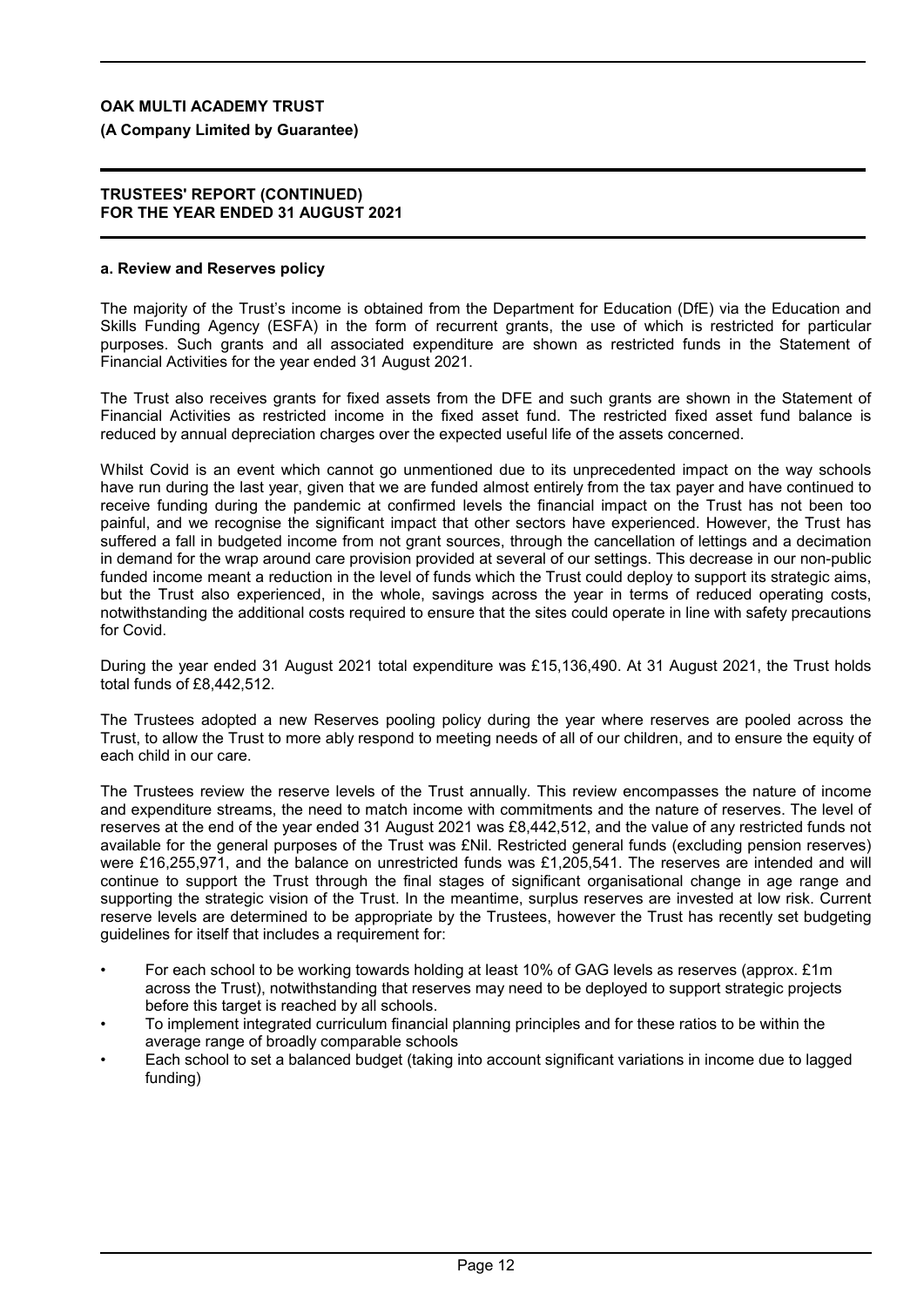**(A Company Limited by Guarantee)**

### **TRUSTEES' REPORT (CONTINUED) FOR THE YEAR ENDED 31 AUGUST 2021**

The Trust has restricted fixed assets fund, with a balance of £16,255,971 which is in respect of fixed assets and capital expenditure of the Trust, which is not available for general purpose of the charity and will only be realised by disposing of the tangible assets. The pension liability at 31 August 2021 is £9,019,000, which is shown separately in a restricted fund and the Trustees continue to review the contribution due based on the reports received from the scheme actuary ensuring the cash is available to meet contributions as they fall due. These reports indicate any movement on the position of our liability to the various pensions schemes, and a surplus or deficit movement would generally result in a cash flow effect for the Trust in the form of an increase or decrease in employers' pension contributions over a period of years. For both teachers and support staff pensions, our employers contribution is now in excess of 20% of the associated gross pensionable pay.

### **b. Investment policy**

Trustees have adopted an Investment Policy to invest surplus funds in low risk short term bank deposits due to the current economic climate to try to achieve a better rate of interest than the academy's current bank account. It is recognised that this does not yield significant returns for the Trust, and the executive will bring forward proposals in 2021-22 to review investments of liquid assets.

#### **c. Principal risks and uncertainties**

The Trust has a risk register which highlights the potential risks relating to the financial and business risk management facing the Trust. These are managed through financial procedures, policies and delegation of the financial activities of the Trust which are reviewed on a regular basis. The Trust's main source of funding is from the Education and Skills Funding Agency (ESFA) and as such this minimises the Trust's exposure to cash flow or liquidity issues. Cash flow is managed on a monthly basis to reflect the profile of income received and expenditure requirements of the Trust.

The Trustees have considered the major risks to which the Trust is exposed and have reviewed these risks and established systems and procedures to manage these risks.

The Trust has undertaken a financial risk assessment based on potential keys risks identified as:

- Not operating within its budget and running a deficit
- Failure to recruit sufficient learners during age range change
- Changes in funding
- Inappropriate or insufficient financial controls and systems
- Fraudulent activity
- Financial commitments made without adequate authorisation

The key controls used by the academy to reduce risk include

- Formal agendas for the Trust Board, it's Committees and Local Governing Bodies
- Schemes of delegation and formal financial regulations
- Formal written policies
- Clear authorisation and approval levels
- Robust programme of Internal Scrutiny

The Trustees have adopted the statement of recommended practice (SORP) approach to identifying and managing the risks of the Trust. The schedule of risks will be tabled at the Trustee meetings on a termly basis and mitigating actions agreed as required.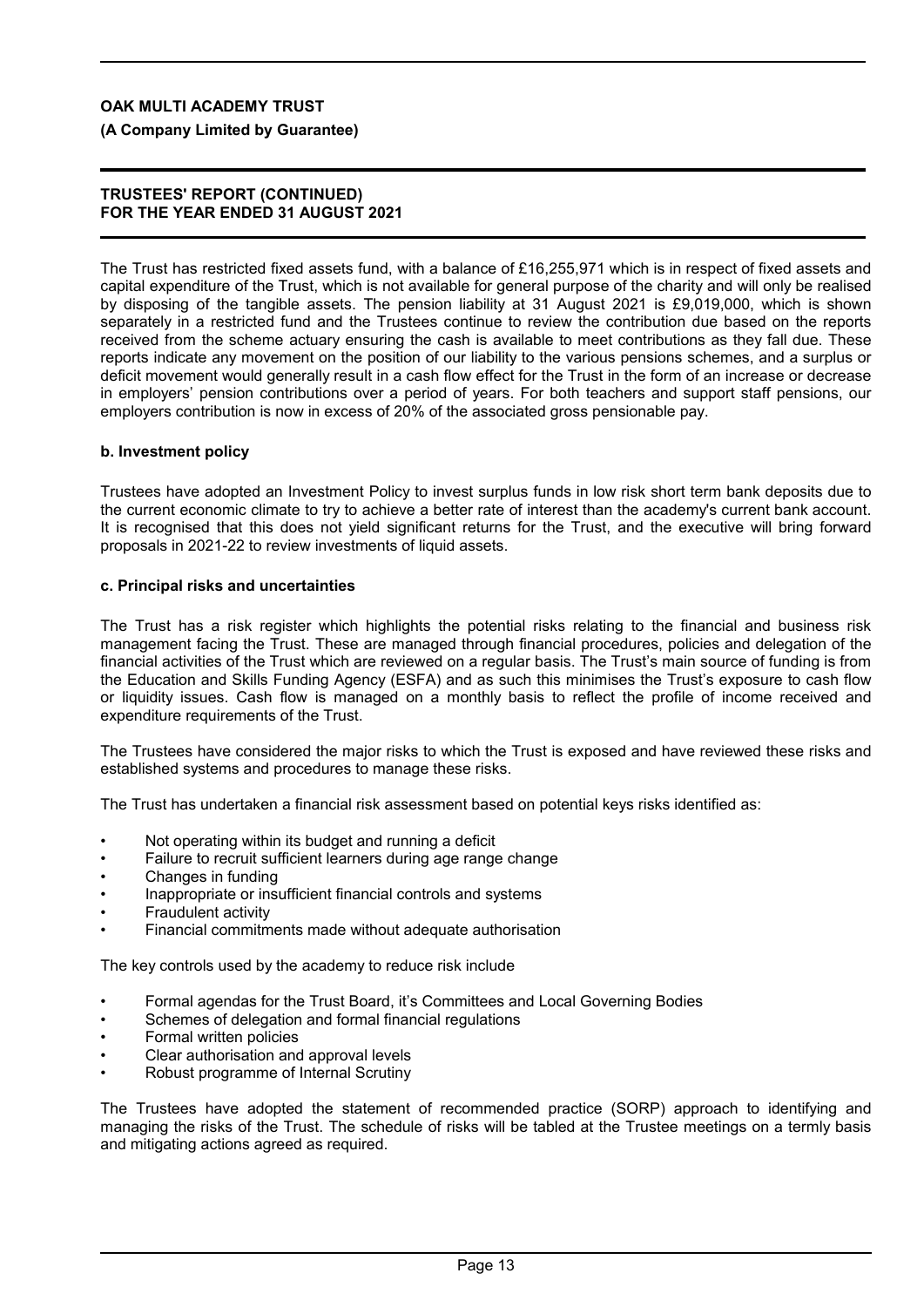### **(A Company Limited by Guarantee)**

#### **TRUSTEES' REPORT (CONTINUED) FOR THE YEAR ENDED 31 AUGUST 2021**

#### **d. Fundraising**

The Trust undertakes fund raising for a number of charities that the individual academies have adopted as well as for annual charity events such as Children in Need and Comic Relief. The Trust's academies also undertake fundraising activities through their own Parent / Teacher Associations. The Trust collects and banks all donations. The Trust does not use any commercial participators or professional fundraisers. Fundraising activities are monitored by Trustees for appropriateness.

#### **Streamlined energy and carbon reporting**

The Academy Trust's greenhouse gas emissions and energy consumption are as follows:

|                                                      | 2021      |
|------------------------------------------------------|-----------|
| Energy consumption used to calculate emissions (kWh) | 2,537,405 |
| Scope 1 emissions (in tonnes of CO2 equivalent):     |           |
| Gas consumption                                      | 335       |
| Owned transport                                      | 1         |
| <b>Total scope 1</b>                                 | 336       |
| Scope 2 emissions (in tonnes of CO2 equivalent):     |           |
| Purchased electricity                                | 150       |
| Total gross emissions (in tonnes of C02 equivalent): | 486       |
| Intensity ratio:                                     |           |
| Tonnes of CO2 equivalent per pupil                   | 0.19      |

#### **Quantification and reporting methodology**

We have followed the 2019 HM Government Environmental Reporting Guidelines. We have also used the GHG Reporting Protocol – Corporate Standard and have used the 2021 UK Government's Conversion Factors for Company Reporting.

#### **Intensity measurement**

The chosen intensity measurement ratio is total gross emissions in metric tonnes CO2e per pupil, the recommended ratio for the sector.

#### **Measures taken to improve energy efficiency**

- We are currently piloting Leicester City Council's BESS scheme
- Full LED lighting installation at one school carried out July/August 2021
- Continuation of phased LED replacement at our secondary school
- Full flat roof upgrade at one school to include 130mm insulation
- Full replacement of old modular double classroom to new efficient double modular classroom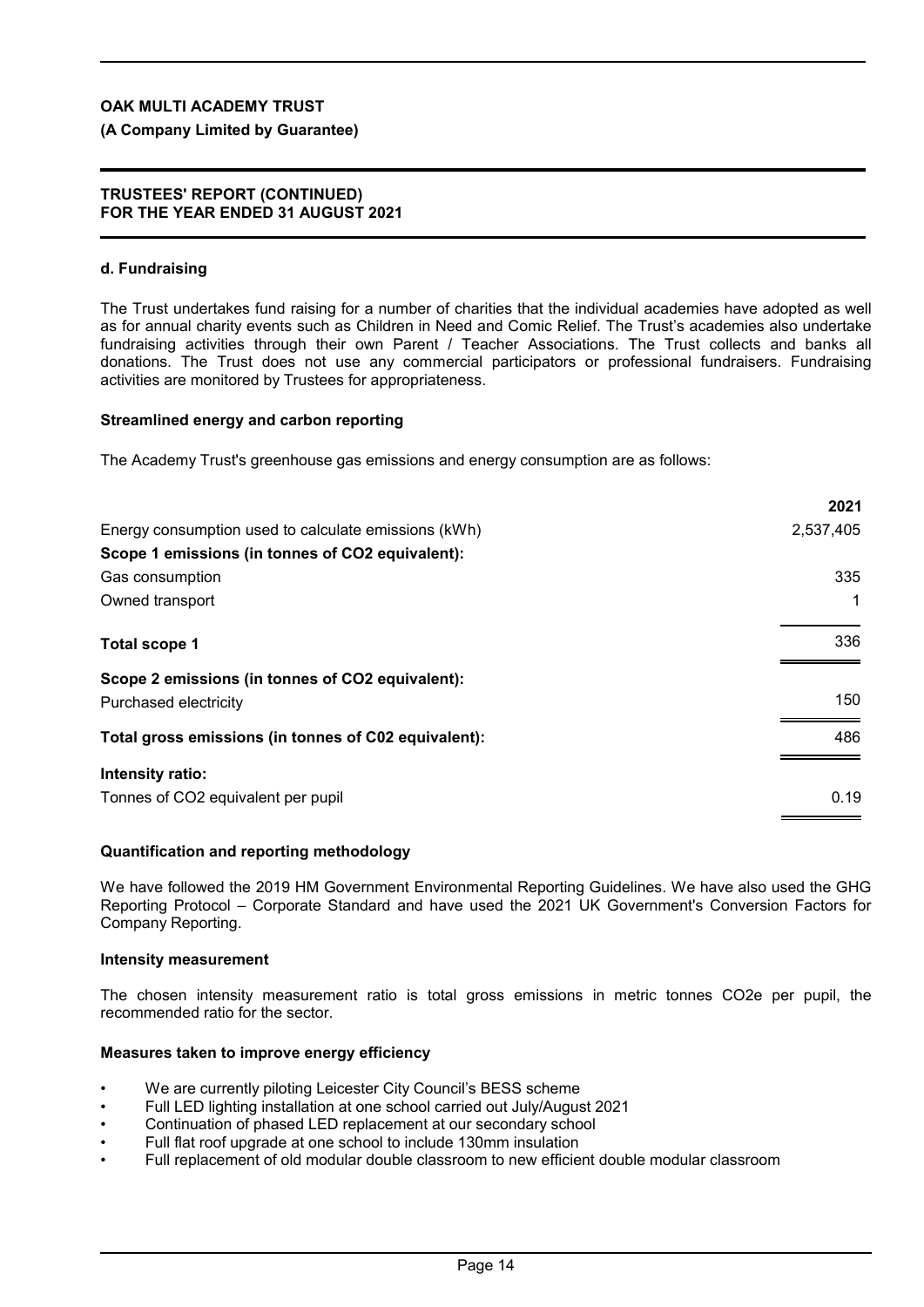**(A Company Limited by Guarantee)**

#### **TRUSTEES' REPORT (CONTINUED) FOR THE YEAR ENDED 31 AUGUST 2021**

### **Plans for future periods**

The Trustees have a set of Strategic Ambitions for all schools within the Trust as follows:

- 1. All schools have highly engaging curriculums that motivate and inspire pupils, equipping them with the skills, knowledge, understanding and attitudes to help them have successful lives
- 2. Attainment exceeds floor targets, and all children are making at least expected progress with more children making above expected progress year on year
- 3. All teaching is good or better
- 4. Leadership and governance is strong and developing
- 5. All schools are judged as good or better within two years of joining the Trust
- 6. Attendance is in line or higher than the national average
- 7. GREEN RAG ratings for safeguarding
- 8. GREEN RAG ratings for behaviour and exclusion levels
- 9. Honest and accurate self-evaluation underpins all improvement work and contributes to a culture of high expectation
- 10. High staff satisfaction levels and provision of quality CPD mean the Trust is able to attract, keep and develop effective staff members
- 11. All schools are in a good financial position with appropriate reserves and have financial plans that are realistic and robust. There will be highly positive financial audit reports with NO RED RAG ratings for financial probity and the Trust will secure cost savings for its schools
- 12. Growth that is underpinned by the capacity to support new schools as they join the Trust, keeping a distinct geographical character (schools within a half hour drive of Oadby/Knighton)

From the above strategic ambitions, will come priorities that are set out in the Trust's Strategic Development Plan as follows:

- 1. **Leadership and capacity building** developing an infrastructure that will support the ambitions and growth of the Trust.
- 2. **Teaching, Learning and Assessment** ensuring the highest quality of provision for pupils/students
- 3. **Outcomes & Curriculum** securing the highest possible levels of attainment and progress and ensuring pupils/students have access to inspirational curriculums.
- 4. **Resources (including estates)** ensuring a financially viable and sustainable Trust though: effective deployment of resources, securing value for money, making cost savings, income generation and development of the Trust's estate.
- 5. **Personal Development, Behaviour and Welfare** ensuring the very best personal development and welfare of pupils/students, staff and governors, Trustees and Members. Securing the highest standards of behaviour, high levels of attendance and safety of pupils/students.

### **Funds held as custodian on behalf of others**

Total funds of £24,738 are held in Trust by Woodland Grange on behalf of Leicestershire Primary Heads (LPH). LPH is an association of primary schools who work together to provide support for Headteachers, promote school improvement and collaboration across the county and represent the collective views of Leicestershire Headteachers locally.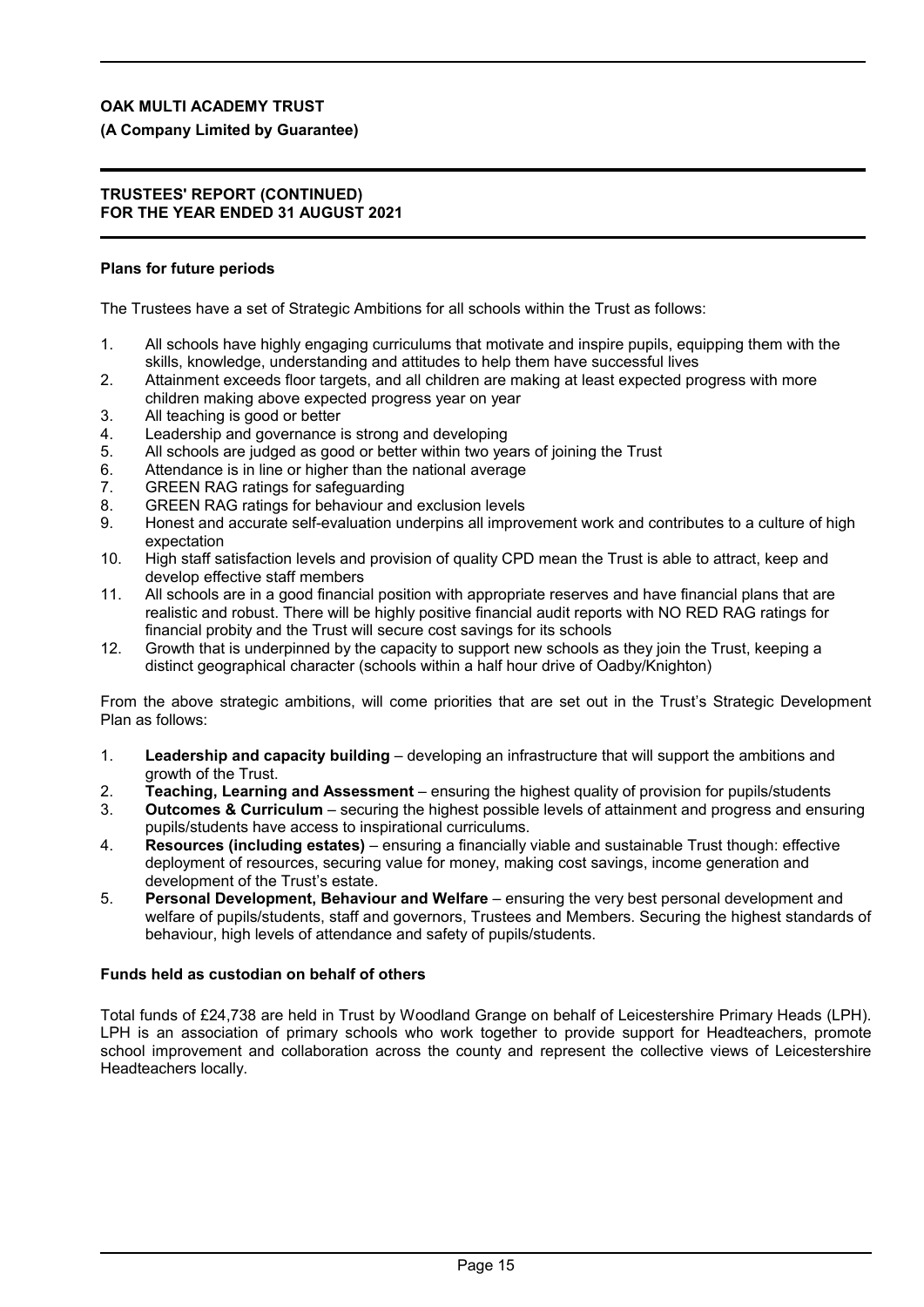## **(A Company Limited by Guarantee)**

#### **TRUSTEES' REPORT (CONTINUED) FOR THE YEAR ENDED 31 AUGUST 2021**

## **Auditor**

Insofar as the Trustees are aware:

- there is no relevant audit information of which the charitable company's auditor is unaware, and
- that Trustees have taken all steps that they ought to have taken to make themselves aware of any relevant audit information and to establish that the auditor is aware of that information.

The Trustees' Report, incorporating a strategic report, was approved by order of the Board of Trustees, as the company directors, on  $\overline{D}_{AC}$  14 2021 Dec 14, 2021

Grand

................................................ **R Grant** Chair of Trustees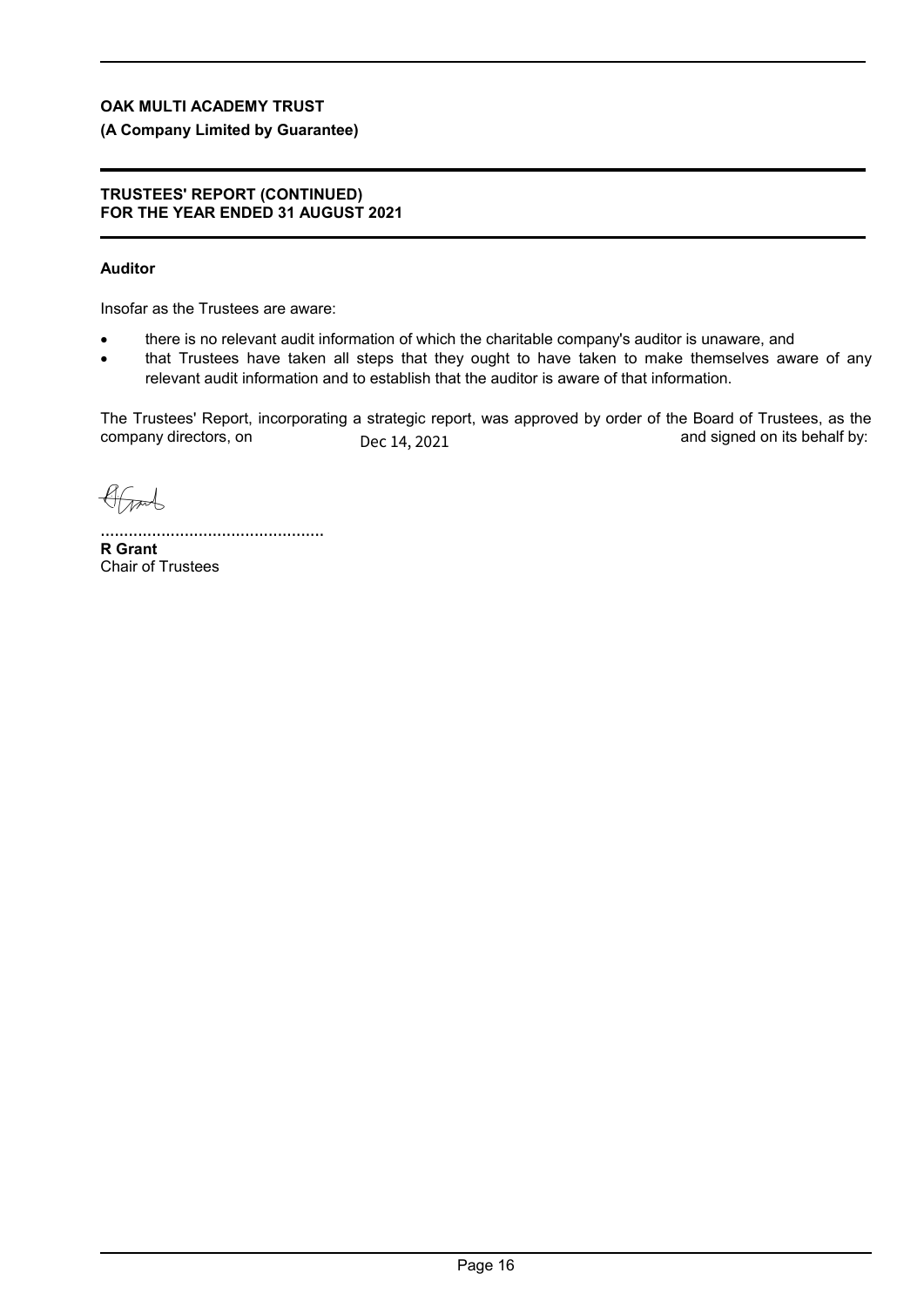### **(A Company Limited by Guarantee)**

### **GOVERNANCE STATEMENT**

### **Scope of responsibility**

As Trustees, we acknowledge we have overall responsibility for ensuring that Oak Multi Academy Trust has an effective and appropriate system of control, financial and otherwise. However, such a system is designed to manage rather than eliminate the risk of failure to achieve business objectives, and can provide only reasonable and not absolute assurance against material misstatement or loss.

As Trustees, we have reviewed and taken account of the guidance in DfE's Governance Handbook and Competency Framework for Governance.

The Board of Trustees has delegated the day to day responsibility to the Chief Executive Officer, as Accounting Officer, for ensuring financial controls conform with the requirements of both propriety and good financial management and in accordance with the requirements and responsibilities assigned to it in the funding agreement between Oak Multi Academy Trust and the Secretary of State for Education. They are also responsible for reporting to the Board of Trustees any material weaknesses or breakdowns in internal control.

#### **Governance**

The information on governance included here supplements that described in the Trustees' Report and in the Statement of Trustees' Responsibilities. The board has formally met 5 times during the year.

Attendance during the year at meetings of the Board of Trustees was as follows:

| Trustee                          | Meetings attended | Out of a possible |
|----------------------------------|-------------------|-------------------|
| P Reeve (resigned 5 May 2021)    |                   |                   |
| K Karaji                         |                   |                   |
| D Thurston                       |                   |                   |
| E Sahu                           |                   |                   |
| J Lawlor                         |                   |                   |
| S Rose (resigned 31 August 2021) |                   | 4                 |
| R Grant                          |                   | 4                 |
| S Cole (appointed 24 March 2021) |                   |                   |

There have been several changes to the Board membership during the year, and immediately at the start of the 2021-22 year. A skills audit is carried out by Trustees on a regular basis, and Board minutes reflect the conversations regarding board composition. A recruitment exercise through Academy Ambassadors was initiated, but no suitable candidates were identified.

Resignations from the Board during the year were due to changes in individual's personal work commitments, and the impact this necessarily had on their ability to discharge their duties to the Trust. 2 of the resigning Trustees have stepped into Member roles, with 2 of the Members becoming Trustees.

Whilst the Board have met less than 6 times as a full Board, its constituted sub committees have met a total of 9 times during the year to discharge their duties. Trustees believe effective oversight has been discharged through the Board and sub committees, as well as through an active dialogue between the Chair and CEO between meetings. Various issues have been communicated to Trustees during the year where prescient information was identified out of cycle of meetings.

The Board has enacted a new Scheme of Delegation in the year, and Trustees are focussed on ensuring effective governance across all aspects of the Trust, as well as building on the success of the first years of the Trust's operations.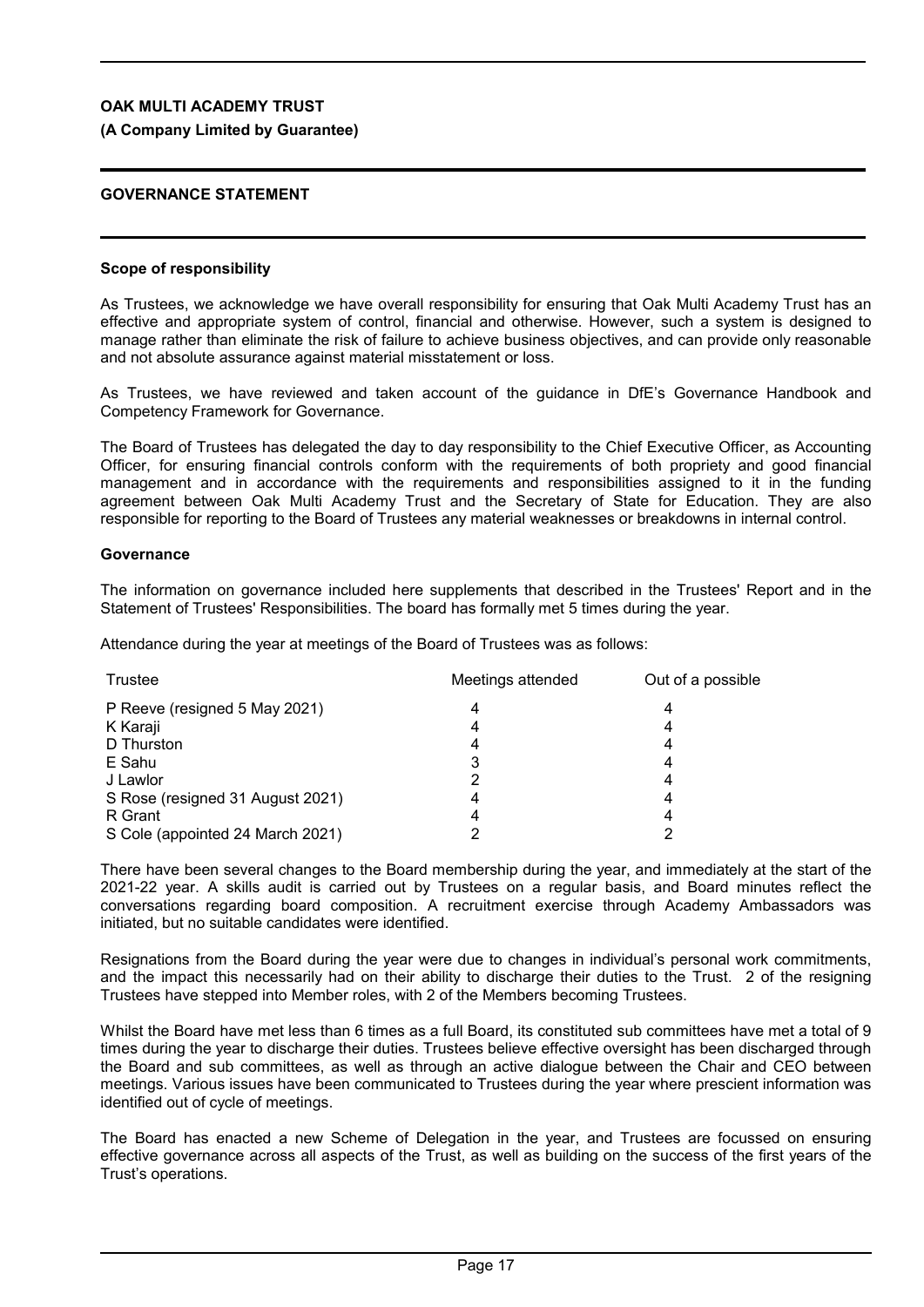### **(A Company Limited by Guarantee)**

### **GOVERNANCE STATEMENT (CONTINUED)**

#### **Governance (continued)**

During the year there were sub committees for Finance, Audi and Risk, Curriculum and Standards, and HR. Attendance at these committees are outlined below:

The Finance and Audit committee is a subcommittee of the main Board of Trustees. The committee has formally met 4 times during the year.

Attendance during the year at finance and audit committee was as follows:

| Trustee                       | Meetings attended | Out of a possible |
|-------------------------------|-------------------|-------------------|
| S Rose (Chair)                |                   |                   |
| P Reeve (resigned 5 May 2021) |                   |                   |
| R Grant                       |                   |                   |
| K Karaji                      |                   |                   |

The curriculum and standards committee is a sub committee of the main Board of Trustees. The committee has formally met 4 times during the year.

Attendance during the year at meetings was as follows:

| Trustee                          | Meetings attended | Out of a possible |
|----------------------------------|-------------------|-------------------|
| E Sahu (Co-Chair)                |                   |                   |
| D Thurston (Co-Chair)            | 4                 |                   |
| R Grant                          |                   |                   |
| S Cole (appointed 24 March 2021) |                   |                   |

The human resources committee is a sub committee of the main Board of Trustees. The committee has formally met 4 times during the year.

Attendance during the year at meetings was as follows:

| Trustee                               | Meetings attended | Out of a possible |
|---------------------------------------|-------------------|-------------------|
| P Reeve (resigned 5 May 2021) (Chair) |                   |                   |
| K Karaji                              |                   |                   |
| E Sahu                                |                   |                   |

The Human Resources committee was formally disbanded during the year, with the work transferring to the Finance, Audit and Risk Committee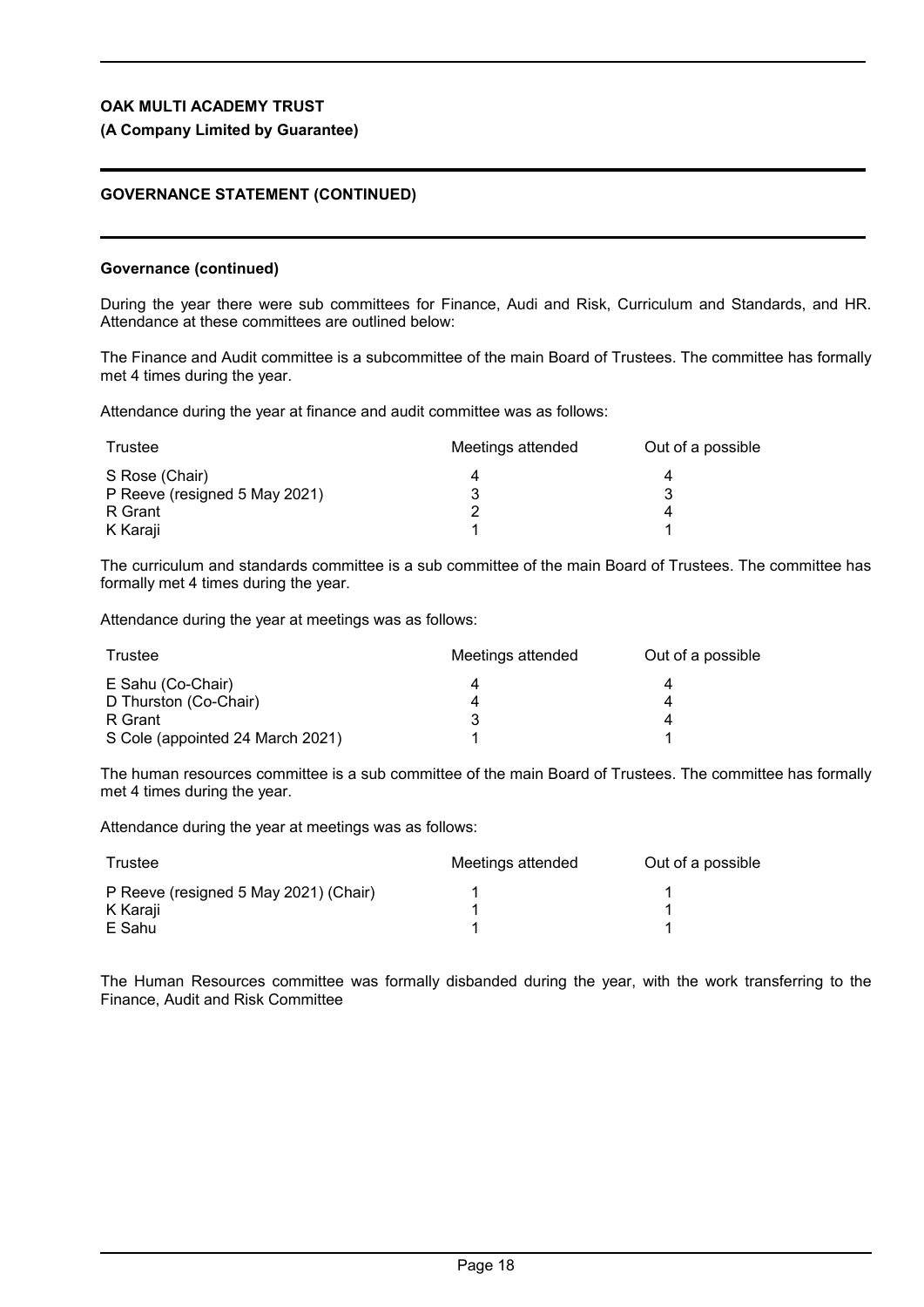### **(A Company Limited by Guarantee)**

## **GOVERNANCE STATEMENT (CONTINUED)**

#### **Review of value for money**

As Accounting Officer, the Chief Executive Officer has responsibility for ensuring that the Academy's delivers good value in the use of public resources. The Accounting Officer understands that value for money refers to the educational and wider societal outcomes achieved in return for the taxpayer resources received.

The Accounting Officer considers how the Trust's use of its resources has provided good value for money during each academic year, and reports to the Board of Trustees where value for money can be improved, including the use of benchmarking data where appropriate. The Accounting Officer for the Academy's has delivered improved value for money during the year by:

The Trust is committed to raising attainment and progress and for continuously improving the education received by all its pupils.

The Trust has implemented a dedicated central team to deliver in house centralised business function support to allow for consistent low cost finance, HR, payroll and recruitment functions allowing the schools to focus on delivering Teaching and Learning objectives.

Centralised procurement is being increasingly enabled through the Trust Shared Services team, allowing for economies of scale, ensuring best value and cost savings are realised by the schools.

The Trust takes a deliberate and focussed approach to collaboration across the Trust; sharing best practice across all phases. We are increasingly introducing cross trust continuous professional development and consistent systems and processes for reviewing, monitoring and implementing impacts of intervention to maximise benefit to students.

### **The purpose of the system of internal control**

The system of internal control is designed to manage risk to a reasonable level rather than to eliminate all risk of failure to achieve policies, aims and objectives. It can, therefore, only provide reasonable and not absolute assurance of effectiveness. The system of internal control is based on an on going process designed to identify and prioritise the risks to the achievement of Academy's policies, aims and objectives, to evaluate the likelihood of those risks being realised and the impact should they be realised, and to manage them efficiently, effectively and economically. The system of internal control has been in place in Oak Multi Academy Trust for the year 1 September 2020 to 31 August 2021 and up to the date of approval of the annual report and financial statements.

### **Capacity to handle risk**

The Board of Trustees has reviewed the key risks to which the Academy's is exposed together with the operating, financial and compliance controls that have been implemented to mitigate those risks. The Board of Trustees is of the view that there is a formal ongoing process for identifying, evaluating and managing the Academy's significant risks that has been in place for the year 1 September 2020 to 31 August 2021 and up to the date of approval of the annual report and financial statements. This process is regularly reviewed by the Board of Trustees.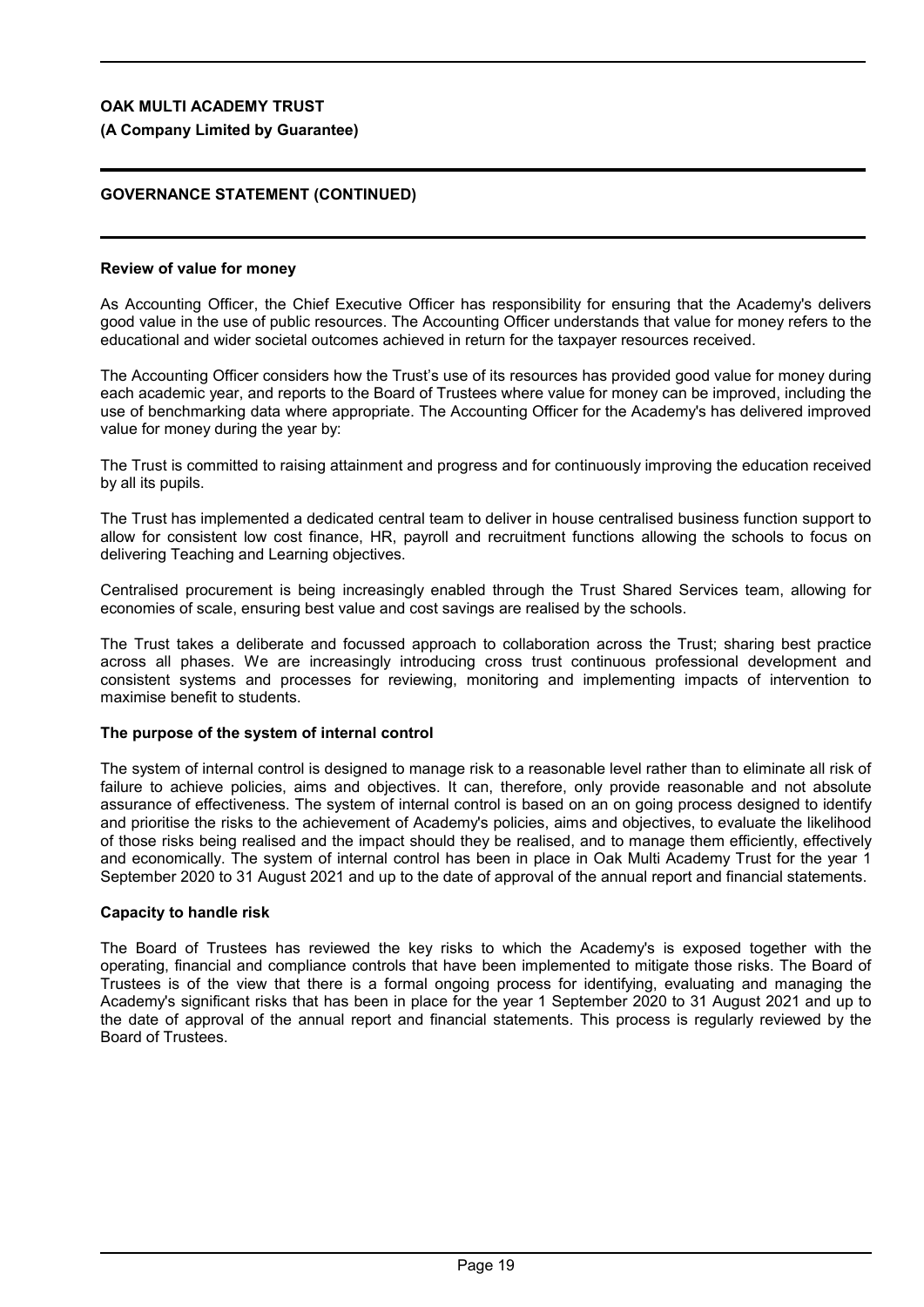### **(A Company Limited by Guarantee)**

## **GOVERNANCE STATEMENT (CONTINUED)**

### **The risk and control framework**

The Trust's system of internal financial control is based on a framework of regular management information and administrative procedures including the segregation of duties and a system of delegation and accountability. In particular it includes:

- comprehensive budgeting and monitoring systems with an annual budget and periodic financial reports which are reviewed and agreed by the Board of Trustees
- regular reviews by the Finance and Audit Committee of reports which indicate financial performance against the forecasts and of major purchase plans, capital works and expenditure programmes
- setting targets to measure financial and other performance
- clearly defined purchasing (asset purchase or capital investment) guidelines
- identification and management of risks

The Board of Trustees has decided to employ Leicestershire Internal Audit Service, a service provided by Leicestershire County Council, as to perform Internal Scrutiny works.

The internal auditor's role includes giving advice on financial matters and performing a range of checks on the Trust's financial systems. In particular the checks carried out in the current period included include testing that:

#### Governance - Policies and Procedures

- The roles and responsibilities of senior management, finance staff, the Trust and its committees are set out in writing in a formal Finance Policy which is fit for purpose and is aligned to best practice, legislative requirements and the ESFA Academies Financial Handbook;
- The Trust Finance Policy (and other policies) are applied consistently within the whole Trust;
- A register of business and pecuniary interests is maintained for the Trust which is published on the Trust's website;
- The Trust has adequate counter fraud procedures in place, including an appropriate avenue for whistleblowing.

Governance - "Second Line of Defence"

- The Trust has suitable individuals appointed to key roles, e.g. Accounting Officer, Chief Finance Officer, committee chairs and clerks;
- The Trust is effective in its "second line of defence" role regarding providing overview, scrutiny and challenge to individual academies;
- The Trust board, and committees governing financial and audit matters are properly constituted and operate in accordance with approved Terms of Reference;
- The annual financial statements are prepared in accordance with Budgetary planning, monitoring and reporting is sound;
- Company Law and filed with both the ESFA and Companies House in accordance with deadlines;
- The financial statements give a "true and fair" view and the Trust is considered by the Trustees to be "a going concern".

Risk Management

- Effective risk management procedures are in place to identify and to manage business risk critical to the Trust's overall objectives;
- There is adequate Trustee oversight of risks and mitigation strategies;
- Major risks are adequately insured against loss or misfortune;
- Adequate business continuity plans are in place in the event of a serious incident.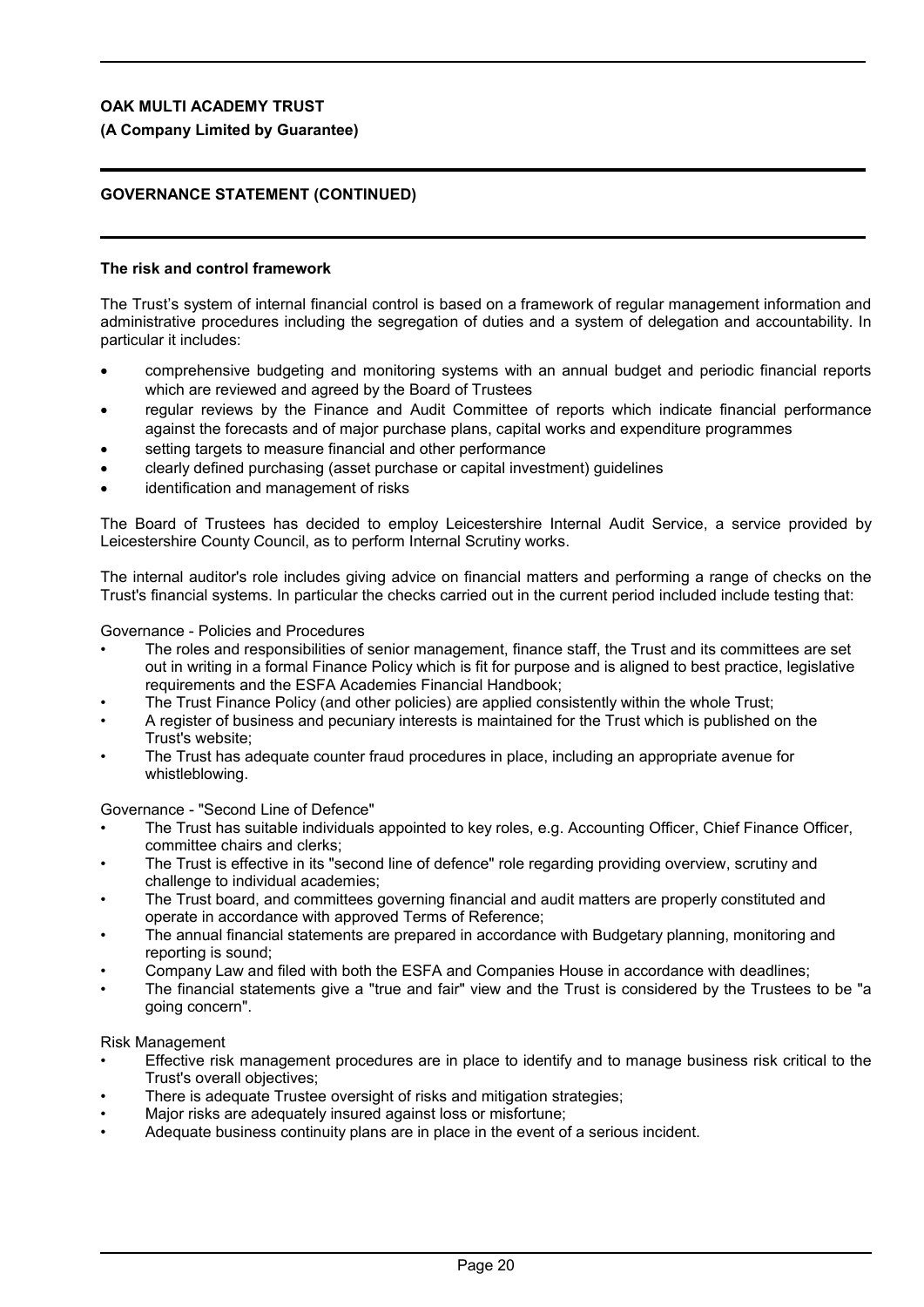### **(A Company Limited by Guarantee)**

## **GOVERNANCE STATEMENT (CONTINUED)**

### **The risk and control framework (continued)**

Budgetary Planning and Control

- Medium term budgetary planning is sound (e.g. multi year budget):
- Trust level top slicing of individual academies is accurate and demonstrable;
- Adequate and effective procedures are in place for the preparation, approval, monitoring and control of the budget including budgetary returns to the ESFA
- Financial information given to Trustees, senior management and budget holders is accurate and timely.

Financial Efficiency / Smarter Procurement

- The Trust's working practices are efficient;
- The Trust encourages a consistency of procedures within constituent academies;
- Collaborative procurement of goods and services occurs to drive down costs;
- A Trust Investment Policy exists and there is a collaborative approach to investments made;
- The Trust's assets are invested wisely in low risk investments and in accordance with the Policy;
- The Financial Information System used is fit for purpose and is capable of generating the year end statutory financial accounts.

Bank and Cash

- Bank reconciliation processes are sound and adequately reviewed;
- Cheque signatories are appropriate and in accordance with the Trust Finance Policy;
- Adequate VAT recovery procedures exist;
- UK legislation is being complied with (e.g. payments to individuals).

On a quarterly basis, the auditor's annual report recommendations are reviewed by the Trustee Finance and Audit Committee to monitor progress, ensuring the operation of the systems of control and the discharge of the Board of Trustees' financial responsibilities.

The internal scrutiny reviewer has successfully completed their proposed schedule of works, and there were no material control weaknesses identified. Trustees have received all internal scrutiny reports, and the minor control points noted have been addressed.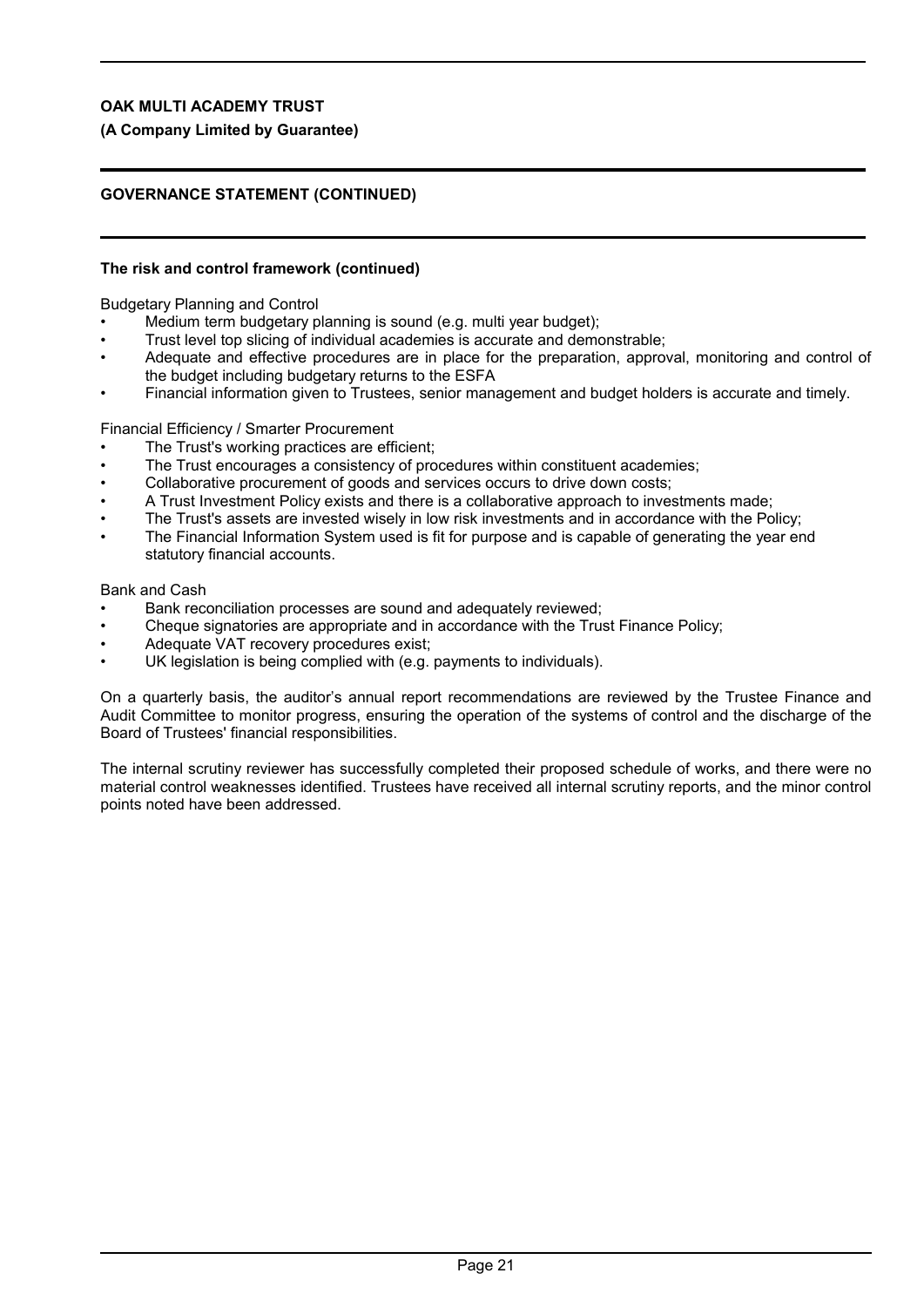### **(A Company Limited by Guarantee)**

## **GOVERNANCE STATEMENT (CONTINUED)**

### **Review of effectiveness**

As Accounting Officer, the Chief Executive Officer has responsibility for reviewing the effectiveness of the system of internal control. During the year in question the review has been informed by:

- the work of the internal auditor;
- the work of the external auditor;
- the financial management and governance self-assessment process;
- the work of the executive managers within the Trust who have responsibility for the development and maintenance of the internal control framework.

The Accounting Officer has been advised of the implications of the result of their review of the system of internal control by the Finance & Audit Committee and a plan to address weaknesses and ensure continuous improvement of the system is in place.

Approved by order of the members of the Board of Trustees and signed on their behalf by:

Grand

[................................................](https://eu1.documents.adobe.com/verifier?tx=CBJCHBCAABAAyn2fmC8uFOcj3xdvYPCL7ZRWccRoExLb) **R Grant**

Chair of Trustees

Date: Dec 14, 2021

 $S \nightharpoonup$ 

................................................ **S Mitchell**

Accounting Officer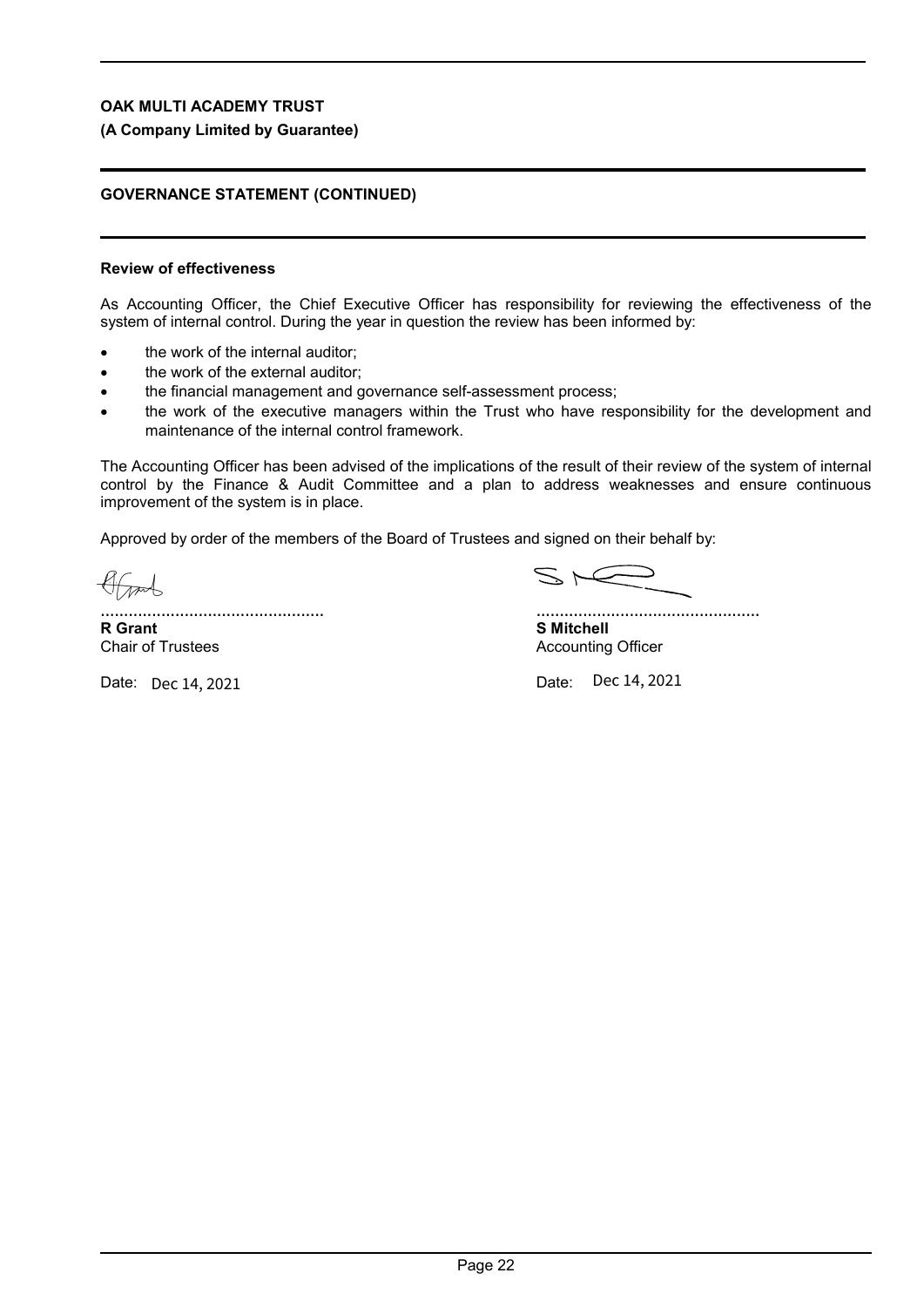**(A Company Limited by Guarantee)**

## **STATEMENT ON REGULARITY, PROPRIETY AND COMPLIANCE**

As Accounting Officer of Oak Multi Academy Trust I have considered my responsibility to notify the Academy Trust board of Trustees and the Education & Skills Funding Agency (ESFA) of material irregularity, impropriety and non-compliance with terms and conditions of all funding received by the Academy Trust, under the funding agreement in place between the Academy Trust and the Secretary of State for Education. As part of my consideration I have had due regard to the requirements of the Academies Financial Handbook 2020.

I confirm that I and the Academy Trust board of Trustees are able to identify any material irregular or improper use of all funds by the Academy Trust, or material non-compliance with the terms and conditions of funding under the Academy Trust's funding agreement and the Academies Financial Handbook 2020.

I confirm that no instances of material irregularity, impropriety or funding non-compliance have been discovered to date. If any instances are identified after the date of this statement, these will be notified to the board of Trustees and ESFA.

 $S \subset$ 

................................................ **S Mitchell** Accounting Officer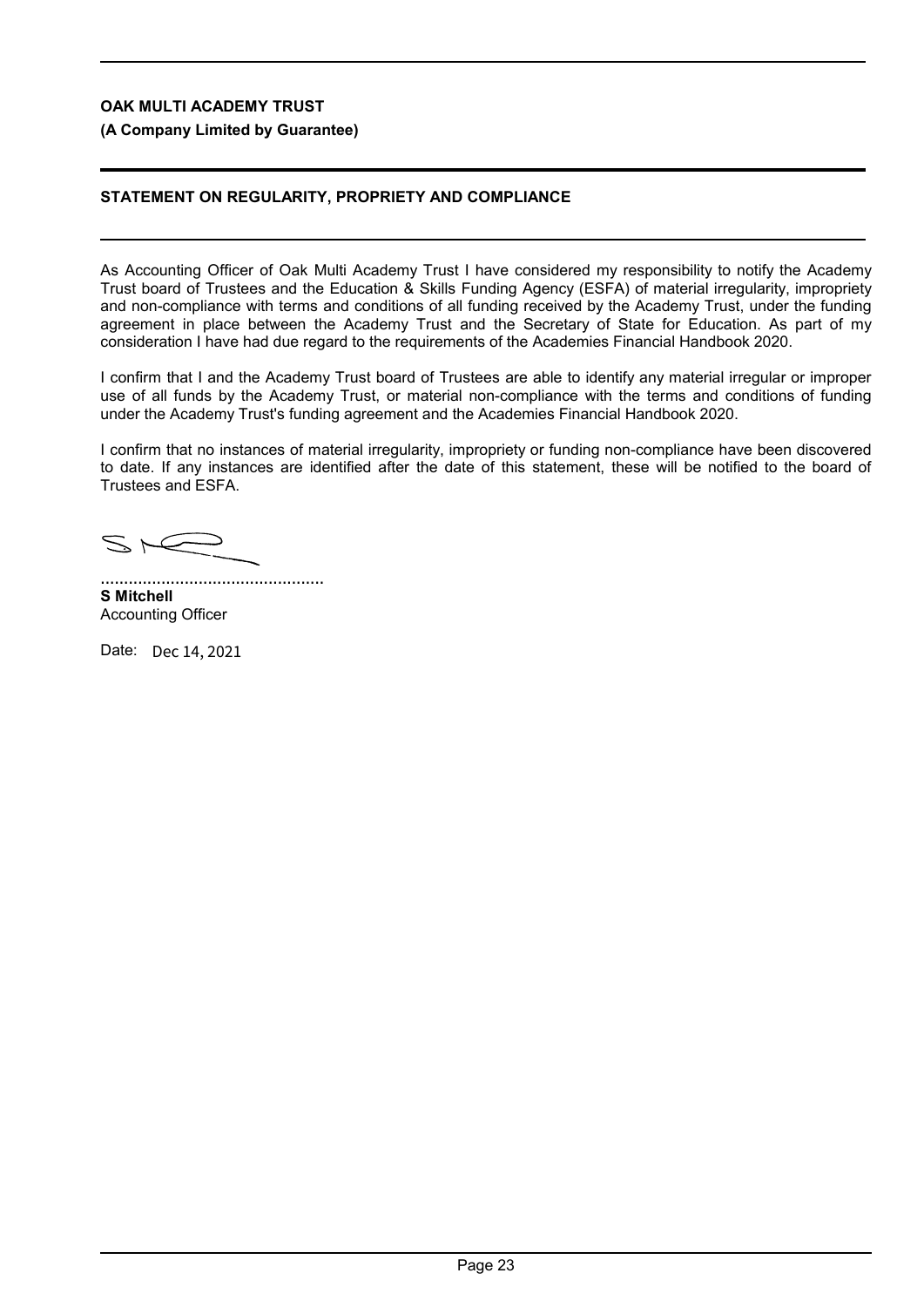**(A Company Limited by Guarantee)**

### **STATEMENT OF TRUSTEES' RESPONSIBILITIES FOR THE YEAR ENDED 31 AUGUST 2021**

The Trustees (who are also the directors of the charitable company for the purposes of company law) are responsible for preparing the Trustees' Report and the financial statements in accordance with the Academies Accounts Direction published by the Education and Skills Funding Agency, United Kingdom Accounting Standards (United Kingdom Generally Accepted Accounting Practice) and applicable law and regulations.

Company law requires the Trustees to prepare financial statements for each financial year. Under company law, the Trustees must not approve the financial statements unless they are satisfied that they give a true and fair view of the state of affairs of the charitable company and of its incoming resources and application of resources, including its income and expenditure, for that period. In preparing these financial statements, the Trustees are required to:

- select suitable accounting policies and then apply them consistently;
- observe the methods and principles of the Charities SORP 2019 and the Academies Accounts Direction 2020 to 2021;
- make judgements and accounting estimates that are reasonable and prudent;
- state whether applicable UK Accounting Standards have been followed, subject to any material departures disclosed and explained in the financial statements;
- prepare the financial statements on the going concern basis unless it is inappropriate to presume that the charitable company will continue in business.

The Trustees are responsible for keeping adequate accounting records that are sufficient to show and explain the charitable company's transactions and disclose with reasonable accuracy at any time the financial position of the charitable company and enable them to ensure that the financial statements comply with the Companies Act 2006. They are also responsible for safeguarding the assets of the charitable company and hence for taking reasonable steps for the prevention and detection of fraud and other irregularities.

The Trustees are responsible for ensuring that in its conduct and operation the charitable company applies financial and other controls, which conform with the requirements both of propriety and of good financial management. They are also responsible for ensuring grants received from ESFA/DfE have been applied for the purposes intended.

The Trustees are responsible for the maintenance and integrity of the corporate and financial information included on the charitable company's website. Legislation in the United Kingdom governing the preparation and dissemination of financial statements may differ from legislation in other jurisdictions.

Approved by order of the members of the Board of Trustees and signed on its behalf by:

................................................

**R Grant** Chair of Trustees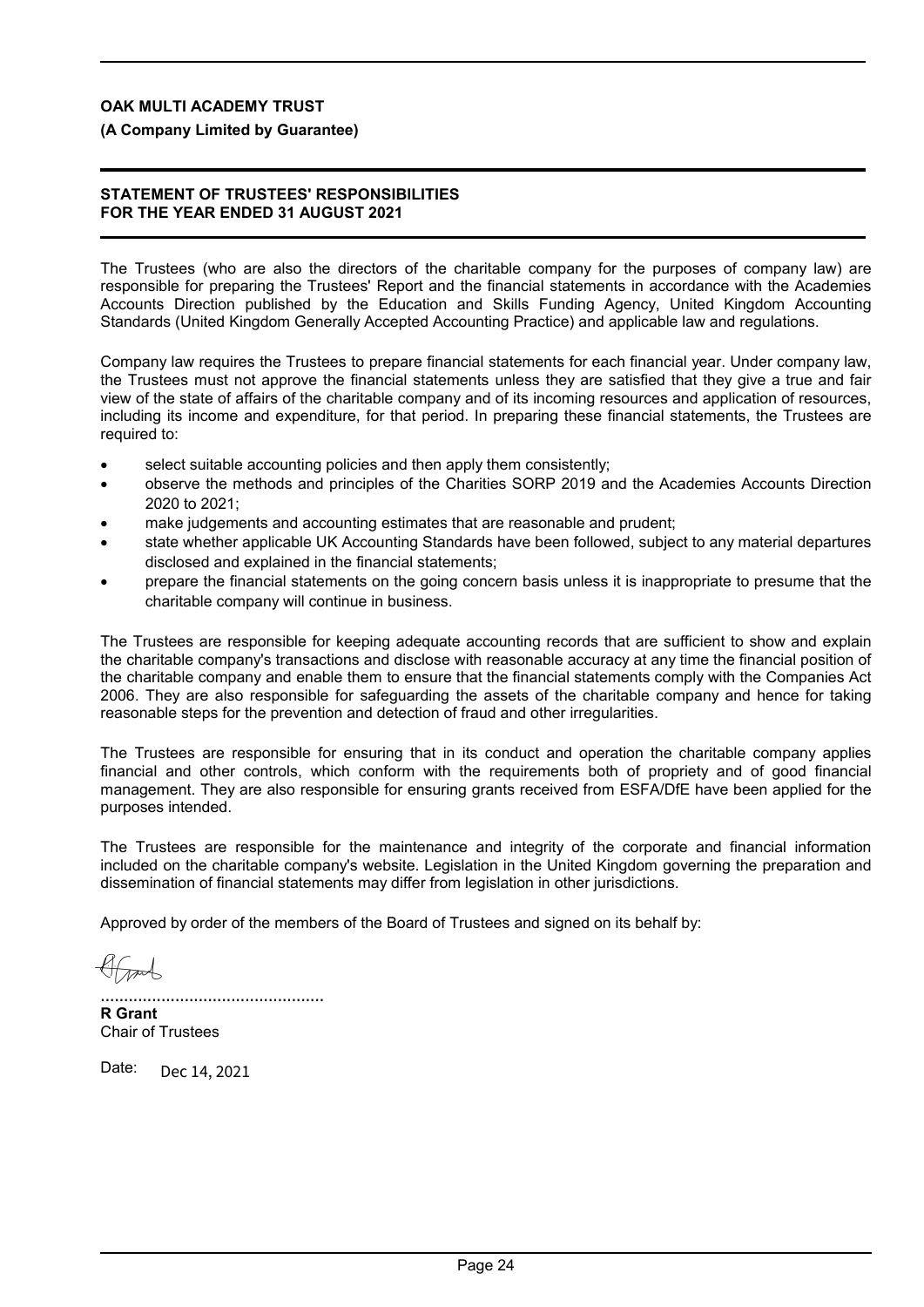### **(A Company Limited by Guarantee)**

### **INDEPENDENT AUDITOR'S REPORT ON THE FINANCIAL STATEMENTS TO THE MEMBERS OF OAK MULTI ACADEMY TRUST**

### **Opinion**

We have audited the financial statements of Oak Multi Academy Trust (the 'Academy Trust') for the year ended 31 August 2021 which comprise the Statement of Financial Activities, the Balance Sheet, the Statement of Cash Flows and notes to financial statements including a summary of significant accounting policies. The financial reporting framework that has been applied in their preparation is applicable law and United Kingdom Accounting Standards, including FRS 102 "The Financial Reporting Standard applicable in the UK and Republic of Ireland" (United Kingdom Generally Accepted Accounting Practice), Accounting and Reporting by Charities; Statement of Recommended Practice applicable to Charities (Charities SORP 2019) and the Academies Accounts Direction 2020 to 2021 issued by the Education & Skills Funding Agency.

In our opinion, the financial statements:

- give a true and fair view of the state of the Academy Trust's affairs as at 31 August 2021 and of its incoming resources and application of resources, including its income and expenditure, for the year then ended;
- have been properly prepared in accordance with United Kingdom Generally Accepted Accounting Practice;
- have been prepared in accordance with the requirements of the Companies Act 2006; and
- have been prepared in accordance with the charities SORP and Academies Accounts Direction 2020 to 2021.

### **Basis for opinion**

We conducted our audit in accordance with International Standards on Auditing (UK) (ISAs (UK)) and applicable law. Our responsibilities under those standards are further described in the Auditor's responsibilities for the audit of the financial statements section of our report. We are independent of the Academy Trust in accordance with the ethical requirements that are relevant to our audit of the financial statements in the UK, including the FRC's Ethical Standard and we have fulfilled our other ethical responsibilities in accordance with these requirements. We believe that the audit evidence we have obtained is sufficient and appropriate to provide a basis for our opinion.

### **Conclusions relating to going concern**

In auditing the financial statements, we have concluded that the Trustees' use of the going concern basis of accounting in the preparation of the financial statements is appropriate.

Based on the work we have performed, we have not identified any material uncertainties relating to events or conditions that, individually or collectively, may cast significant doubt on the Academy Trust's ability to continue as a going concern for a period of at least twelve months from when the financial statements are authorised for issue.

Our responsibilities and the responsibilities of the Trustees' with respect to going concern are described in the relevant sections of this report.

### **Other information**

The other information comprises the information included in the Trustees' Report, other than the financial statements and our Auditor's Report thereon. The Trustees' responsible for the other information contained within the annual report. Our opinion on the financial statements does not cover the other information and, except to the extent otherwise explicitly stated in our report, we do not express any form of assurance conclusion thereon.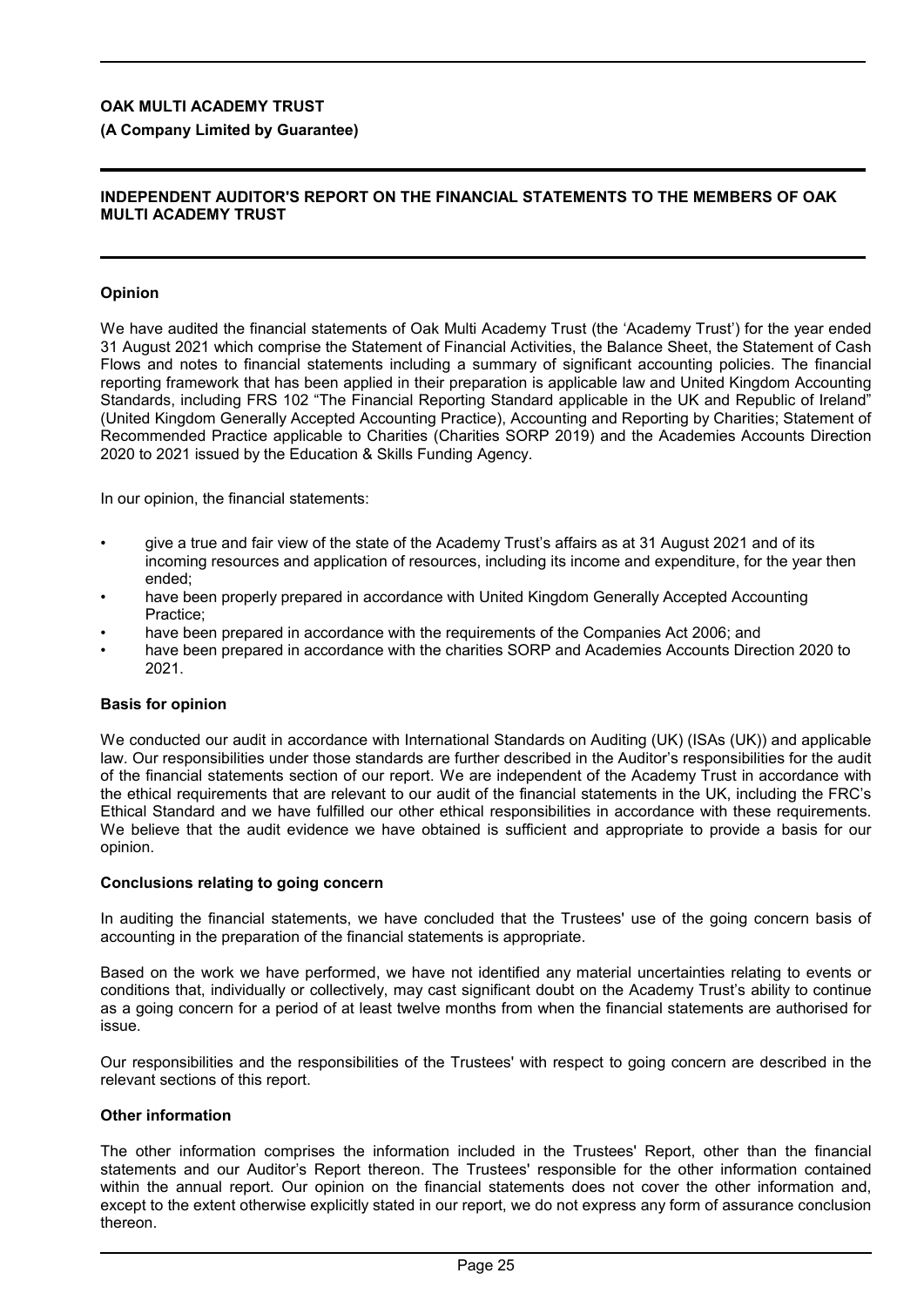### **(A Company Limited by Guarantee)**

### **INDEPENDENT AUDITOR'S REPORT ON THE FINANCIAL STATEMENTS TO THE MEMBERS OF OAK MULTI ACADEMY TRUST**

In connection with our audit of the financial statements, our responsibility is to read the other information and, in doing so, consider whether the other information is materially inconsistent with the financial statements or our knowledge obtained in the course of the audit, or otherwise appears to be materially misstated. If we identify such material inconsistencies or apparent material misstatements, we are required to determine whether there is a material misstatement in the financial statements or a material misstatement of the other information. If, based on the work we have performed, we conclude that there is a material misstatement of this other information, we are required to report that fact.

We have nothing to report in this regard.

### **Opinions on other matters prescribed by the Companies Act 2006**

In our opinion, based on the work undertaken in the course of the audit:

- the information given in the Trustees' Report including the incorporated Strategic Report for the financial year for which the financial statements are prepared is consistent with the financial statements; and
- the Trustees' Report including the incorporated Strategic Report have been prepared in accordance with applicable legal requirements.

#### **Matters on which we are required to report by exception**

In light of the knowledge and understanding of the Academy Trust and its environment obtained in the course of the audit, we have not identified material misstatements in the Trustees' Report including the incorporated Strategic Report.

We have nothing to report in respect of the following matters in relation to which the Companies Act 2006 requires us to report to you if, in our opinion:

- adequate accounting records have not been kept, or returns adequate for our audit have not been received from branches not visited by us; or
- the financial statements are not in agreement with the accounting records and returns; or
- certain disclosures of Trustees' remuneration specified by law are not made; or
- we have not received all the information and explanations we require for our audit.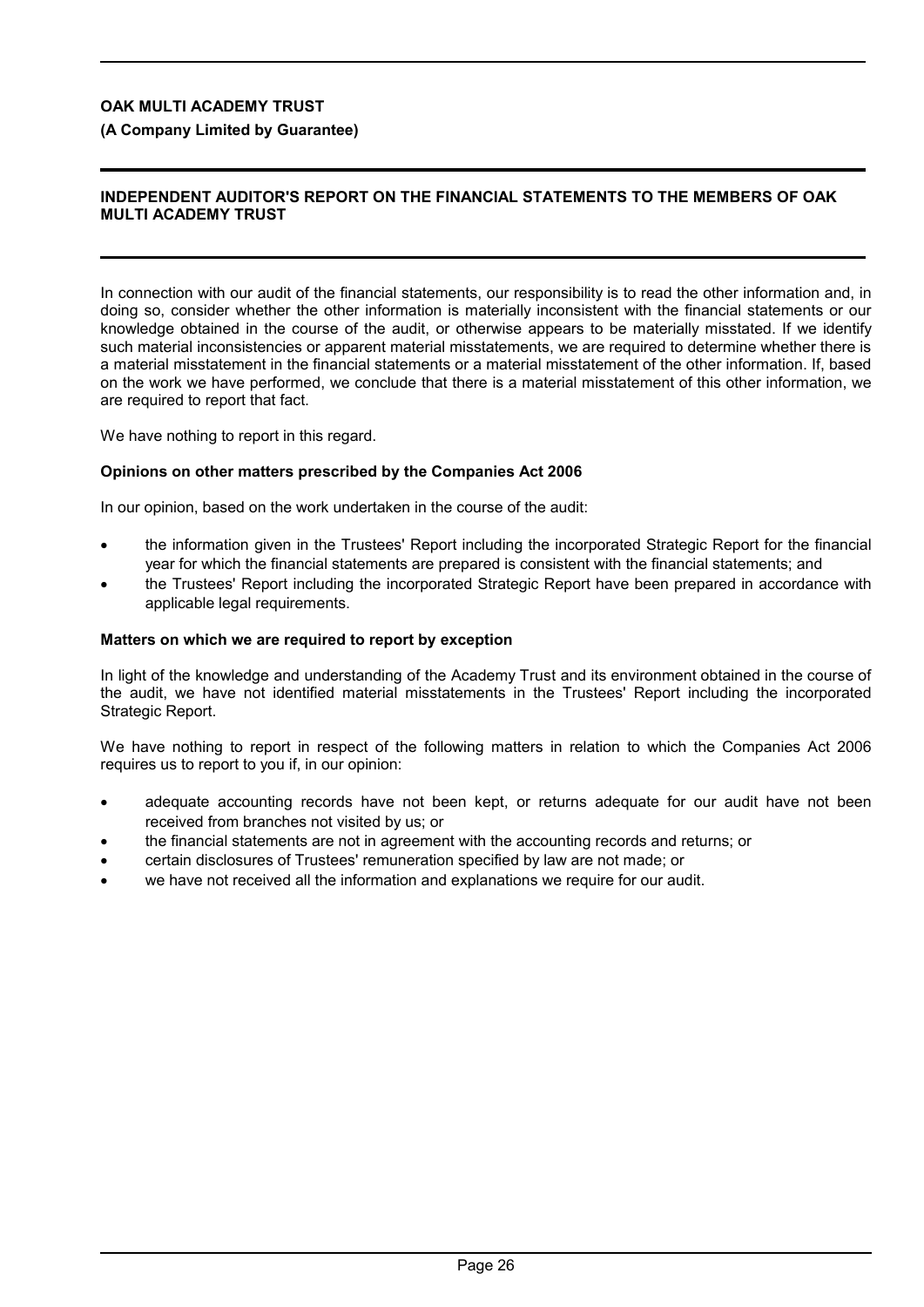### **(A Company Limited by Guarantee)**

#### **INDEPENDENT AUDITOR'S REPORT ON THE FINANCIAL STATEMENTS TO THE MEMBERS OF OAK MULTI ACADEMY TRUST**

### **Responsibilities of Trustees'**

As explained more fully in the Trustees' Responsibilities Statement set out on page 24, the Trustees' responsible for the preparation of the financial statements and for being satisfied that they give a true and fair view, and for such internal control as the Trustees' is necessary to enable the preparation of financial statements that are free from material misstatement, whether due to fraud or error.

In preparing the financial statements, the Trustees' responsible for assessing the Academy Trust's ability to continue as a going concern, disclosing, as applicable, matters related to going concern and using the going concern basis of accounting unless either the Trustees' to liquidate the Academy Trust or to cease operations, or Trustees' no realistic alternative but to do so.

#### **Auditor's responsibilities for the audit of the financial statements**

Our objectives are to obtain reasonable assurance about whether the financial statements as a whole are free from material misstatement, whether due to fraud or error, and to issue an auditor's report that includes our opinion. Reasonable assurance is a high level of assurance but is not a guarantee that an audit conducted in accordance with ISAs (UK) will always detect a material misstatement when it exists. Misstatements can arise from fraud or error and are considered material if, individually or in the aggregate, they could reasonably be expected to influence the economic decisions of users taken on the basis of these financial statements.

Irregularities, including fraud, are instances of non-compliance with laws and regulations. We design procedures in line with our responsibilities, outlined above, to detect material misstatements in respect of irregularities, including fraud. Based on our understanding of the Academy Trust and its industry, we identified that the principal risks of non-compliance with laws and regulations related to the UK tax legislation, pensions legislation, employment regulation and health and safety regulation, anti-bribery, corruption and fraud, money laundering, non-compliance with implementation of government support schemes relating to COVID-19, and we considered the extent to which non-compliance might have a material effect on the financial statements. We also considered those laws and regulations that have a direct impact on the preparation of the financial statements, such as the Companies Act 2006.

We evaluated the Trustees' and management's incentives and opportunities for fraudulent manipulation of the financial statements (including the risk of override of controls) and determined that the principal risks were related to posting manual journal entries to manipulate financial performance, management bias through judgements and assumptions in significant accounting estimates, in particular in relation to loss reserves, and significant one-off or unusual transactions.

Our audit procedures were designed to respond to those identified risks, including non-compliance with laws and regulations (irregularities) and fraud that are material to the financial statements. Our audit procedures included but were not limited to:

- discussing with the Trustees' and management their policies and procedures regarding compliance with laws and regulations;
- communicating identified laws and regulations throughout our engagement team and remaining alert to any indications of non-compliance throughout our audit; and
- considering the risk of acts by the Academy Trust which were contrary to applicable laws and regulations, including fraud.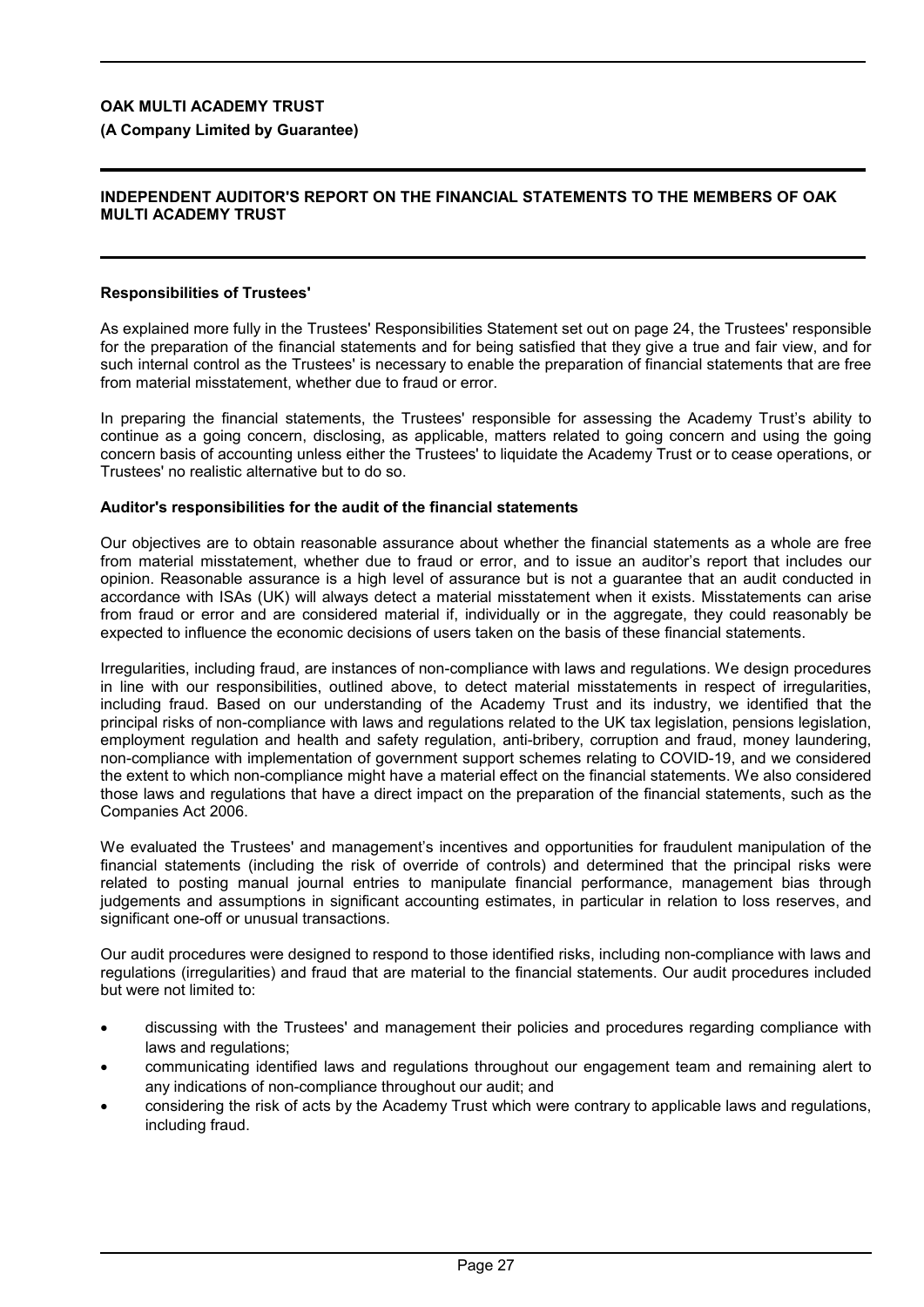### **(A Company Limited by Guarantee)**

### **INDEPENDENT AUDITOR'S REPORT ON THE FINANCIAL STATEMENTS TO THE MEMBERS OF OAK MULTI ACADEMY TRUST**

Our audit procedures in relation to fraud included but were not limited to:

- making enquiries of the Trustees' and management on whether they had knowledge of any actual, suspected or alleged fraud;
- gaining an understanding of the internal controls established to mitigate risks related to fraud;
- discussing amongst the engagement team the risks of fraud; and
- addressing the risks of fraud through management override of controls by performing journal entry testing.

There are inherent limitations in the audit procedures described above and the primary responsibility for the prevention and detection of irregularities including fraud rests with management. As with any audit, there remained a risk of non-detection of irregularities, as these may involve collusion, forgery, intentional omissions, misrepresentations or the override of internal controls.

A further description of our responsibilities for the audit of the financial statements is located on the Financial Reporting Council's website at www.frc.org.uk/auditorsresponsibilities. This description forms part of our auditor's report.

#### **Use of the audit report**

This report is made solely to the Academy Trust's members as a body in accordance with Chapter 3 of Part 16 of the Companies Act 2006. Our audit work has been undertaken so that we might state to the Academy Trust's members those matters we are required to state to them in an auditor's report and for no other purpose. To the fullest extent permitted by law, we do not accept or assume responsibility to anyone other than the Academy Trust and the Academy Trust's members as a body for our audit work, for this report, or for the opinions we have formed.

Dril Hose

[David Hoose \(Dec 14, 2021 11:42 GMT\)](https://mazars.eu1.documents.adobe.com/verifier?tx=CBJCHBCAABAAyn2fmC8uFOcj3xdvYPCL7ZRWccRoExLb)

David Hoose (Senior Statutory Auditor)

for and on behalf of

Mazars LLP Chartered Accountants and Statutory Auditor

6 Dominus Way Meridian Business Park Leicester LE19 1RP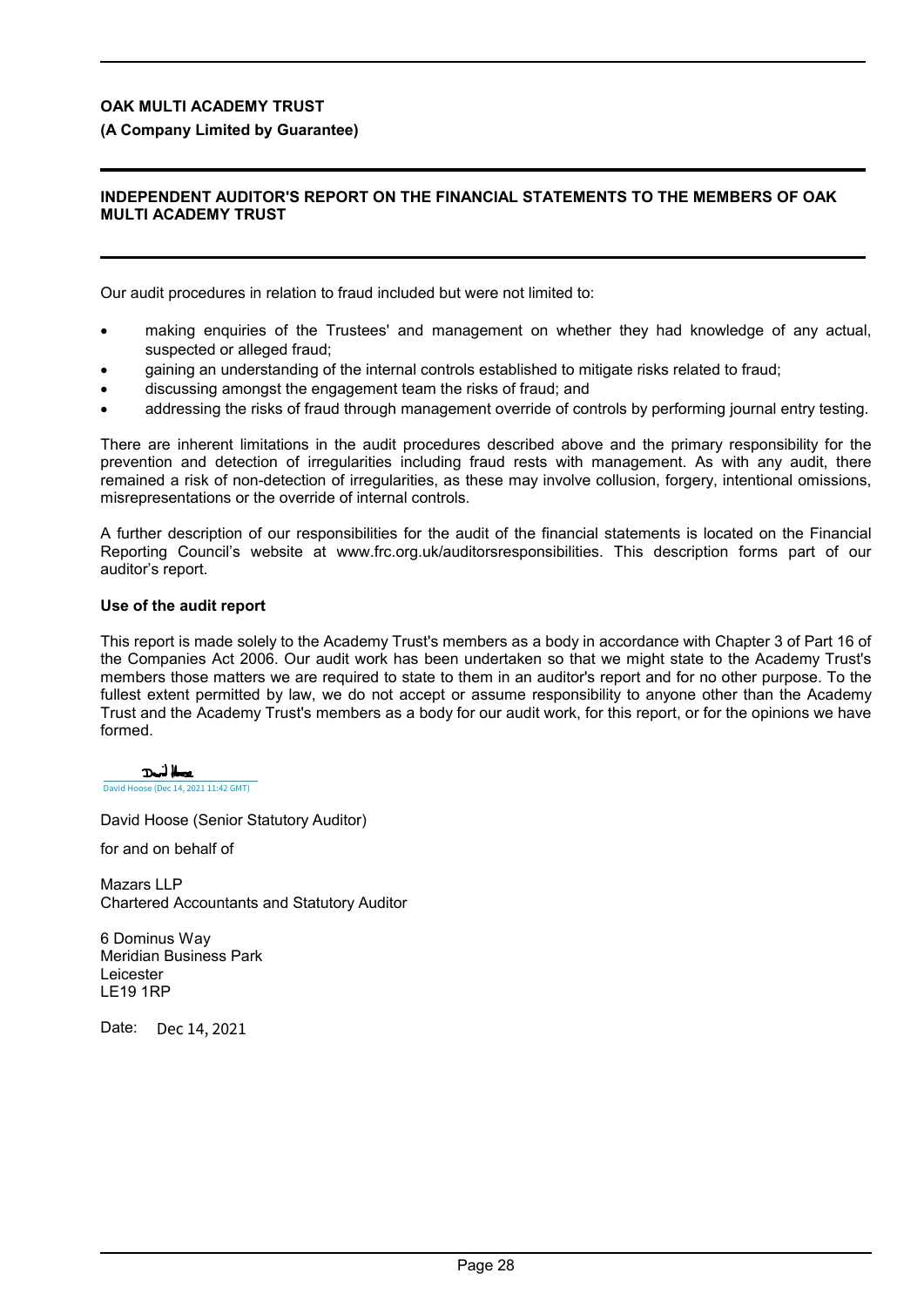**(A Company Limited by Guarantee)**

### **INDEPENDENT REPORTING ACCOUNTANT'S ASSURANCE REPORT ON REGULARITY TO OAK MULTI ACADEMY TRUST AND THE EDUCATION & SKILLS FUNDING AGENCY**

In accordance with the terms of our engagement letter dated 14 September 2021 and further to the requirements of the Education and Skills Funding Agency (ESFA) as included in the extant Framework and Guide for External Auditors and Reporting Accountants of Academy Trusts, we have carried out an engagement to obtain limited assurance about whether the expenditure disbursed and income received by Oak Multi Academy Trust during the year 1 September 2020 to 31 August 2021 have been applied to the purposes identified by Parliament and the financial transactions conform to the authorities which govern them.

This report is made solely to Oak Multi Academy Trust and the ESFA in accordance with the terms of our engagement letter. Our work has been undertaken so that we might state to Oak Multi Academy Trust and the ESFA those matters we are required to state in a report and for no other purpose. To the fullest extent permitted by law, we do not accept or assume responsibility to anyone other than Oak Multi Academy Trust and the ESFA, for our work, for this report, or for the conclusion we have formed.

#### **Respective responsibilities of Oak Multi Academy Trust's Accounting Officer and the reporting accountant**

The Accounting Officer is responsible, under the requirements of Oak Multi Academy Trust's funding agreement with the Secretary of State for Education dated 28 March 2018 and the Academies Financial Handbook, extant from 1 September 2020, for ensuring that expenditure disbursed and income received is applied for the purposes intended by Parliament and the financial transactions conform to the authorities which govern them.

Our responsibilities for this engagement are established in the United Kingdom by our profession's ethical guidance and are to obtain limited assurance and report in accordance with our engagement letter and the requirements of the extant Framework and Guide for External Auditors and Reporting Accountants of Academy Trusts. We report to you whether anything has come to our attention in carrying out our work which suggests that in all material respects, expenditure disbursed and income received during the year 1 September 2020 to 31 August 2021 have not been applied to purposes intended by Parliament or that the financial transactions do not conform to the authorities which govern them.

### **Approach**

We conducted our engagement in accordance with the Framework and Guide for External Auditors and Reporting Accountant of Academy Trusts issued by the ESFA. We performed a limited assurance engagement as defined in our engagement letter.

The objective of a limited assurance engagement is to perform such procedures as to obtain information and explanations in order to provide us with sufficient appropriate evidence to express a negative conclusion on regularity.

A limited assurance engagement is more limited in scope than a reasonable assurance engagement and consequently does not enable us to obtain assurance that we would become aware of all significant matters that might be identified in a reasonable assurance engagement. Accordingly, we do not express a positive opinion.

Our engagement includes examination, on a test basis, of evidence relevant to the regularity and propriety of the Academy Trust's income and expenditure.

The work undertaken to draw to our conclusion includes:

- Planning our assurance procedures including identifying key risks;
- Carrying out sample testing on controls;
- Carrying out substantive testing including analytical review; and
- Concluding on procedures carried out.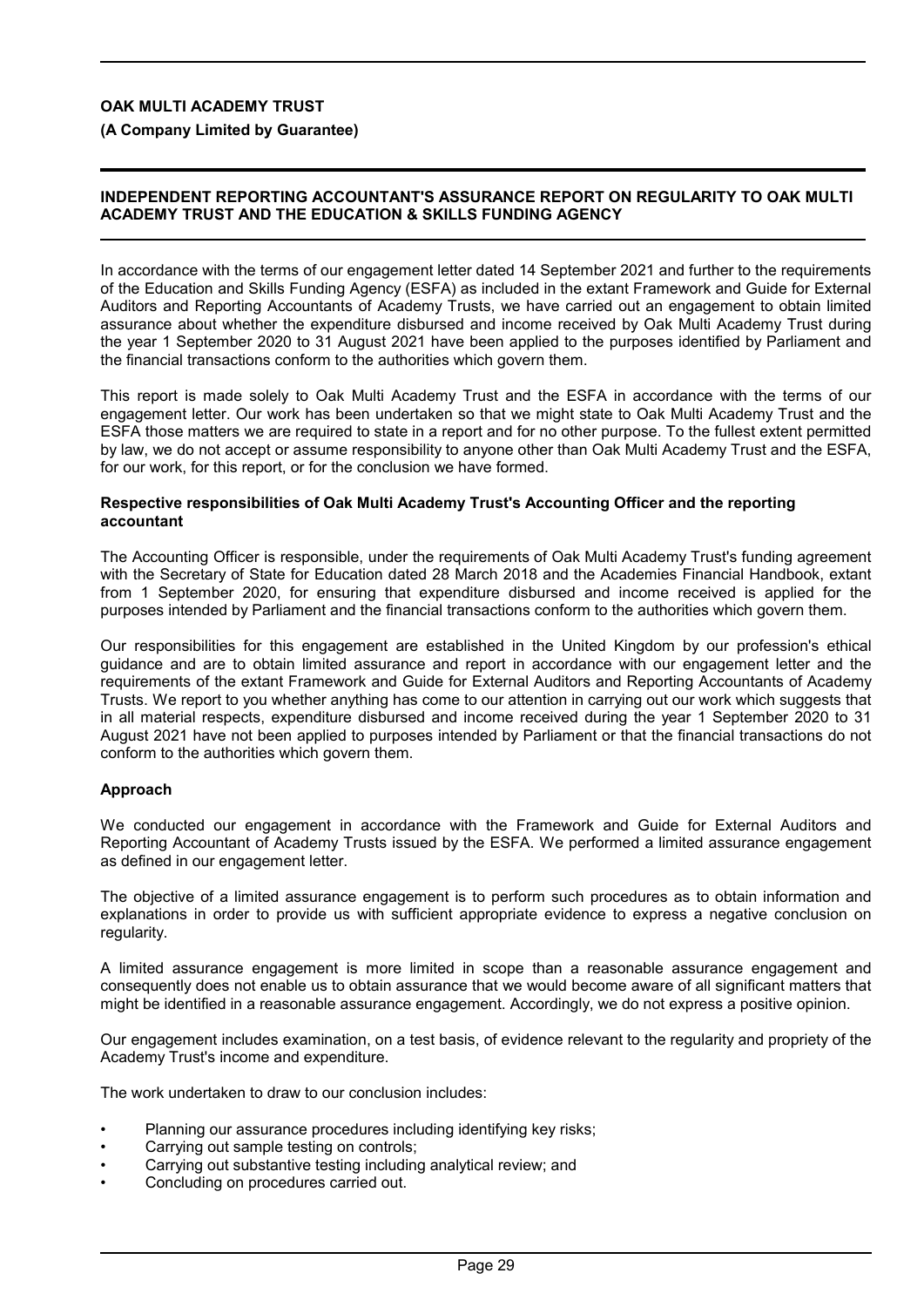**(A Company Limited by Guarantee)**

### **INDEPENDENT REPORTING ACCOUNTANT'S ASSURANCE REPORT ON REGULARITY TO OAK MULTI ACADEMY TRUST AND THE EDUCATION & SKILLS FUNDING AGENCY (CONTINUED)**

### **Conclusion**

In the course of our work, nothing has come to our attention which suggest in all material respects the expenditure disbursed and income received during the year 1 September 2020 to 31 August 2021 has not been applied to purposes intended by Parliament and the financial transactions do not conform to the authorities which govern them.

Magas LIP [Mazars \(Dec 14, 2021 11:42 GMT\)](https://mazars.eu1.documents.adobe.com/verifier?tx=CBJCHBCAABAAyn2fmC8uFOcj3xdvYPCL7ZRWccRoExLb)

**Mazars LLP** Chartered Accountants Statutory Auditor

6 Dominus Way Meridian Business Park Leicester LE19 1RP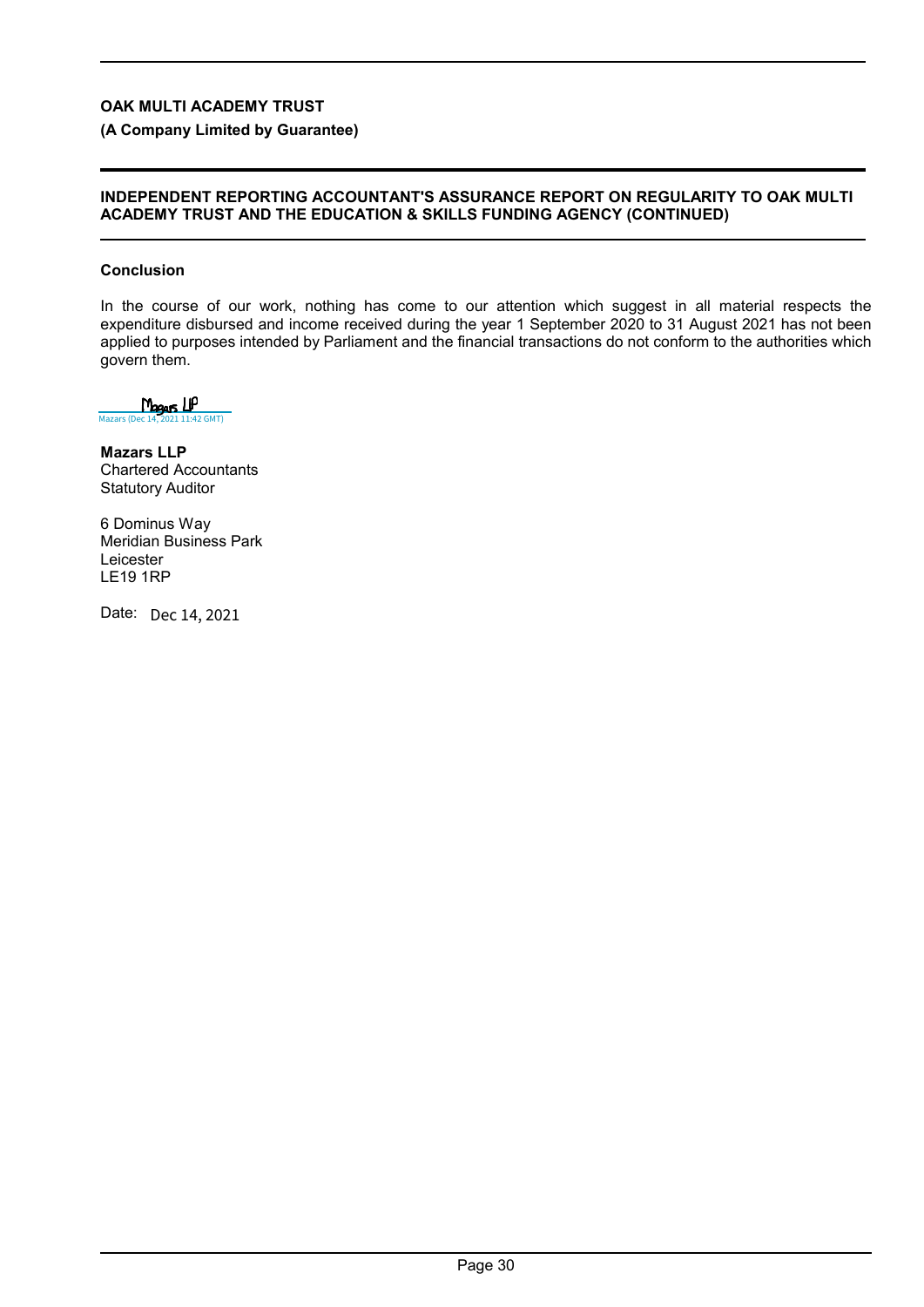**(A Company Limited by Guarantee)**

### **STATEMENT OF FINANCIAL ACTIVITIES (INCORPORATING INCOME AND EXPENDITURE ACCOUNT) FOR THE YEAR ENDED 31 AUGUST 2021**

|                                                                         | <b>Note</b>  | <b>Unrestricted</b><br>funds<br>2021<br>£ | <b>Restricted</b><br>funds<br>2021<br>£ | <b>Restricted</b><br>fixed asset<br>funds<br>2021<br>£ | <b>Total</b><br>funds<br>2021<br>£ | Total<br>funds<br>2020<br>£ |
|-------------------------------------------------------------------------|--------------|-------------------------------------------|-----------------------------------------|--------------------------------------------------------|------------------------------------|-----------------------------|
| Income from:<br>Donations and capital<br>grants:<br>Other donations and | $\mathbf{3}$ |                                           |                                         |                                                        |                                    |                             |
| capital grants                                                          |              | 39,358                                    |                                         | 752,547                                                | 791,905                            | 840,921                     |
| Other trading activities                                                | 5            | 16,291                                    |                                         |                                                        | 16,291                             | 102,089                     |
| Investments                                                             | 6            | 282                                       |                                         |                                                        | 282                                | 2,243                       |
| Charitable activities                                                   | 4            |                                           | 13,599,209                              |                                                        | 13,599,209                         | 12,742,261                  |
| <b>Total income</b>                                                     |              | 55,931                                    | 13,599,209                              | 752,547                                                | 14,407,687                         | 13,687,514                  |
| <b>Expenditure on:</b>                                                  |              |                                           |                                         |                                                        |                                    |                             |
| Raising funds                                                           | 7            | 43,267                                    |                                         |                                                        | 43,267<br>15,093,223               | 155,241                     |
| Charitable activities                                                   | 8            |                                           | 14,587,972                              | 505,251                                                |                                    | 14,242,523                  |
| <b>Total expenditure</b>                                                |              | 43,267                                    | 14,587,972                              | 505,251                                                | 15,136,490                         | 14,397,764                  |
| Net expenditure                                                         |              | 12,664                                    | (988, 763)                              | 247,296                                                | (728, 803)                         | (710, 250)                  |
| Transfers between<br>funds<br>Net movement in                           | 18           | (16, 512)                                 | 48,743                                  | (32, 231)                                              |                                    |                             |
| funds before other<br>recognised losses<br>Other recognised<br>losses:  |              | (3,848)                                   | (940, 020)                              | 215,065                                                | (728, 803)                         | (710, 250)                  |
| Actuarial losses on<br>defined benefit<br>pension schemes               | 25           |                                           | (1,616,000)                             |                                                        | (1,616,000)                        | (366,000)                   |
| Net movement in<br>funds                                                |              | (3,848)                                   | (2,556,020)                             | 215,065                                                | (2, 344, 803)                      | (1,076,250)                 |
| <b>Reconciliation of</b><br>funds:<br>Total funds brought               |              |                                           |                                         |                                                        |                                    |                             |
| forward                                                                 |              | 1,209,389                                 | (6,462,980)                             | 16,040,906                                             | 10,787,315                         | 11,863,565                  |
| Net movement in funds                                                   |              | (3,848)                                   | (2,556,020)                             | 215,065                                                | (2,344,803)                        | (1,076,250)                 |
| <b>Total funds carried</b><br>forward                                   |              | 1,205,541                                 | (9,019,000)                             | 16,255,971                                             | 8,442,512                          | 10,787,315                  |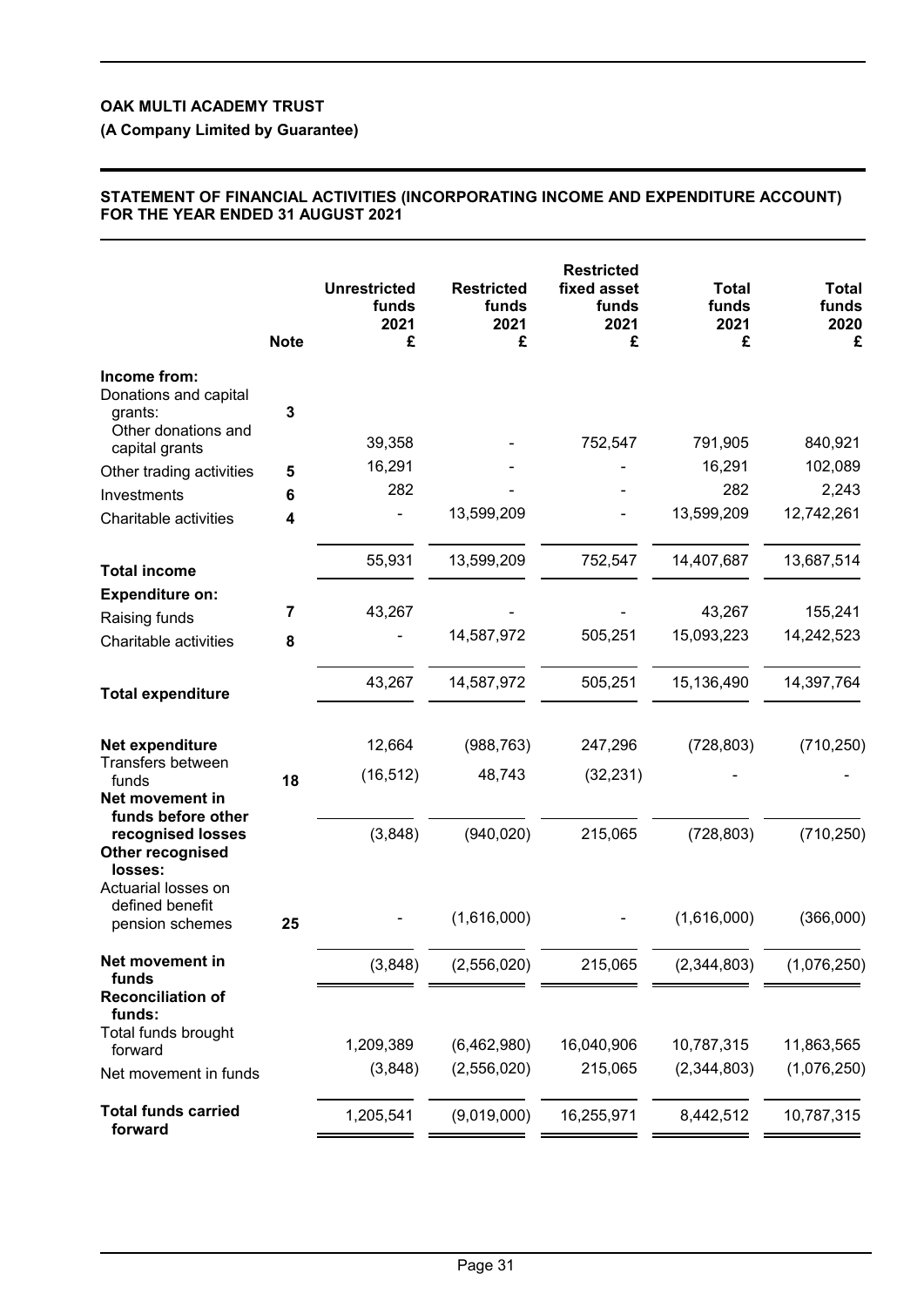#### **(A Company Limited by Guarantee) REGISTERED NUMBER: 07695364**

#### **BALANCE SHEET AS AT 31 AUGUST 2021**

|                                                               | <b>Note</b> |             | 2021<br>£   |             | 2020<br>£     |
|---------------------------------------------------------------|-------------|-------------|-------------|-------------|---------------|
| <b>Fixed assets</b>                                           |             |             |             |             |               |
| Tangible assets                                               | 14          |             | 15,425,718  |             | 15,441,652    |
|                                                               |             |             | 15,425,718  |             | 15,441,652    |
| <b>Current assets</b>                                         |             |             |             |             |               |
| <b>Debtors</b>                                                | 15          | 881,281     |             | 693,709     |               |
| Cash at bank and in hand                                      | 23          | 2,364,659   |             | 2,070,187   |               |
| <b>Liabilities</b>                                            |             | 3,245,940   |             | 2,763,896   |               |
| Creditors: Amounts falling due within one<br>year             | 16          | (1,008,024) |             | (733, 243)  |               |
| <b>Net current assets</b>                                     |             |             | 2,237,916   |             | 2,030,653     |
| <b>Total assets less current liabilities</b>                  |             |             | 17,663,634  |             | 17,472,305    |
| Creditors: Amounts falling due after more<br>than one year    | 17          |             | (202, 122)  |             | (173,990)     |
| Net assets excluding pension liability                        |             |             | 17,461,512  |             | 17,298,315    |
| Defined benefit pension scheme liability                      | 25          |             | (9,019,000) |             | (6, 511, 000) |
| <b>Total net assets</b>                                       |             |             | 8,442,512   |             | 10,787,315    |
| <b>Funds of the Academy Trust</b><br><b>Restricted funds:</b> |             |             |             |             |               |
| Fixed asset funds                                             | 18          | 16,255,971  |             | 16,040,906  |               |
| Restricted income funds                                       | 18          |             |             | 48,020      |               |
| Restricted funds excluding pension liability                  | 18          | 16,255,971  |             | 16,088,926  |               |
| Pension reserve                                               | 18          | (9,019,000) |             | (6,511,000) |               |
| <b>Total restricted funds</b>                                 | 18          |             | 7,236,971   |             | 9,577,926     |
| <b>Unrestricted income funds</b>                              | 18          |             | 1,205,541   |             | 1,209,389     |
| <b>Total funds</b>                                            |             |             | 8,442,512   |             | 10,787,315    |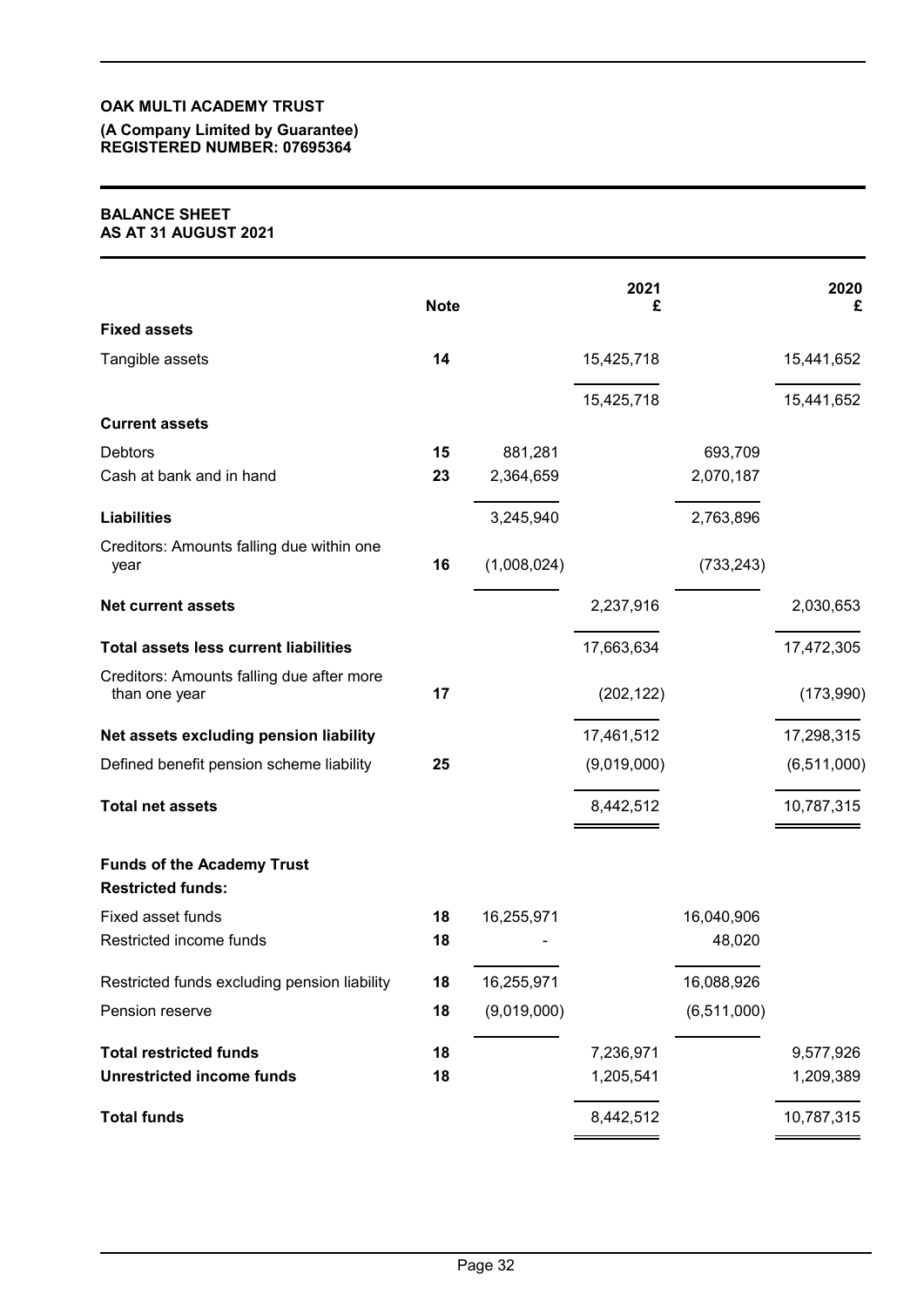**(A Company Limited by Guarantee)**

### **BALANCE SHEET (CONTINUED) AS AT 31 AUGUST 2021**

The financial statements on pages 31 to 62 were approved and authorised for issue by the Trustees and are signed on their behalf, by:

Grand

[................................................](https://eu1.documents.adobe.com/verifier?tx=CBJCHBCAABAAyn2fmC8uFOcj3xdvYPCL7ZRWccRoExLb) **R Grant**

Chair of Trustees

Date: Dec 14, 2021

The notes on pages 35 to 62 form part of these financial statements.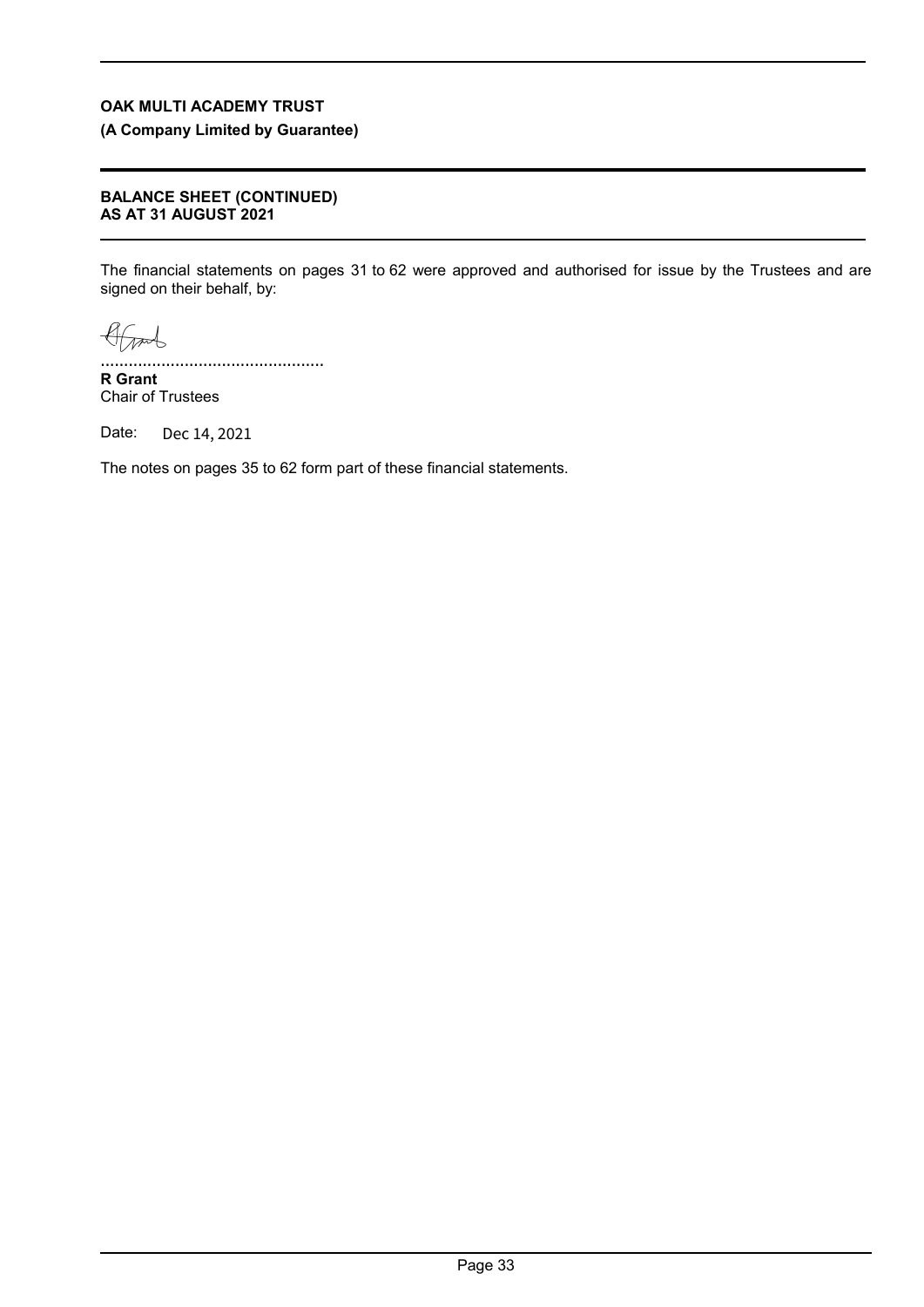**(A Company Limited by Guarantee)**

### **STATEMENT OF CASH FLOWS FOR THE YEAR ENDED 31 AUGUST 2021**

|                                                        | <b>Note</b> | 2021<br>£  | 2020<br>£  |
|--------------------------------------------------------|-------------|------------|------------|
| Cash flows from operating activities                   |             |            |            |
| Net cash used in operating activities                  | 20          | (206, 792) | (751, 321) |
| Cash flows from investing activities                   | 22          | 463,707    | 792,888    |
| <b>Cash flows from financing activities</b>            | 21          | 37,557     |            |
| Change in cash and cash equivalents in the year        |             | 294,472    | 41,567     |
| Cash and cash equivalents at the beginning of the year |             | 2,070,187  | 2,028,620  |
| Cash and cash equivalents at the end of the year       | 23, 24      | 2,364,659  | 2,070,187  |

The notes on pages 35 to 62 form part of these financial statements.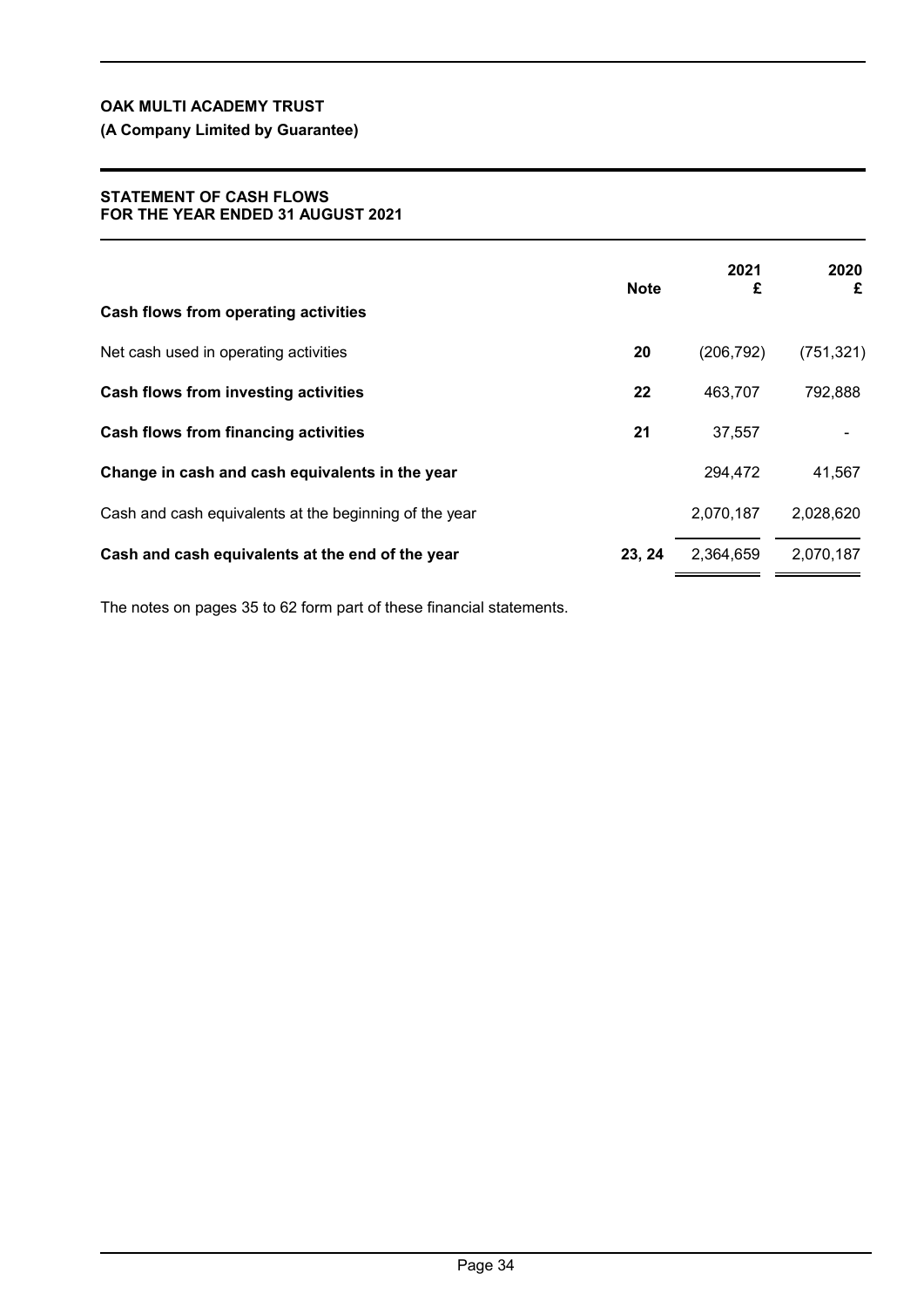### **(A Company Limited by Guarantee)**

#### **NOTES TO THE FINANCIAL STATEMENTS FOR THE YEAR ENDED 31 AUGUST 2021**

### **1. Accounting policies**

A summary of the principal accounting policies adopted (which have been applied consistently, except where noted), judgements and key sources of estimation uncertainty, is set out below.

#### **1.1 Basis of preparation of financial statements**

The financial statements of the Academy Trust, which is a public benefit entity under FRS 102, have been prepared under the historic cost convention in accordance with the Financial Reporting Standard Applicable in the UK and Republic of Ireland (FRS 102), the Accounting and Reporting by Charities: Statement of Recommended Practice applicable to charities preparing their accounts in accordance with the Financial Reporting Standard applicable in the UK and Republic of Ireland (FRS 102) (Charities SORP (FRS 102)), the Academies Accounts Direction 2020 to 2021 issued by ESFA, the Charities Act 2011 and the Companies Act 2006.

Oak Multi Academy Trust meets the definition of a public benefit entity under FRS 102.

### **1.2 Going concern**

The Trustees assess whether the use of going concern is appropriate i.e. whether there are any material uncertainties related to events or conditions that may cast significant doubt on the ability of the Academy Trust's to continue as a going concern. The Trustees make this assessment in respect of a period of at least one year from the date of authorisation for issue of the financial statements and have concluded that the Academy Trust's has adequate resources to continue in operational existence for the foreseeable future and there are no material uncertainties about the Academy Trust's ability to continue as a going concern, thus they continue to adopt the going concern basis of accounting in preparing the financial statements.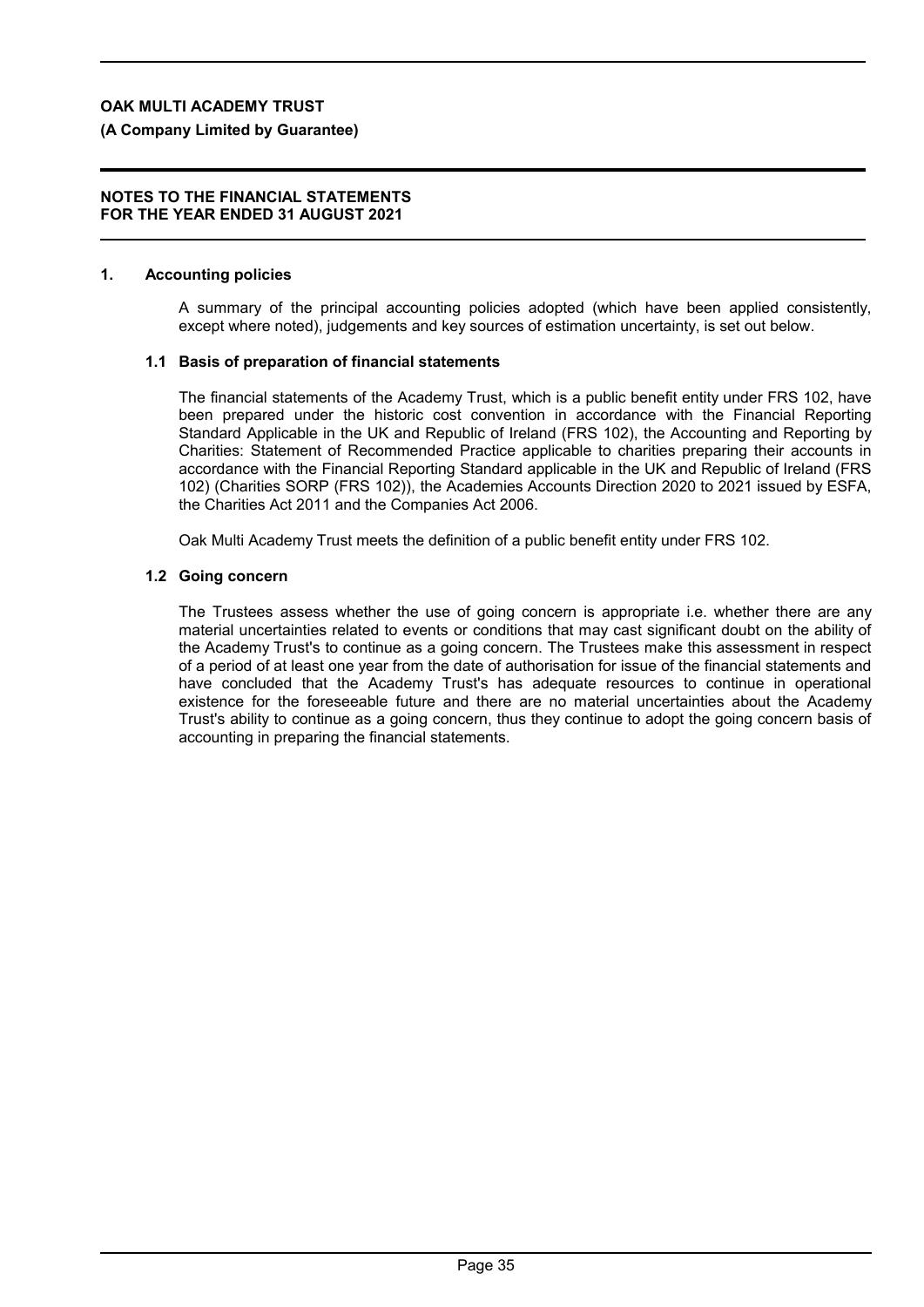**(A Company Limited by Guarantee)**

#### **NOTES TO THE FINANCIAL STATEMENTS FOR THE YEAR ENDED 31 AUGUST 2021**

### **1. Accounting policies (continued)**

### **1.3 Income**

All incoming resources are recognised when the Academy Trust has entitlement to the funds, the receipt is probable and the amount can be measured reliably.

#### **Grants**

Grants are included in the Statement of Financial Activities on a receivable basis. The balance of income received for specific purposes but not expended during the period is shown in the relevant funds on the Balance Sheet. Where income is received in advance of meeting any performancerelated conditions there is not unconditional entitlement to the income and its recognition is deferred and included in creditors as deferred income until the performance-related conditions are met. Where entitlement occurs before income is received, the income is accrued.

General Annual Grant is recognised in full in the Statement of Financial Activities in the year for which it is receivable and any abatement in respect of the year is deducted from income and recognised as a liability.

Capital grants are recognised in full when there is an unconditional entitlement to the grant. Unspent amounts of capital grants are reflected in the Balance Sheet in the restricted fixed asset fund. Capital grants are recognised when there is entitlement and are not deferred over the life of the asset on which they are expended.

### **Donations**

Donations are recognised on a receivable basis (where there are no performance-related conditions) where the receipt is probable and the amount can be reliably measured.

### **Other income**

Other income, including the hire of facilities, is recognised in the year it is receivable and to the extent the Academy Trust has provided the goods or services.

Income tax recoverable in relation to investment income is recognised at the time the investment income is receivable.

#### **1.4 Expenditure**

Expenditure is recognised once there is a legal or constructive obligation to transfer economic benefit to a third party, it is probable that a transfer of economic benefits will be required in settlement and the amount of the obligation can be measured reliably. Expenditure is classified by activity. The costs of each activity are made up of the total of direct costs and shared costs, including support costs involved in undertaking each activity. Direct costs attributable to a single activity are allocated directly to that activity. Shared costs which contribute to more than one activity and support costs which are not attributable to a single activity are apportioned between those activities on a basis consistent with the use of resources. Central staff costs are allocated on the basis of time spent, and depreciation charges allocated on the portion of the asset's use.

### **Expenditure on raising funds**

This includes all expenditure incurred by the Academy Trust to raise funds for its charitable purposes and includes costs of all fundraising activities events and non-charitable trading.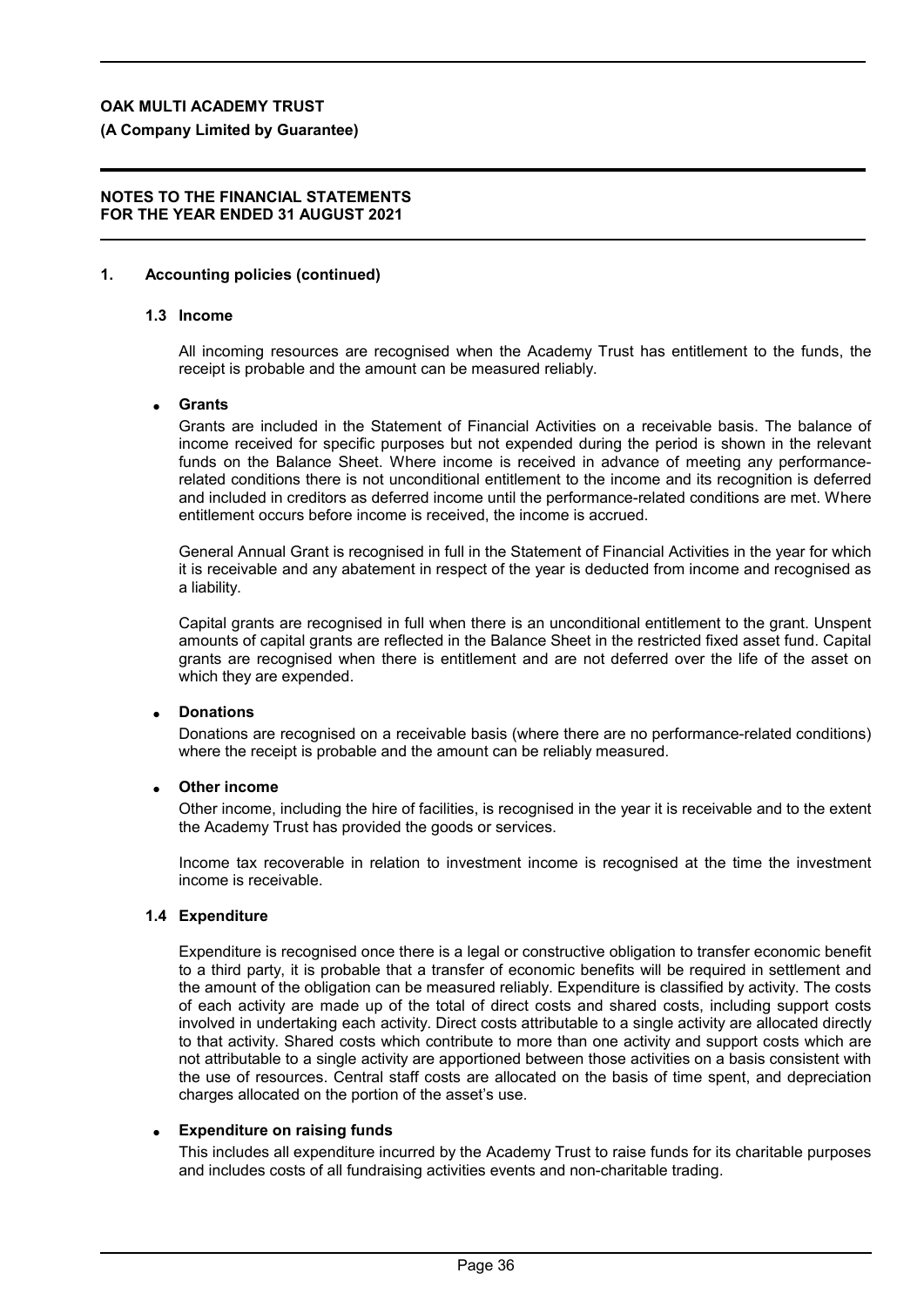**(A Company Limited by Guarantee)**

#### **NOTES TO THE FINANCIAL STATEMENTS FOR THE YEAR ENDED 31 AUGUST 2021**

#### **1. Accounting policies (continued)**

### **1.4 Expenditure (continued)**

#### **Charitable activities**

These are costs incurred on the Academy Trust's educational operations, including support costs and costs relating to the governance of the Academy Trust apportioned to charitable activities.

All resources expended are inclusive of irrecoverable VAT.

### **1.5 Tangible fixed assets**

Assets costing £3,000 or more are capitalised as tangible fixed assets and are carried at cost, net of depreciation and any provision for impairment.

Where tangible fixed assets have been acquired with the aid of specific grants, either from the government or from the private sector, they are included in the Balance Sheet at cost and depreciated over their expected useful economic life. Where there are specific conditions attached to the funding requiring the continued use of the asset, the related grants are credited to a restricted fixed asset fund in the Statement of Financial Activities and carried forward in the Balance Sheet. Depreciation on the relevant assets is charged directly to the restricted fixed asset fund in the Statement of Financial Activities. Where tangible fixed assets have been acquired with unrestricted funds, depreciation on such assets is charged to the unrestricted fund.

Depreciation is provided on all tangible fixed assets other than freehold land and assets under construction, at rates calculated to write off the cost of each asset on a straight-line basis over its expected useful life, as follows:

Depreciation is provided on the following bases:

| Leasehold property      | - 50 years                   |
|-------------------------|------------------------------|
| Leasehold land          | - Over the term of the lease |
| Furniture and equipment | - 5 years                    |

Assets in the course of construction are included at cost. Depreciation on these assets is not charged until they are brought into use and reclassified to freehold or leasehold land and buildings.

A review for impairment of a fixed asset is carried out if events or changes in circumstances indicate that the carrying value of any fixed asset may not be recoverable. Shortfalls between the carrying value of fixed assets and their recoverable amounts are recognised as impairments. Impairment losses are recognised in the Statement of Financial Activities.

#### **1.6 Liabilities**

Liabilities are recognised when there is an obligation at the Balance Sheet date as a result of a past event, it is probable that a transfer of economic benefit will be required in settlement, and the amount of the settlement can be estimated reliably. Liabilities are recognised at the amount that the Academy Trust anticipates it will pay to settle the debt or the amount it has received as advanced payments for the goods or services it must provide.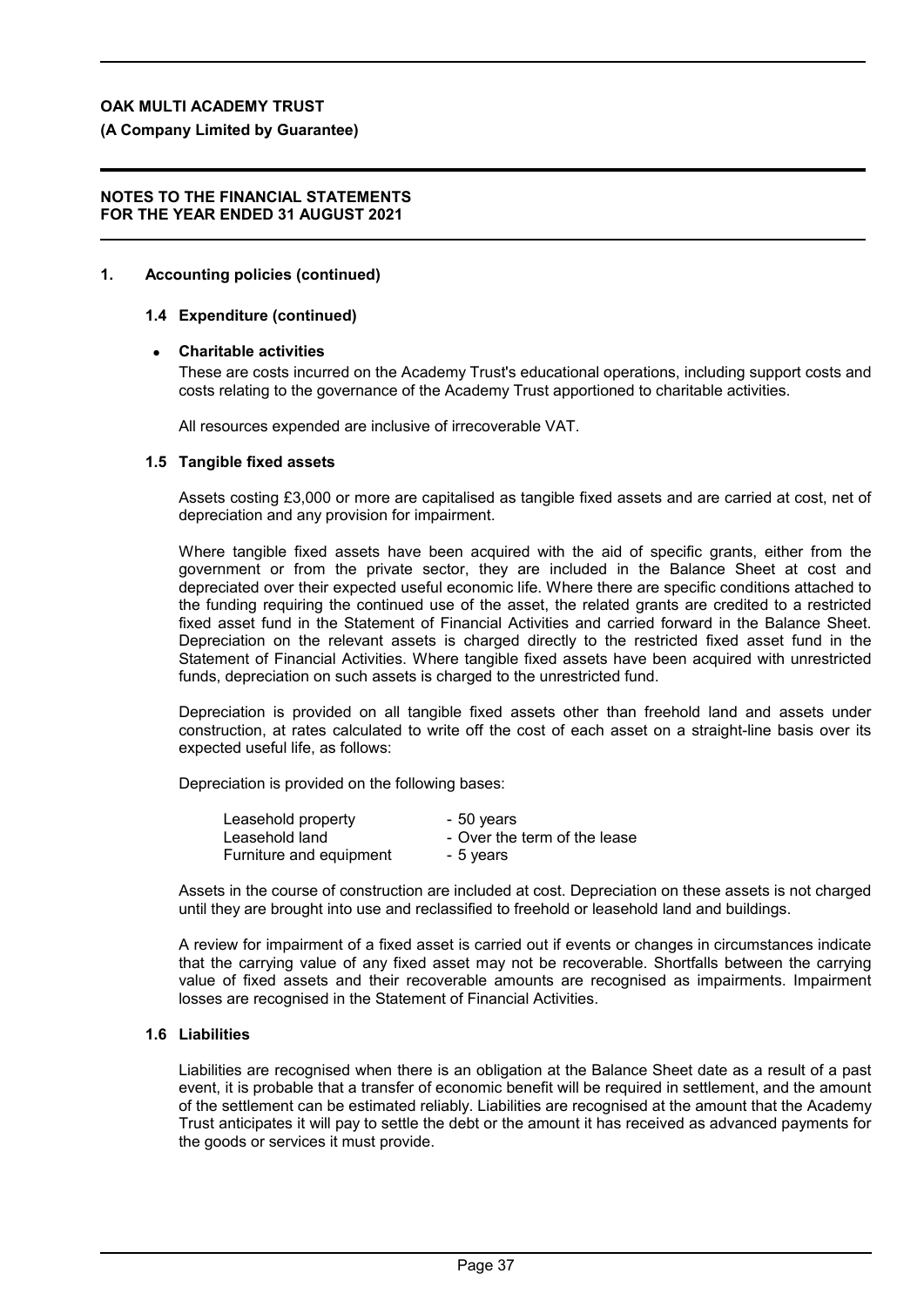**(A Company Limited by Guarantee)**

#### **NOTES TO THE FINANCIAL STATEMENTS FOR THE YEAR ENDED 31 AUGUST 2021**

### **1. Accounting policies (continued)**

### **1.7 Provisions**

Provisions are recognised when the Academy Trust has an obligation at the reporting date as a result of a past event which it is probable will result in the transfer of economic benefits and the obligation can be estimated reliably.

Provisions are measured at the best estimate of the amounts required to settle the obligation. Where the effect of the time value of money is material, the provision is based on the present value of those amounts, discounted at the pre-tax discount rate that reflects the risks specific to the liability. The unwinding of the discount is recognised within interest payable and similar charges.

#### **1.8 Leased assets**

Rentals paid under operating leases are charged on a straight line basis over the lease term.

#### **1.9 Financial instruments**

The Academy Trust only holds basic financial instruments as defined in FRS 102. The financial assets and financial liabilities of the Academy Trust and their measurement bases are as follows:

*Financial assets* - trade and other debtors are basic financial instruments and are debt instruments measured at amortised cost as detailed in note 15. Prepayments are not financial instruments.

*Cash at bank* - is classified as a basic financial instrument and is measured at face value.

*Financial liabilities* - trade creditors, accruals and other creditors are financial instruments, and are measured at amortised cost as detailed in notes 16 and 17. Taxation and social security are not included in the financial instruments disclosure definition. Deferred income is not deemed to be a financial liability, as the cash settlement has already taken place and there is an obligation to deliver services rather than cash or another financial instrument.

### **1.10 Taxation**

The Academy Trust is considered to pass the tests set out in Paragraph 1 Schedule 6 of the Finance Act 2010 and therefore it meets the definition of a charitable company for UK corporation tax purposes.

Accordingly, the Academy Trust is potentially exempt from taxation in respect of income or capital gains received within categories covered by Part 11, chapter 3 of the Corporation Tax Act 2010 or Section 256 of the Taxation of Chargeable Gains Act 1992, to the extent that such income or gains are applied exclusively to charitable purposes.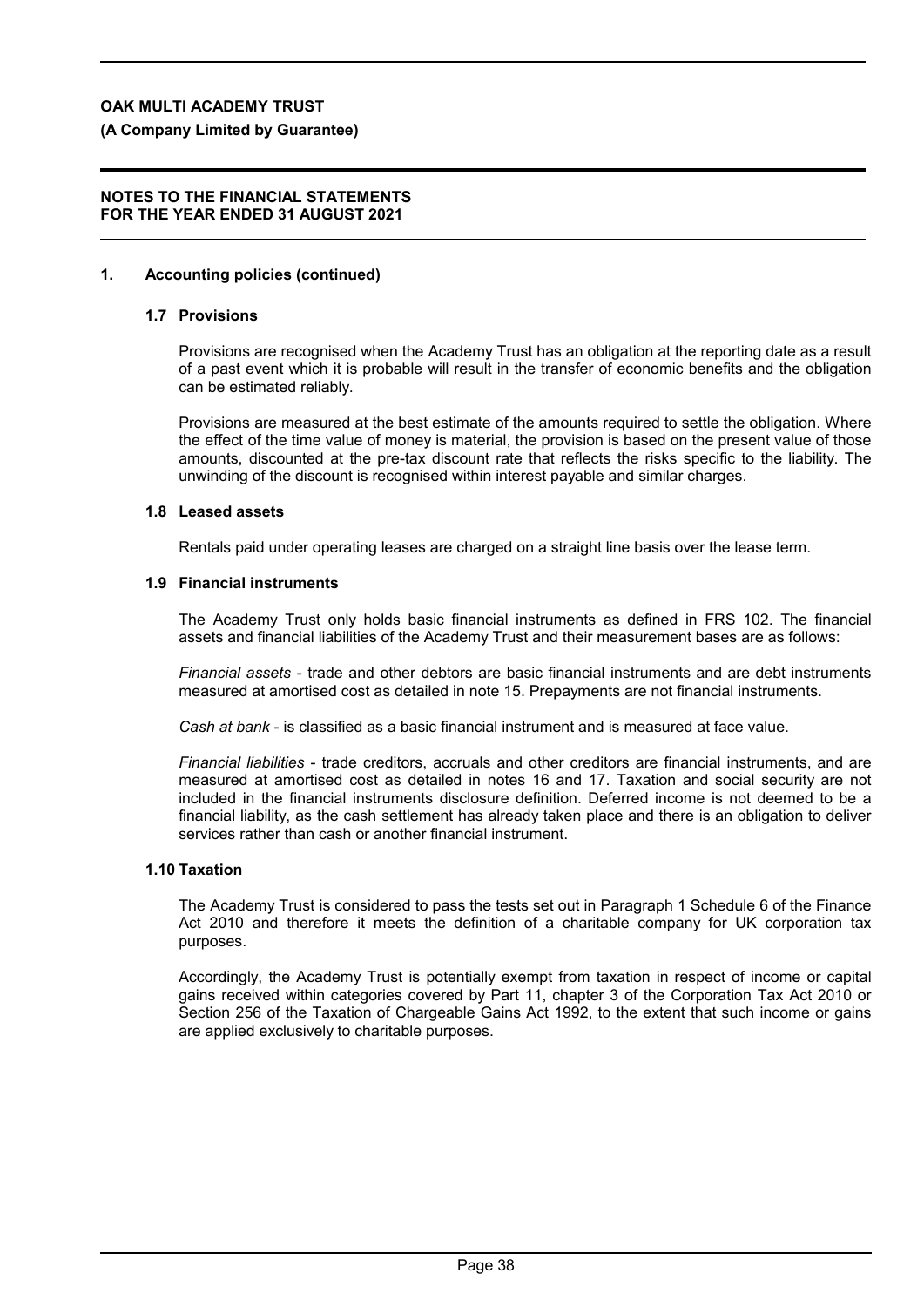**(A Company Limited by Guarantee)**

#### **NOTES TO THE FINANCIAL STATEMENTS FOR THE YEAR ENDED 31 AUGUST 2021**

### **1. Accounting policies (continued)**

### **1.11 Pensions**

Retirement benefits to employees of the Academy Trust are provided by the Teachers' Pension Scheme ("TPS") and the Local Government Pension Scheme ("LGPS"). These are defined benefit schemes.

The TPS is an unfunded scheme and contributions are calculated so as to spread the cost of pensions over employees' working lives with the Academy Trust in such a way that the pension cost is a substantially level percentage of current and future pensionable payroll. The contributions are determined by the Government Actuary on the basis of quadrennial valuations using a prospective unit credit method. TPS is an unfunded multi-employer scheme with no underlying assets to assign between employers. Consequently, the TPS is treated as a defined contribution scheme for accounting purposes and the contributions recognised in the period to which they relate.

The LGPS is a funded multi-employer scheme and the assets are held separately from those of the Academy Trust in separate Trustee administered funds. Pension scheme assets are measured at fair value and liabilities are measured on an actuarial basis using the projected unit credit method and discounted at a rate equivalent to the current rate of return on a high quality corporate bond of equivalent term and currency to the liabilities. The actuarial valuations are obtained at least triennially and are updated at each Balance Sheet date. The amounts charged to net expenditure are the current service costs and the costs of scheme introductions, benefit changes, settlements and curtailments. They are included as part of staff costs as incurred. Net interest on the net defined benefit liability/asset is also recognised in the Statement of Financial Activities and comprises the interest cost on the defined benefit obligation and interest income on the scheme assets, calculated by multiplying the fair value of the scheme assets at the beginning of the period by the rate used to discount the benefit obligations. The difference between the interest income on the scheme assets and the actual return on the scheme assets is recognised in other recognised gains and losses.

Actuarial gains and losses are recognised immediately in other recognised gains and losses.

#### **1.12 Agency arrangements**

The Academy Trust acts as an agent in holding funds on behalf of Leicestershire Primary Heads. Payments received and subsequent disbursements to students are excluded from the statement of financial activities as the Academy Trust does not have control over the charitable application of the funds. The funds received and paid and any balances held are disclosed in note 28.

### **1.13 Fund accounting**

Unrestricted income funds represent those resources which may be used towards meeting any of the charitable objects of the Academy Trust at the discretion of the Trustees.

Restricted fixed asset funds are resources which are to be applied to specific capital purposes imposed by the funders where the asset acquired or created is held for a specific purpose.

Restricted general funds comprise all other restricted funds received with restrictions imposed by the funder/donor and include grants from the Department for Education Group.

Investment income, gains and losses are allocated to the appropriate fund.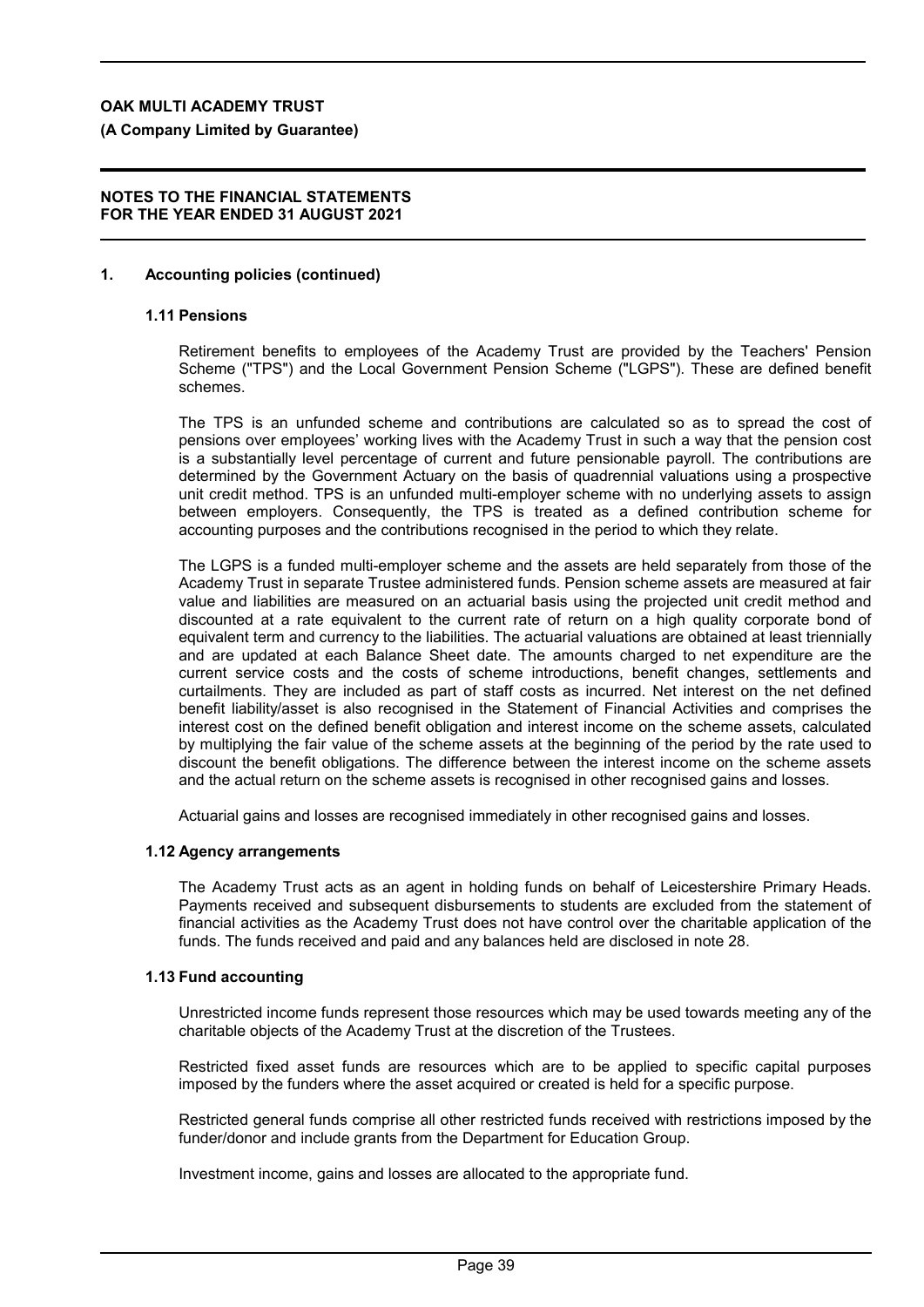### **(A Company Limited by Guarantee)**

#### **NOTES TO THE FINANCIAL STATEMENTS FOR THE YEAR ENDED 31 AUGUST 2021**

#### **2. Critical accounting estimates and areas of judgement**

Estimates and judgements are continually evaluated and are based on historical experience and other factors, including expectations of future events that are believed to be reasonable under the circumstances.

Critical accounting estimates and assumptions:

The Academy Trust makes estimates and assumptions concerning the future. The resulting accounting estimates and assumptions will, by definition, seldom equal the related actual results. The estimates and assumptions that have a significant risk of causing a material adjustment to the carrying amounts of assets and liabilities within the next financial year are discussed below.

The present value of the Local Government Pension Scheme defined benefit liability depends on a number of factors that are determined on an actuarial basis using a variety of assumptions. The assumptions used in determining the net cost or income for pensions include the discount rate. Any changes in these assumptions, which are disclosed in note 25, will impact the carrying amount of the pension liability. Furthermore a roll forward approach which projects results from the latest full actuarial valuation performed at 31 March 2019 has been used by the actuary in valuing the pensions liability at 31 August 2021. Any differences between the figures derived from the roll forward approach and a full actuarial valuation would impact on the carrying amount of the pension liability.

### **3. Income from donations and capital grants**

|                   | <b>Unrestricted</b><br>funds<br>2021<br>£ | <b>Restricted</b><br>fixed asset<br>funds<br>2021<br>£ | <b>Total</b><br>funds<br>2021<br>£ | <b>Total</b><br>funds<br>2020<br>£ |
|-------------------|-------------------------------------------|--------------------------------------------------------|------------------------------------|------------------------------------|
| Donations         | 39,358                                    |                                                        | 39,358                             | 11,155                             |
| Capital grants    |                                           | 752,547                                                | 752,547                            | 829,766                            |
| <b>Total 2021</b> | 39,358                                    | 752,547                                                | 791,905                            | 840,921                            |
| <b>Total 2020</b> | 11,155                                    | 829,766                                                | 840,921                            |                                    |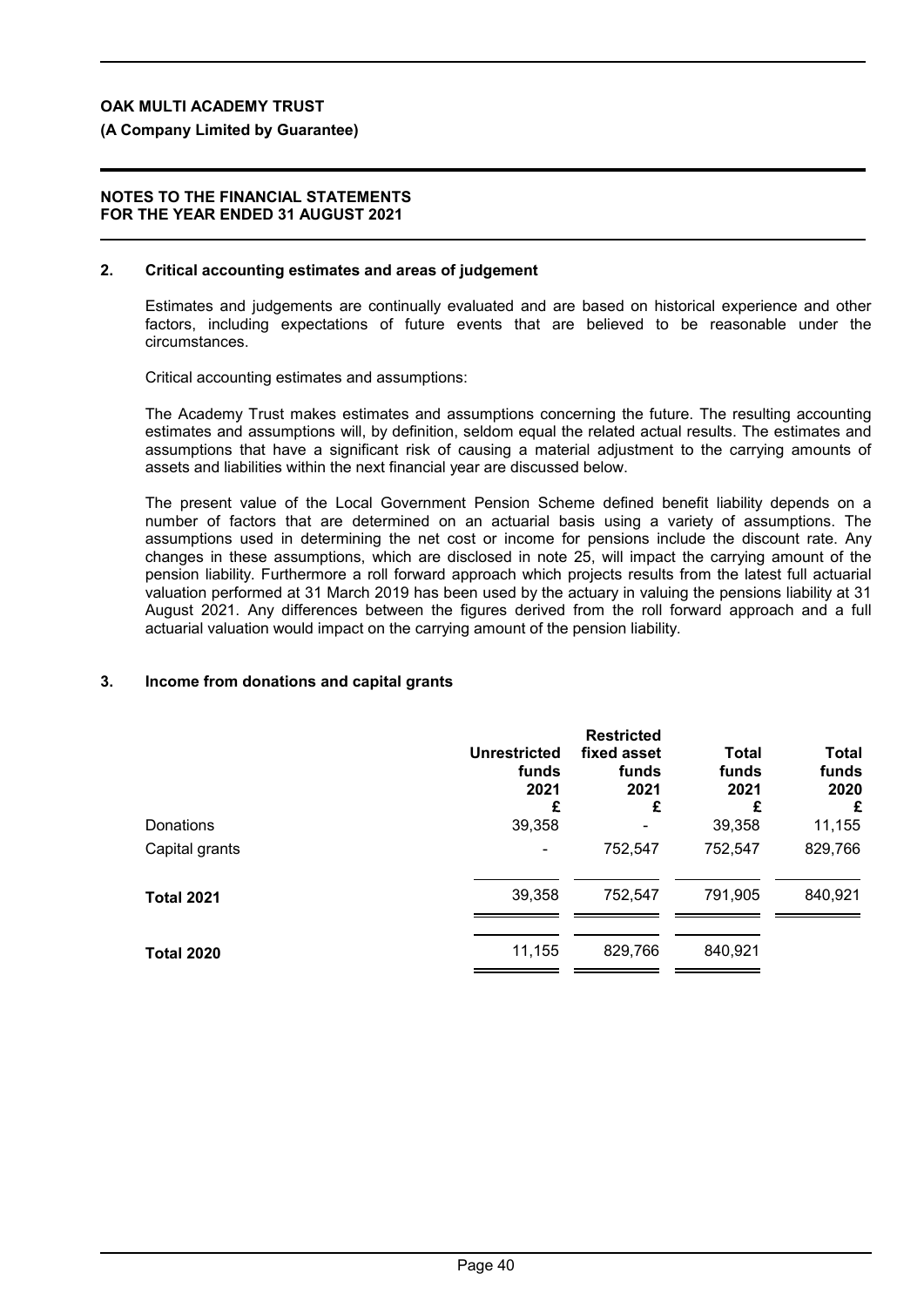**(A Company Limited by Guarantee)**

### **NOTES TO THE FINANCIAL STATEMENTS FOR THE YEAR ENDED 31 AUGUST 2021**

## **4. Funding for the Academy's Trust's educational operations**

|                                                                 | <b>Restricted</b><br>funds<br>2021<br>£ | <b>Total</b><br>funds<br>2021<br>£ | <b>Total</b><br>funds<br>2020<br>£ |
|-----------------------------------------------------------------|-----------------------------------------|------------------------------------|------------------------------------|
| DfE/ESFA grants                                                 |                                         |                                    |                                    |
| General Annual Grant (GAG)                                      | 10,330,026                              | 10,330,026                         | 9,503,813                          |
| <b>Pupil Premium</b>                                            | 369,649                                 | 369,649                            | 415,919                            |
| Universal Infant Free School Meals                              | 281,433                                 | 281,433                            | 283,218                            |
| <b>Teachers' Pay/Pension Grants</b>                             | 519,366                                 | 519,366                            | 514,309                            |
| Others                                                          | 121,143                                 | 121,143                            | 143,612                            |
|                                                                 | 11,621,617                              | 11,621,617                         | 10,860,871                         |
| <b>Other Government grants</b>                                  |                                         |                                    |                                    |
| Local authority grants                                          | 1,275,443                               | 1,275,443                          | 1,146,933                          |
| <b>COVID-19 additional funding (DfE/ESFA)</b>                   |                                         |                                    |                                    |
| Catch-up Premium                                                | 106,845                                 | 106,845                            |                                    |
| <b>Other Coronavirus Funding</b>                                | 29,780                                  | 29,780                             | 16,343                             |
| COVID-19 additional funding (non-DfE/ESFA)                      |                                         |                                    |                                    |
| Coronavirus Job Retention Scheme                                | 6,732                                   | 6,732                              |                                    |
|                                                                 | 1,418,800                               | 1,418,800                          | 1,163,276                          |
| Other income from the Academy Trust's educational<br>operations | 558,792                                 | 558,792                            | 718,114                            |
|                                                                 | 13,599,209                              | 13,599,209                         | 12,742,261                         |
| <b>Total 2020</b>                                               | 12,742,261                              | 12,742,261                         |                                    |

Following the reclassification in the Academies Accounts Direction 2020/21 of some grants received from the Department of Education and ESFA, the academy trust's funding for Universal Infant Free School Meals, Teachers' Pay/Pension Grants and Pupil Premium is no longer reported under the Other DfE Group grants heading, but as separate lines under the Other DfE/ESFA grants heading. The prior year numbers have been reclassified.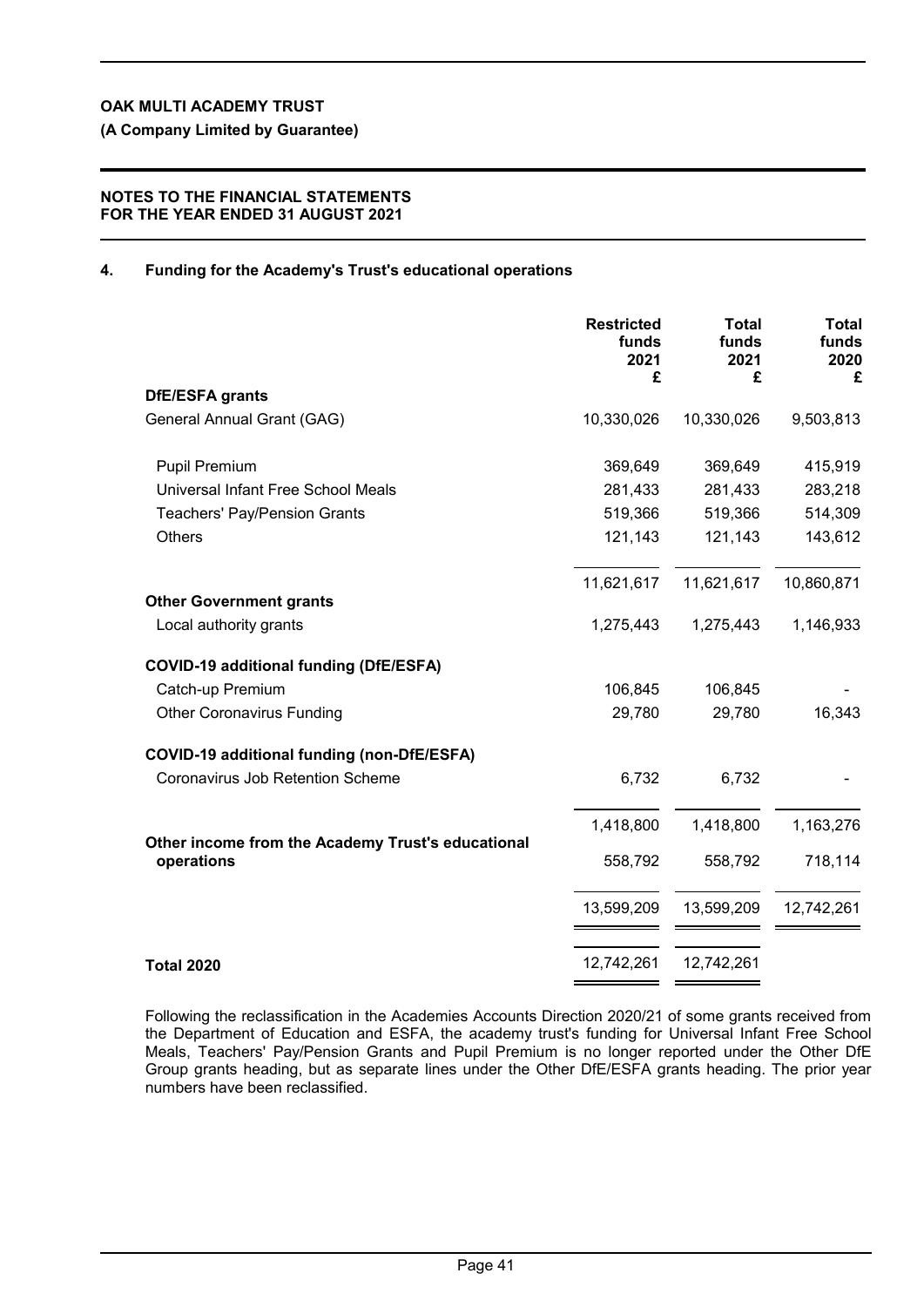**(A Company Limited by Guarantee)**

### **NOTES TO THE FINANCIAL STATEMENTS FOR THE YEAR ENDED 31 AUGUST 2021**

### **5. Income from other trading activities**

|                                        | <b>Unrestricted</b><br>funds<br>2021<br>£ | <b>Total</b><br>funds<br>2021<br>£ | <b>Total</b><br>funds<br>2020<br>£ |
|----------------------------------------|-------------------------------------------|------------------------------------|------------------------------------|
| Hire of facilities                     | 16,237                                    | 16,237                             | 28,775                             |
| Income from other charities activities | 54                                        | 54                                 | 73,314                             |
| <b>Total 2021</b>                      | 16,291                                    | 16,291                             | 102,089                            |
| <b>Total 2020</b>                      | 102,089                                   | 102,089                            |                                    |

### **6. Investment income**

|                                   | <b>Unrestricted</b><br>funds<br>2021<br>£ | <b>Total</b><br>funds<br>2021<br>£ | <b>Total</b><br>funds<br>2020<br>£ |
|-----------------------------------|-------------------------------------------|------------------------------------|------------------------------------|
| Interest from short term deposits | 282                                       | 282                                | 2,243                              |
| <b>Total 2020</b>                 | 2,243                                     | 2,243                              |                                    |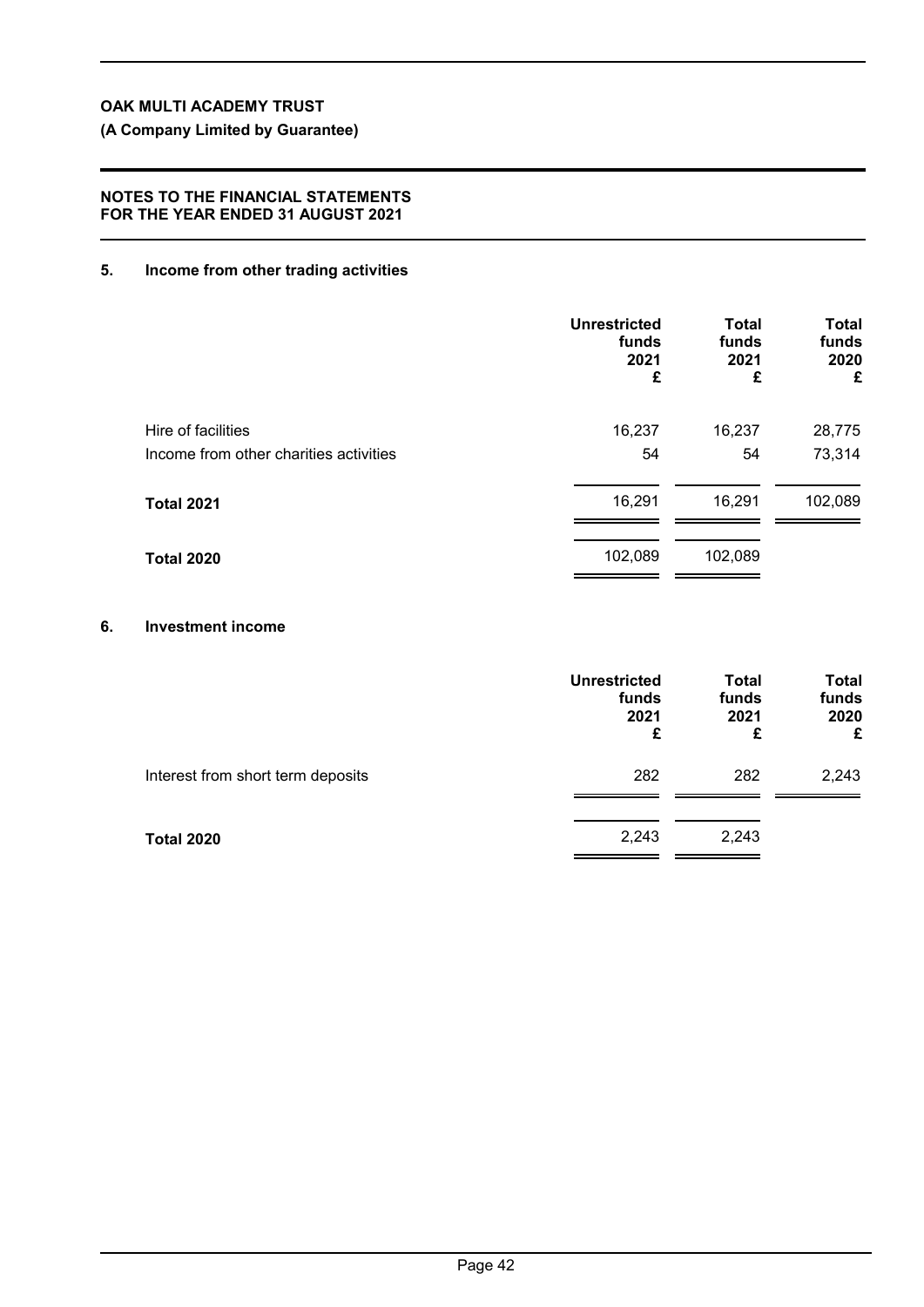**(A Company Limited by Guarantee)**

### **NOTES TO THE FINANCIAL STATEMENTS FOR THE YEAR ENDED 31 AUGUST 2021**

## **7. Expenditure**

|                                                                            | <b>Staff Costs</b><br>2021<br>£ | <b>Premises</b><br>2021<br>£ | Other<br>2021<br>£   | Total<br>2021<br>£     | <b>Total</b><br>2020<br>£ |
|----------------------------------------------------------------------------|---------------------------------|------------------------------|----------------------|------------------------|---------------------------|
| Expenditure on raising funds<br>Academy Trust's educational<br>operations: |                                 | 8,096                        | 35,171               | 43,267                 | 155,241                   |
| Direct costs<br>Allocated support costs                                    | 8,534,507<br>3,805,103          | 294,877<br>855,260           | 588,624<br>1,014,852 | 9,418,008<br>5,675,215 | 8,739,495<br>5,503,028    |
| <b>Total 2021</b>                                                          | 12,339,610                      | 1,158,233                    | 1,638,647            | 15,136,490             | 14,397,764                |
| <b>Total 2020</b>                                                          | 11,560,599                      | 1,304,721                    | 1,532,444            | 14,397,764             |                           |

## **8. Charitable activities**

|                                        | 2021       | 2020<br>£  |
|----------------------------------------|------------|------------|
| Direct costs - educational operations  | 9,418,008  | 8,739,495  |
| Support costs - educational operations | 5,675,215  | 5,503,028  |
|                                        | 15,093,223 | 14,242,523 |
|                                        |            |            |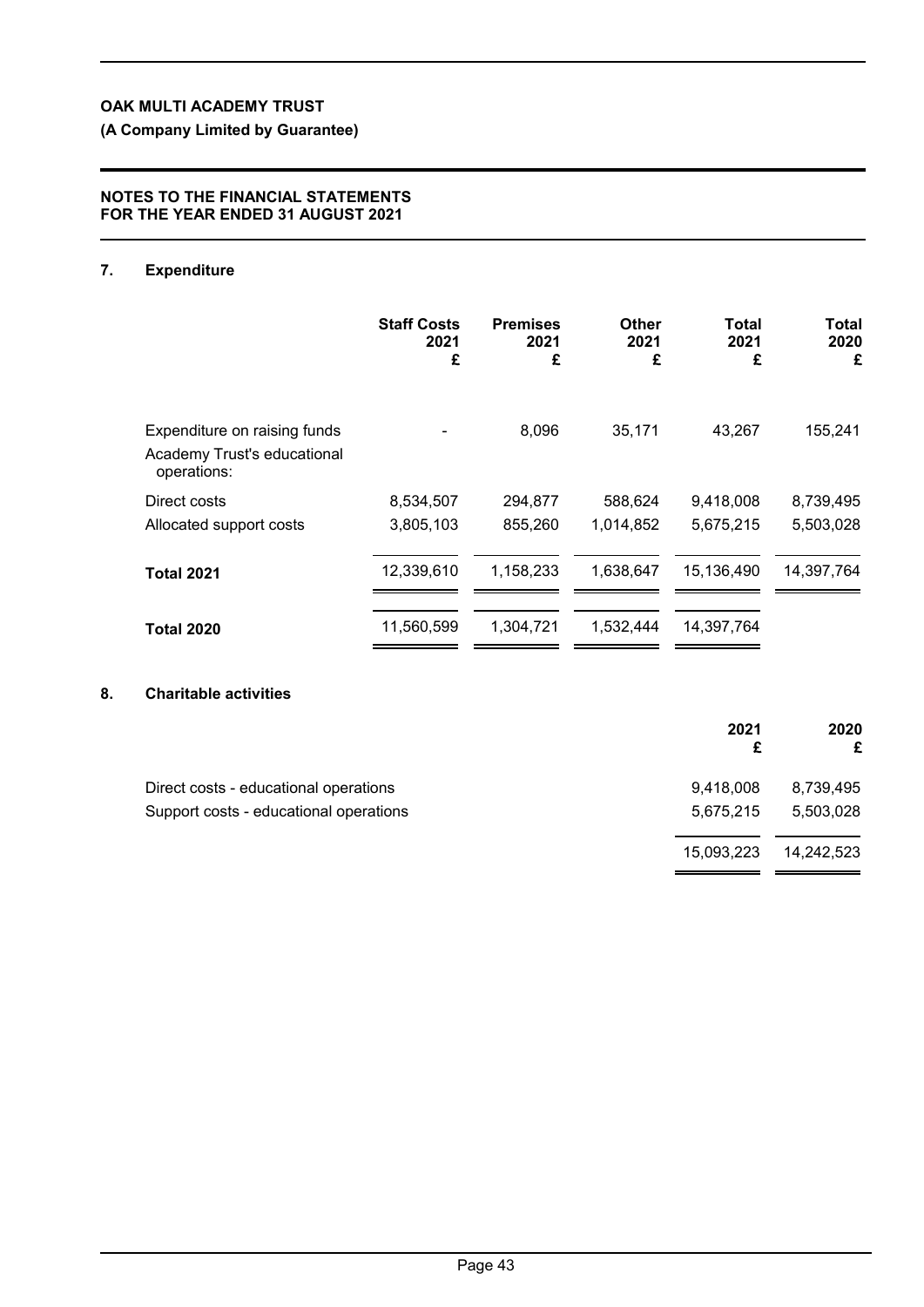**(A Company Limited by Guarantee)**

### **NOTES TO THE FINANCIAL STATEMENTS FOR THE YEAR ENDED 31 AUGUST 2021**

### **8. Charitable activities (continued)**

|                           | 2021<br>£ | 2020<br>£ |
|---------------------------|-----------|-----------|
| Analysis of support costs |           |           |
| Staff costs               | 3,805,103 | 3,685,723 |
| Depreciation              | 10,180    | 9,301     |
| Technology costs          | 209,550   |           |
| Legal costs - other       | 8,535     | 6,440     |
| Premise costs             | 855,260   | 1,003,293 |
| Other support costs       | 759,736   | 771,962   |
| Governance costs          | 26,851    | 26,309    |
|                           | 5,675,215 | 5,503,028 |
|                           |           |           |

## **9. Net expenditure**

Net income/(expenditure) for the year includes:

| 2021<br>£ | 2020<br>£ |
|-----------|-----------|
| 15,500    | 13,662    |
| 305,056   | 299,129   |
|           |           |
| 15,599    | 13,325    |
| 4,800     | 4,105     |
|           |           |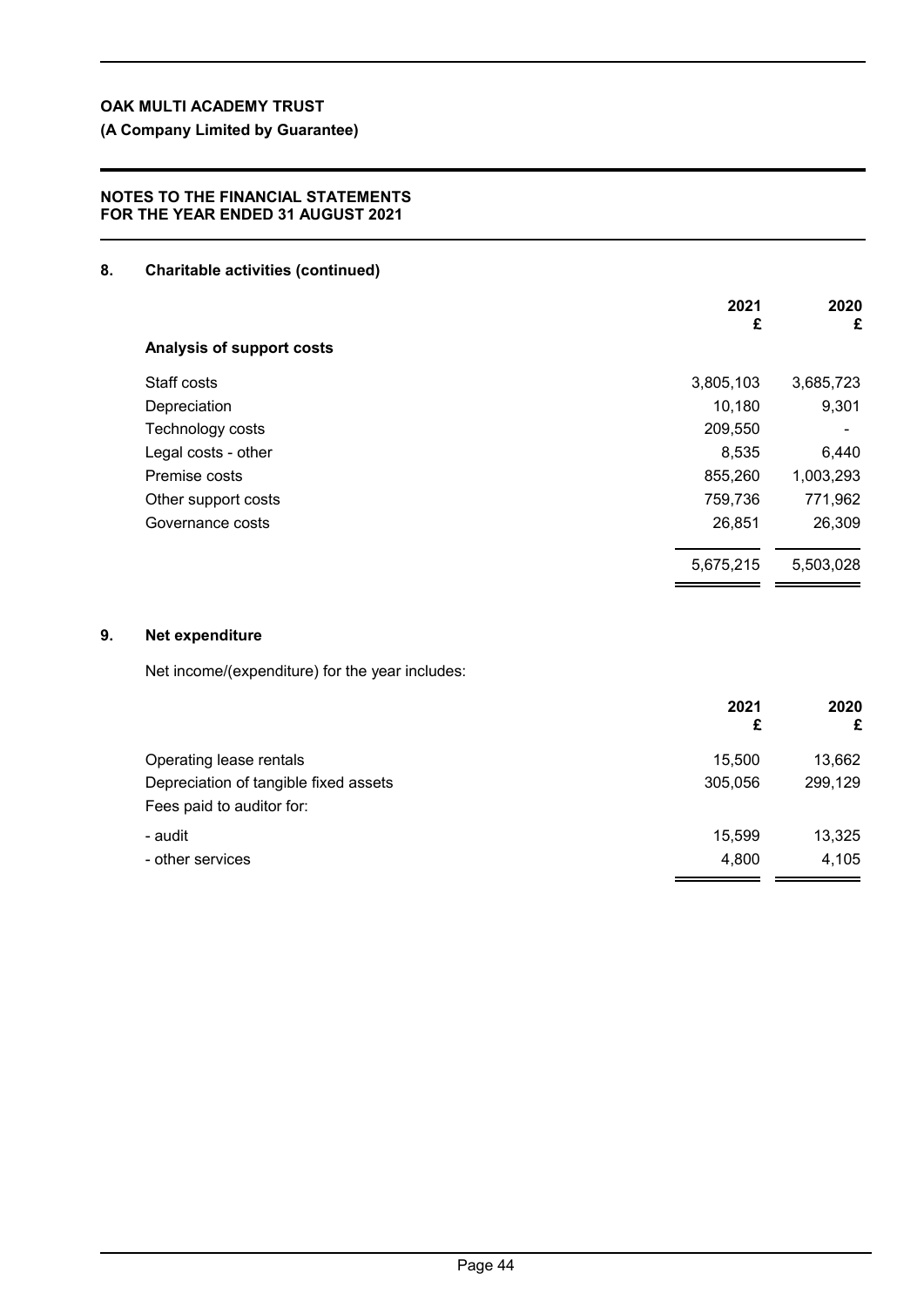## **(A Company Limited by Guarantee)**

### **NOTES TO THE FINANCIAL STATEMENTS FOR THE YEAR ENDED 31 AUGUST 2021**

### **10. Staff**

### **a. Staff costs**

Staff costs during the year were as follows:

|                                     | 2021<br>£  | 2020<br>£  |
|-------------------------------------|------------|------------|
| Wages and salaries                  | 8,594,691  | 7,803,529  |
| Social security costs               | 718,838    | 692,536    |
| Pension costs                       | 2,845,087  | 2,837,424  |
|                                     | 12,158,616 | 11,333,489 |
| Agency staff costs                  | 175,422    | 225,514    |
| Staff restructuring costs           | 5,572      | 1,596      |
|                                     | 12,339,610 | 11,560,599 |
| Staff restructuring costs comprise: |            |            |
| Redundancy payments                 | 5,572      | 1,596      |

Included in staff restructuring costs are non-statutory/non-contractual severance payments totalling £Nil (2020 - £Nil).

## **b. Staff numbers**

The average number of persons employed by the Academy Trust during the year was as follows:

|                            | 2021<br>No. | 2020<br>No. |
|----------------------------|-------------|-------------|
| <b>Teachers</b>            | 153         | 150         |
| Administration and support | 290         | 302         |
| Management                 | 8           | 7           |
|                            | 451         | 459         |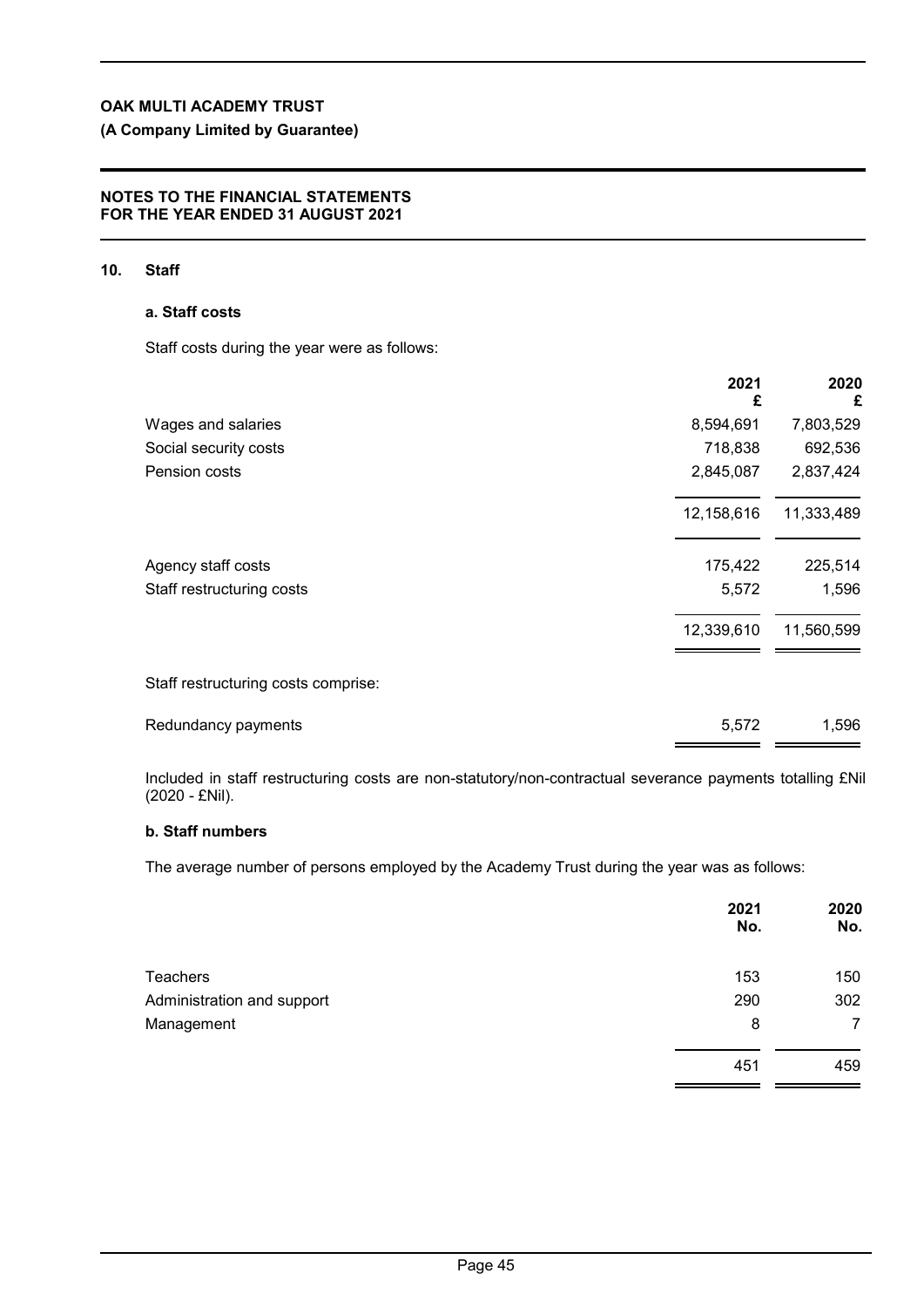## **(A Company Limited by Guarantee)**

### **NOTES TO THE FINANCIAL STATEMENTS FOR THE YEAR ENDED 31 AUGUST 2021**

## **10. Staff (continued)**

## **c. Higher paid staff**

The number of employees whose employee benefits (excluding employer pension costs) exceeded £60,000 was:

|                                | 2021<br>No. | 2020<br>No.              |
|--------------------------------|-------------|--------------------------|
| In the band £60,001 - £70,000  |             | 3                        |
| In the band £70,001 - £80,000  | 3           | 2                        |
| In the band £80,001 - £90,000  | ۰           | 2                        |
| In the band £90,001 - £100,000 |             | $\overline{\phantom{0}}$ |

#### **d. Key management personnel**

The key management personnel of the Academy Trust comprise the Trustees and the senior management team as listed on page 1. The total amount of employee benefits (including employer pension contributions and employer national insurance contributions) received by key management personnel for their services to the Academy Trust was £742,427 (2020 *-* £620,669).

### **11. Central services**

The Academy Trust has provided the following central services to its academies during the year:

- human resources
- financial services
- legal services
- educational support services
- others as arising

The Academy Trust charges for these services on the following basis:

Each academy within the Trust allocates up to a maximum of 5% of the ESFA budget for central services.

The actual amounts charged during the year were as follows:

|                                       | 2021<br>£ | 2020<br>£ |
|---------------------------------------|-----------|-----------|
| Manor High School                     | 194,500   | 119,112   |
| <b>Brookside Primary School</b>       | 89,123    | 54,556    |
| <b>Woodland Grange Primary School</b> | 83,437    | 43,776    |
| Overdale Infant School                | 66.094    | 60,932    |
| Overdale Junior School                | 83,347    | 54,268    |
| <b>Total</b>                          | 516,501   | 332,644   |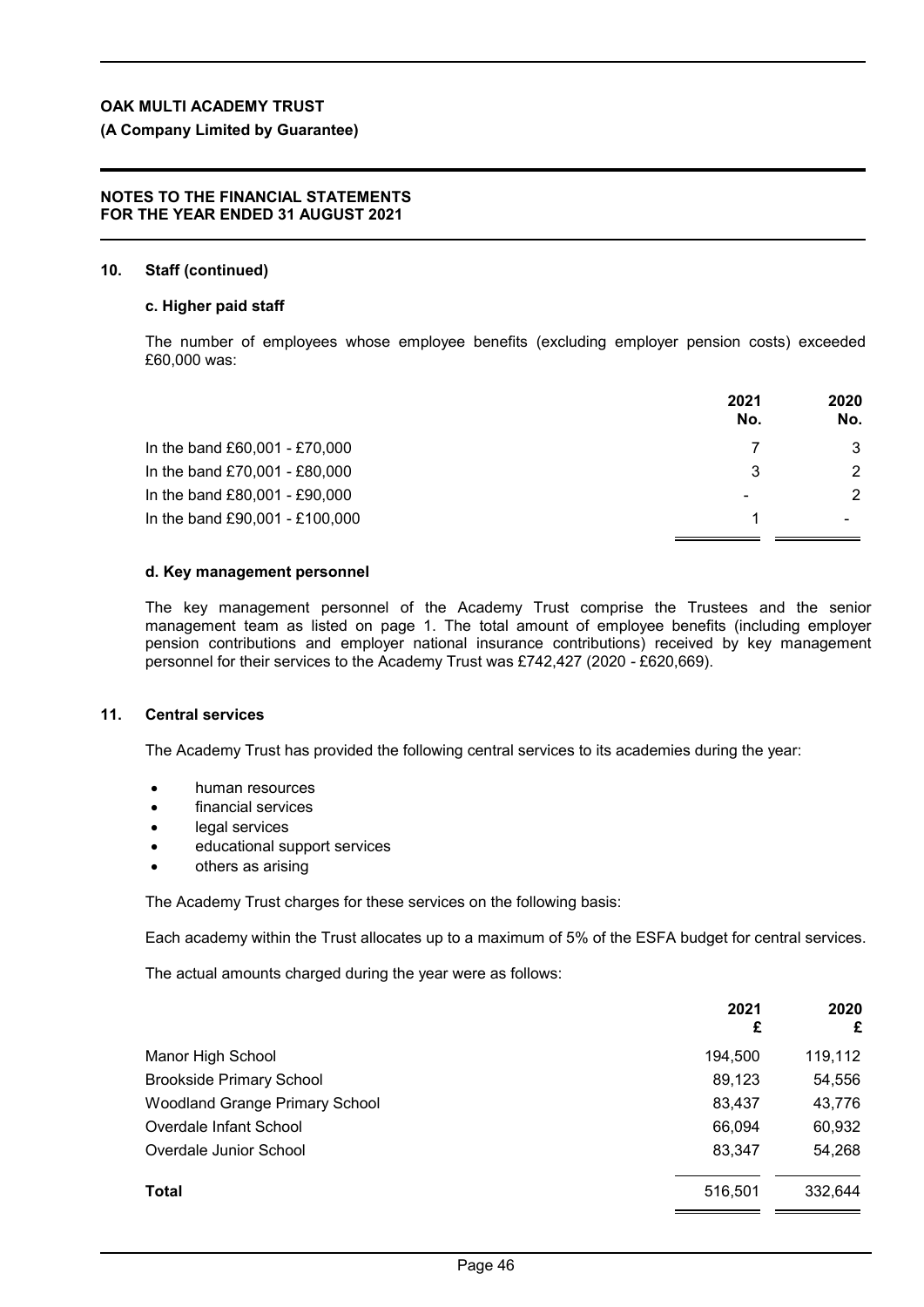### **(A Company Limited by Guarantee)**

### **NOTES TO THE FINANCIAL STATEMENTS FOR THE YEAR ENDED 31 AUGUST 2021**

### **12. Trustees' remuneration and expenses**

During the year, no Trustees received any remuneration or other benefits (2020 - £NIL).

During the year ended 31 August 2021, no Trustee expenses have been incurred (2020 - £NIL).

#### **13. Trustees' and Officers' insurance**

In accordance with normal commercial practice, the Academy Trust has purchased insurance to protect Trustees and officers from claims arising from negligent acts, errors or omissions occurring whilst on academy business. The insurance provides cover up to £5,000,000 on any one claim and the cost for the period ended 31 August 2021 (2020 - £3,000,000). The cost of this insurance is included in the total insurance cost.

### **14. Tangible fixed assets**

|                     | Leasehold<br>property<br>£ | <b>Furniture</b><br>and<br>equipment<br>£ | Computer<br>equipment<br>£ | <b>Total</b><br>£ |
|---------------------|----------------------------|-------------------------------------------|----------------------------|-------------------|
| Cost                |                            |                                           |                            |                   |
| At 1 September 2020 | 16,743,193                 | 84,678                                    | 31,152                     | 16,859,023        |
| Additions           | 289,122                    |                                           |                            | 289,122           |
| At 31 August 2021   | 17,032,315                 | 84,678                                    | 31,152                     | 17, 148, 145      |
| <b>Depreciation</b> |                            |                                           |                            |                   |
| At 1 September 2020 | 1,344,570                  | 41,649                                    | 31,152                     | 1,417,371         |
| Charge for the year | 294,876                    | 10,180                                    |                            | 305,056           |
| At 31 August 2021   | 1,639,446                  | 51,829                                    | 31,152                     | 1,722,427         |
| Net book value      |                            |                                           |                            |                   |
| At 31 August 2021   | 15,392,869                 | 32,849                                    |                            | 15,425,718        |
| At 31 August 2020   | 15,398,623                 | 43,029                                    |                            | 15,441,652        |
|                     |                            |                                           |                            |                   |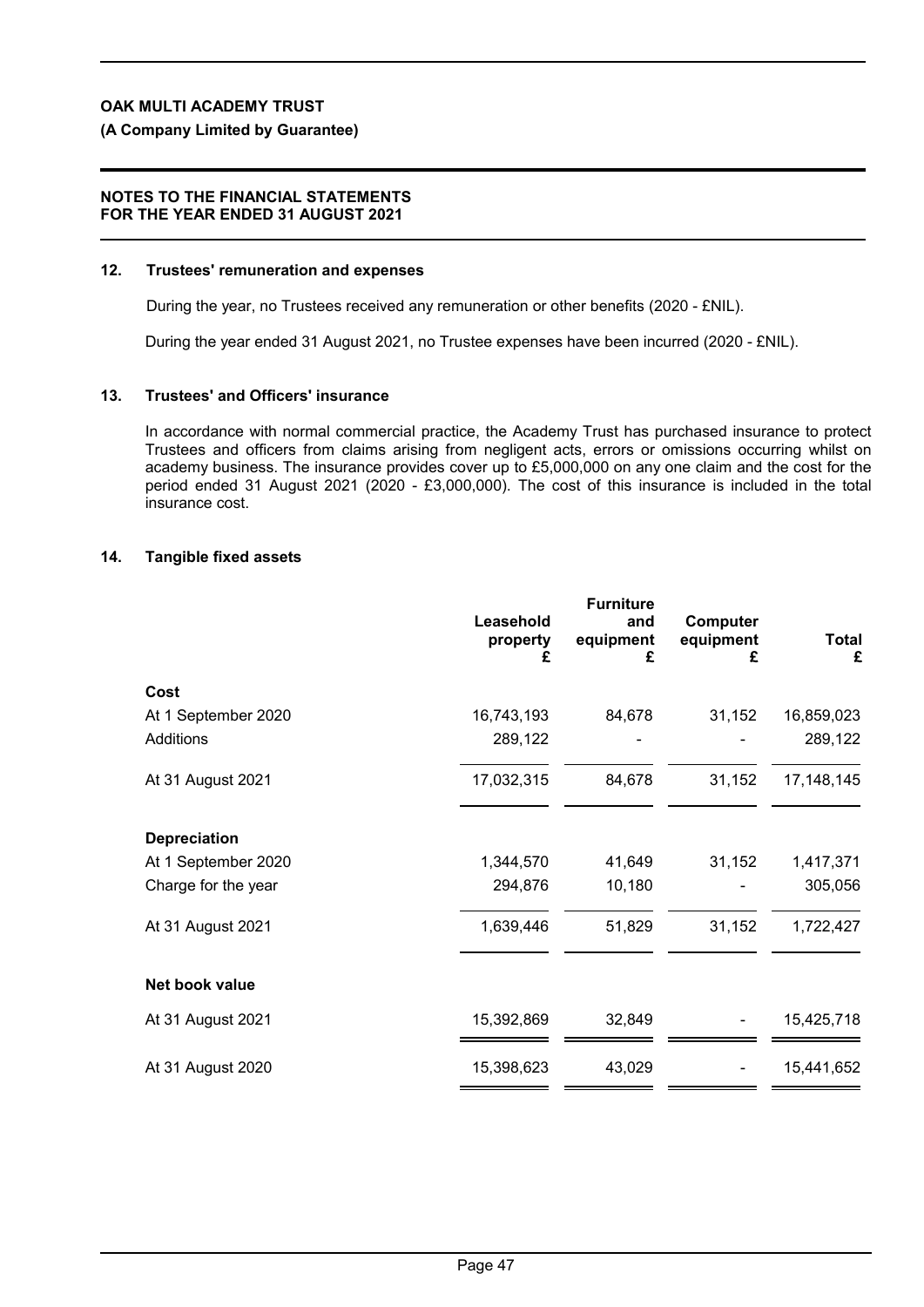**(A Company Limited by Guarantee)**

### **NOTES TO THE FINANCIAL STATEMENTS FOR THE YEAR ENDED 31 AUGUST 2021**

#### **15. Debtors**

|     |                                                | 2021<br>£  | 2020<br>£  |
|-----|------------------------------------------------|------------|------------|
|     | Due within one year                            |            |            |
|     | Trade debtors                                  | 6,799      | 175        |
|     | VAT recoverable                                | 74,416     | 91,338     |
|     | Prepayments and accrued income                 | 800,066    | 602,196    |
|     |                                                | 881,281    | 693,709    |
| 16. | Creditors: Amounts falling due within one year |            |            |
|     |                                                | 2021<br>£  | 2020<br>£  |
|     | CIF loans                                      | 21,653     | 12,228     |
|     | Other taxation and social security             | 160,896    | 146,505    |
|     | Other creditors                                | 234,846    | 236,672    |
|     | Accruals and deferred income                   | 590,629    | 337,838    |
|     |                                                | 1,008,024  | 733,243    |
|     |                                                | 2021<br>£  | 2020<br>£  |
|     | Deferred income                                |            |            |
|     | Deferred income at 1 September 2020            | 199,672    | 286,252    |
|     | Resources deferred during the year             | 433,627    | 199,672    |
|     | Amounts released from previous years           | (199, 672) | (286, 252) |
|     |                                                | 433,627    | 199,672    |

At 31 August 2021, the Academy Trust was holding funds in advance of £164,170 (2020 - £164,430) relating to Universal Infants Free School Meals, £101,395 (2020 - £Nil) relating to COVID Catch-up Premium, £42,430 (2020 - £Nil) realting to PE/pupil premium income deferred, £16,909 (2020 - £17,828) relating to Rates Relief and £108,723 (2020 - £17,414) in relation to other income for the 2021/2022 academical year.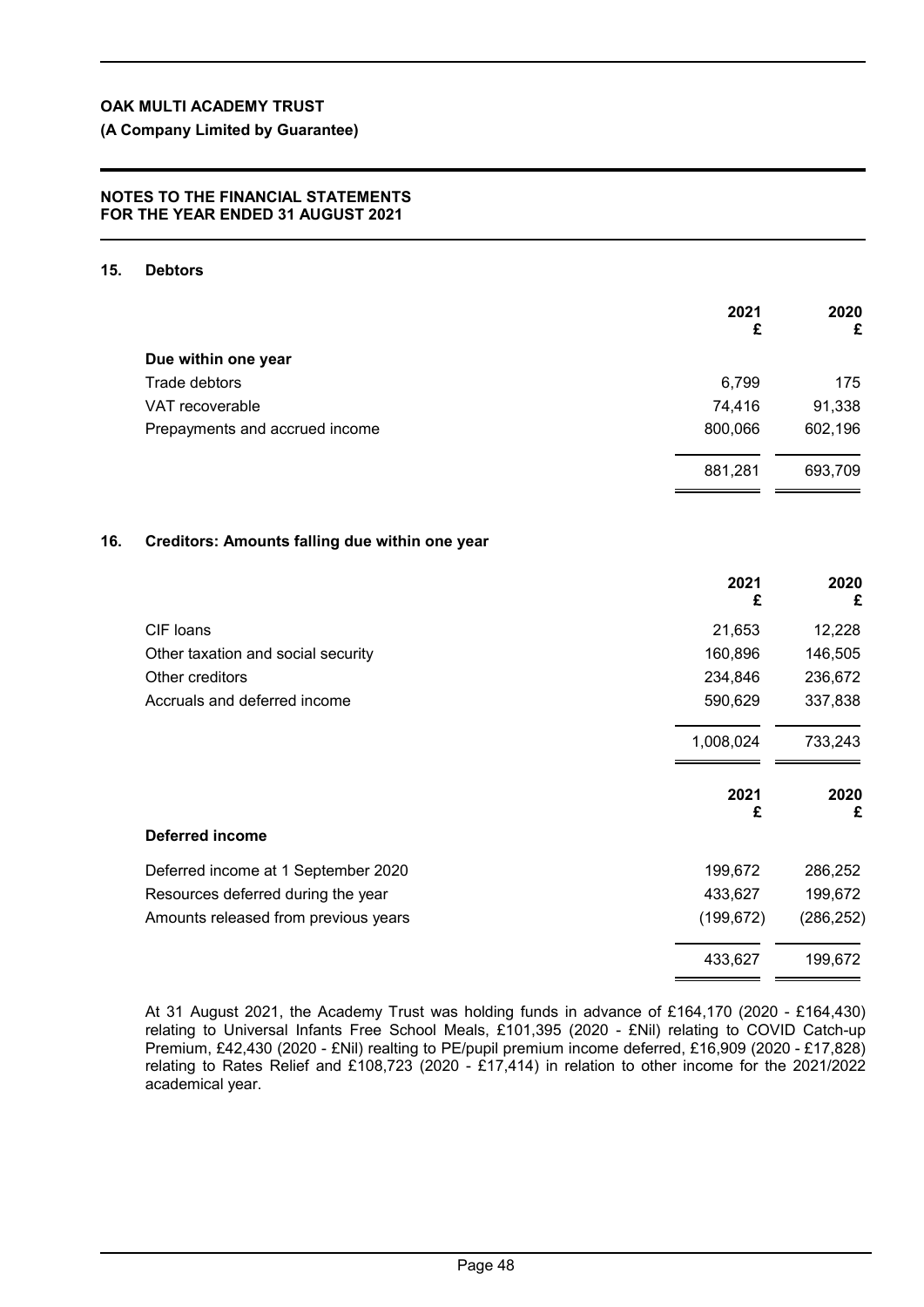**(A Company Limited by Guarantee)**

### **NOTES TO THE FINANCIAL STATEMENTS FOR THE YEAR ENDED 31 AUGUST 2021**

## **17. Creditors: Amounts falling due after more than one year**

|          | 2021<br>£ | 2020<br>£ |
|----------|-----------|-----------|
| CIF loan | 202,122   | 173,990   |

CIF loans are repayable by monthly installments, are unsecured and attract interest rates at 0 - 2.29%. Included within the above are amounts falling due as follows:

|                                                                           | 2021<br>£ | 2020<br>£ |
|---------------------------------------------------------------------------|-----------|-----------|
| Between one and two years                                                 |           |           |
| CIF loan                                                                  | 21,653    | 12,228    |
| Between two and five years                                                |           |           |
| CIF loan                                                                  | 81,217    | 83,180    |
| Over five years                                                           |           |           |
| CIF loan                                                                  | 99,252    | 78,582    |
| Creditors include amounts not wholly repayable within 5 years as follows: |           |           |
|                                                                           | 2021<br>£ | 2020<br>£ |

| Repayable by installments | 99.252 | 78,582 |
|---------------------------|--------|--------|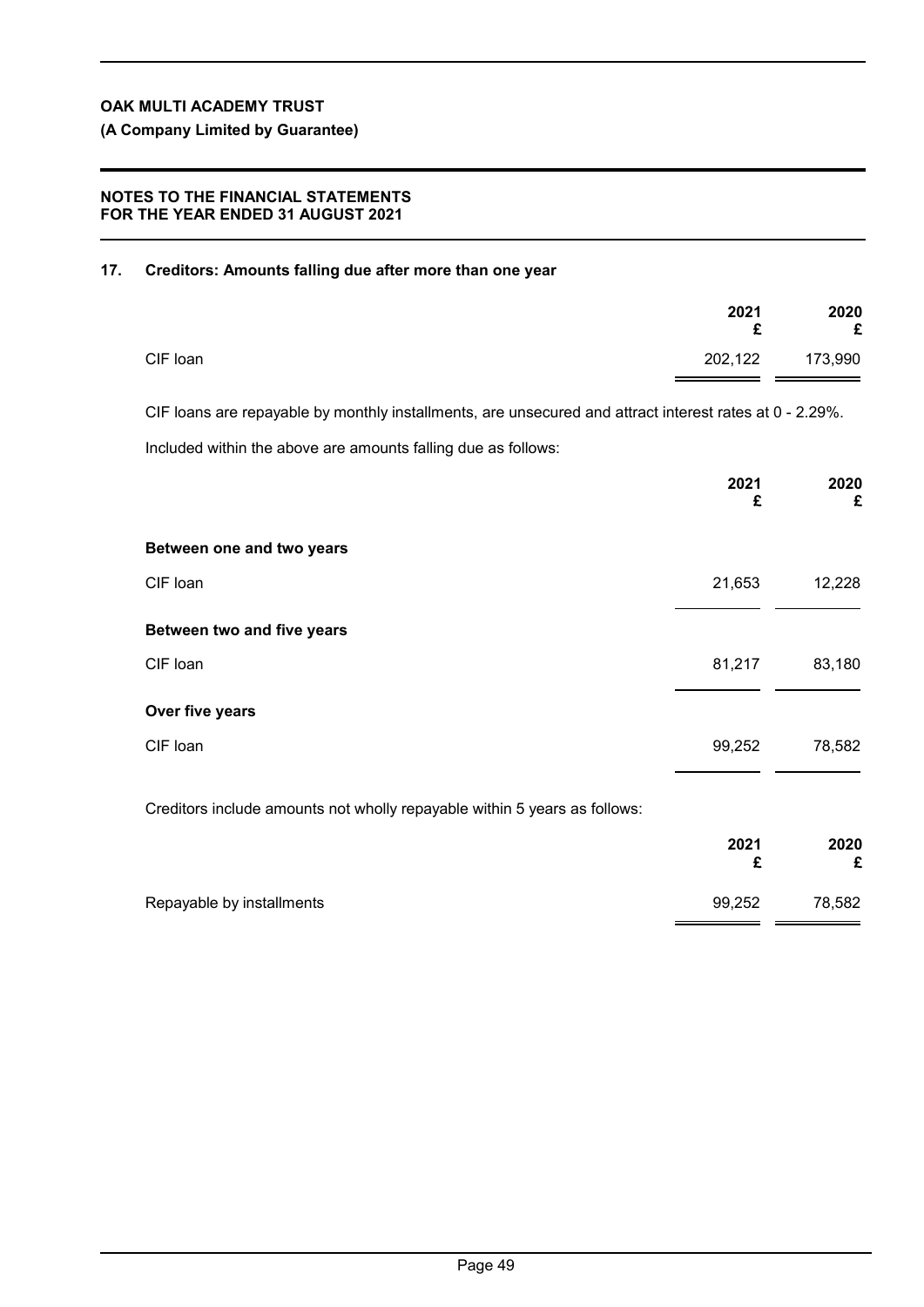**(A Company Limited by Guarantee)**

### **NOTES TO THE FINANCIAL STATEMENTS FOR THE YEAR ENDED 31 AUGUST 2021**

## **18. Statement of funds**

|                                                 | <b>Balance at 1</b><br><b>September</b><br>2020<br>£ | £          | Income Expenditure<br>£ | <b>Transfers</b><br>in/out<br>£ | Gains/<br>(Losses)<br>£ | <b>Balance at</b><br>31 August<br>2021<br>£ |
|-------------------------------------------------|------------------------------------------------------|------------|-------------------------|---------------------------------|-------------------------|---------------------------------------------|
| <b>Unrestricted</b><br>funds                    |                                                      |            |                         |                                 |                         |                                             |
| <b>General Funds</b>                            | 1,209,389                                            | 55,931     | (43, 267)               | (16, 512)                       |                         | 1,205,541                                   |
| <b>Restricted</b><br>general funds              |                                                      |            |                         |                                 |                         |                                             |
| General annual<br>Grant (GAG)                   |                                                      | 10,330,026 | (10, 378, 769)          | 48,743                          |                         |                                             |
| <b>Pupil Premium</b>                            | 48,020                                               | 369,649    | (417, 669)              |                                 |                         |                                             |
| Universal Infant<br>Free School<br><b>Meals</b> |                                                      | 281,433    | (281, 433)              |                                 |                         |                                             |
| <b>Teachers</b><br>Pay/Pension<br>Grants        |                                                      | 519,366    | (519, 366)              |                                 |                         |                                             |
| Covid Catch Up<br>Premium                       |                                                      | 106,845    | (106, 845)              |                                 |                         |                                             |
| Coronavirus Job<br>Retention<br>Scheme          |                                                      | 6,732      | (6, 732)                |                                 |                         |                                             |
| Other Covid 19<br>funding                       |                                                      | 29,780     | (29, 780)               |                                 |                         |                                             |
| <b>Other Grants</b>                             |                                                      | 1,955,378  | (1,955,378)             |                                 |                         |                                             |
| Pension reserve                                 | (6, 511, 000)                                        |            | (892,000)               |                                 | (1,616,000)             | (9,019,000)                                 |
|                                                 | (6,462,980)                                          | 13,599,209 | (14, 587, 972)          | 48,743                          | (1,616,000)             | (9,019,000)                                 |
|                                                 |                                                      |            |                         |                                 |                         |                                             |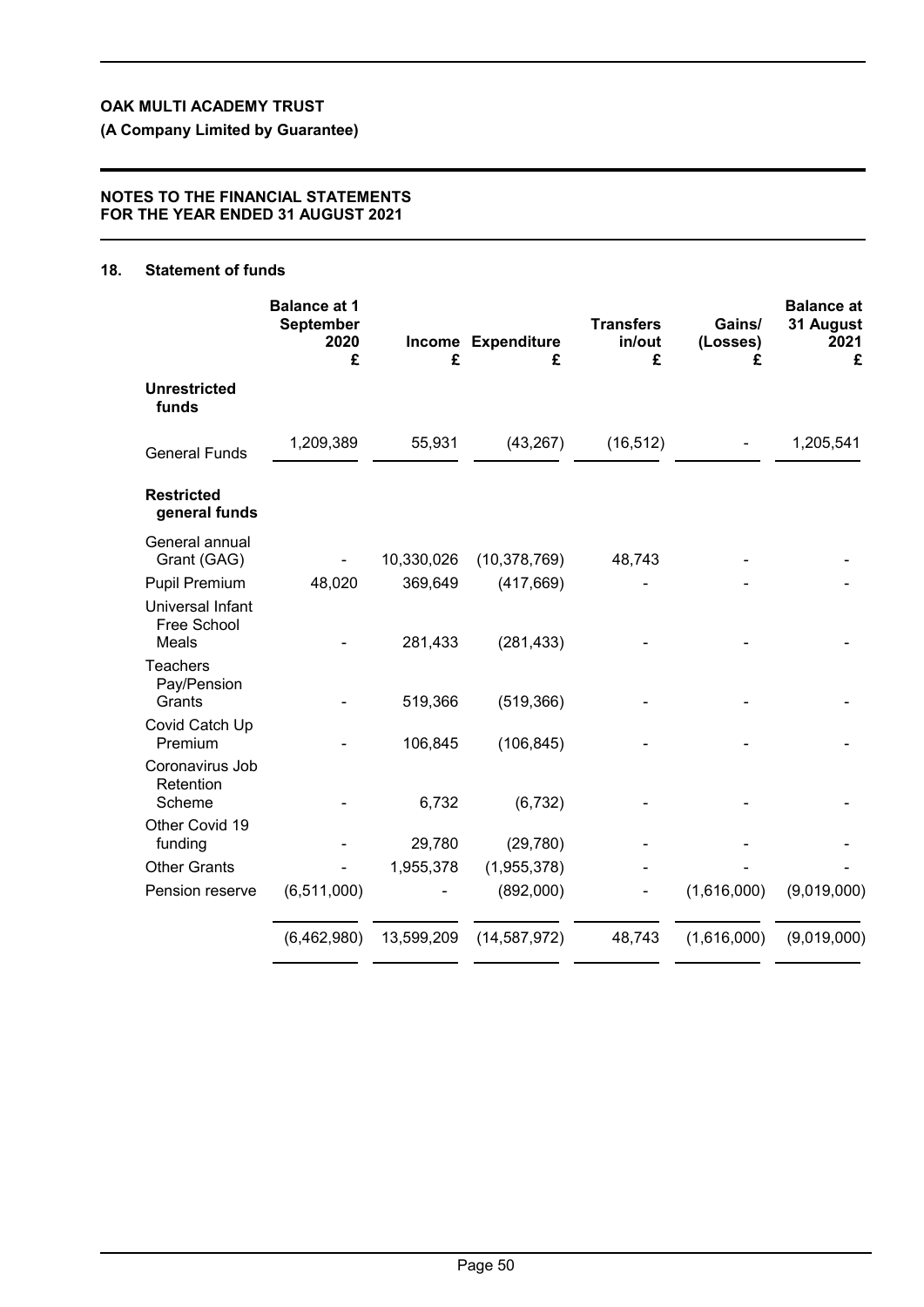**(A Company Limited by Guarantee)**

#### **NOTES TO THE FINANCIAL STATEMENTS FOR THE YEAR ENDED 31 AUGUST 2021**

### **18. Statement of funds (continued)**

|                                        | <b>Balance at 1</b><br><b>September</b><br>2020<br>£ | Income<br>£ | <b>Expenditure</b><br>£ | <b>Transfers</b><br>in/out<br>£ | Gains/<br>(Losses)<br>£ | <b>Balance at</b><br>31 August<br>2021<br>£ |
|----------------------------------------|------------------------------------------------------|-------------|-------------------------|---------------------------------|-------------------------|---------------------------------------------|
| <b>Restricted fixed</b><br>asset funds |                                                      |             |                         |                                 |                         |                                             |
| Transfer on<br>conversion              | 15,054,538                                           |             | (284, 238)              |                                 |                         | 14,770,300                                  |
| DfE Group<br>capital grants            | 986,368                                              | 752,547     | (221, 013)              | (32, 231)                       |                         | 1,485,671                                   |
|                                        | 16,040,906                                           | 752,547     | (505, 251)              | (32, 231)                       |                         | 16,255,971                                  |
| <b>Total Restricted</b><br>funds       | 9,577,926                                            | 14,351,756  | (15,093,223)            | 16,512                          | (1,616,000)             | 7,236,971                                   |
| <b>Total funds</b>                     | 10,787,315                                           | 14,407,687  | (15, 136, 490)          |                                 | (1,616,000)             | 8,442,512                                   |

The specific purposes for which the funds are to be applied are as follows:

#### **Restricted general funds**

This fund represents grants received for the Academy Trust's operational activities and development. This includes the pension reserve which represents the potential liabilities due by the academy at the year end.

#### **Restricted other funds**

From time to tie, additional funds are applied as set out above for specific purposes laid down by the grant provider and to be used in the short term.

#### **Fixed asset fund**

This fund represents the net book value of fixed assets that the academy have purchased out of grants received and have been transferred on conversion.

Transfer relate to capital income used for restricted general maintenance costs in accordance with grant conditions and unrestricted reserves used to fund GAG costs.

Under the funding agreement with the Secretary of State, the Academy Trust was not subject to a limit on the amount of GAG it could carry forward at 31 August 2021.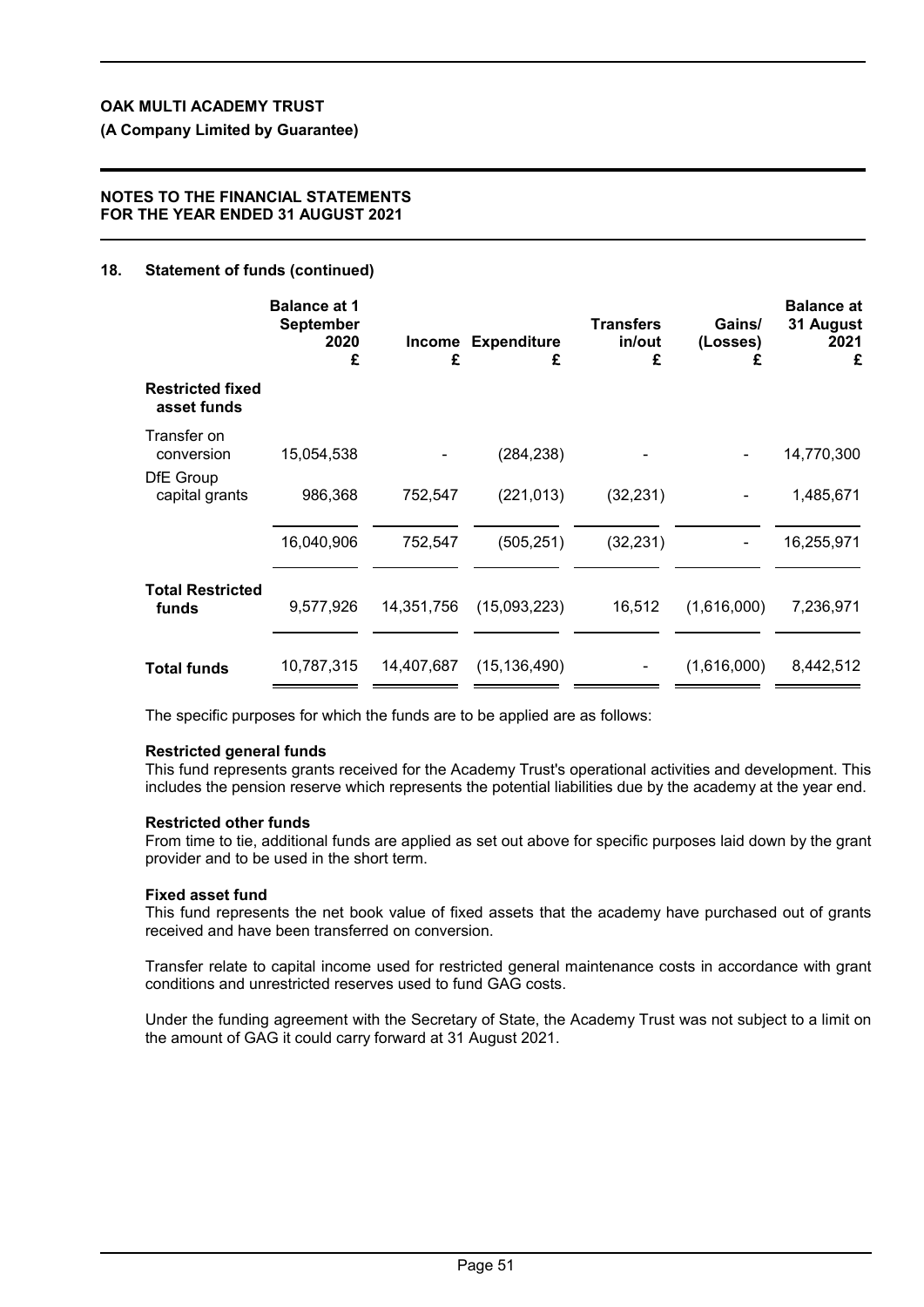**(A Company Limited by Guarantee)**

### **NOTES TO THE FINANCIAL STATEMENTS FOR THE YEAR ENDED 31 AUGUST 2021**

### **18. Statement of funds (continued)**

Comparative information in respect of the preceding year is as follows:

|                                                 | <b>Balance at</b><br>September<br>2019<br>£ | £          | Income Expenditure<br>£ | <b>Transfers</b><br>in/out<br>£ | Gains/<br>(Losses)<br>£ | <b>Balance at</b><br>31 August<br>2020<br>£ |
|-------------------------------------------------|---------------------------------------------|------------|-------------------------|---------------------------------|-------------------------|---------------------------------------------|
| <b>Unrestricted</b><br>funds                    |                                             |            |                         |                                 |                         |                                             |
| <b>General Funds</b>                            | 1,415,885                                   | 115,487    | (155, 241)              | (166, 742)                      |                         | 1,209,389                                   |
| <b>Restricted</b><br>general funds              |                                             |            |                         |                                 |                         |                                             |
| General annual<br>Grant (GAG)                   |                                             | 9,503,812  | (9,684,335)             | 180,523                         |                         |                                             |
| <b>Pupil Premium</b>                            | 48,020                                      | 415,919    | (415, 919)              |                                 |                         | 48,020                                      |
| Universal Infant<br>Free School<br><b>Meals</b> |                                             | 283,218    | (283, 218)              |                                 |                         |                                             |
| <b>Teachers</b><br>Pay/Pension<br>Grants        |                                             | 514,309    | (514, 309)              |                                 |                         |                                             |
| Other Covid 19<br>funding                       |                                             | 16,343     | (16, 343)               |                                 |                         |                                             |
| <b>Other Grants</b>                             |                                             | 2,008,660  | (2,008,660)             |                                 |                         |                                             |
| Pension reserve                                 | (5,302,000)                                 |            | (843,000)               |                                 | (366,000)               | (6, 511, 000)                               |
|                                                 | (5,253,980)                                 | 12,742,261 | (13,765,784)            | 180,523                         | (366,000)               | (6,462,980)                                 |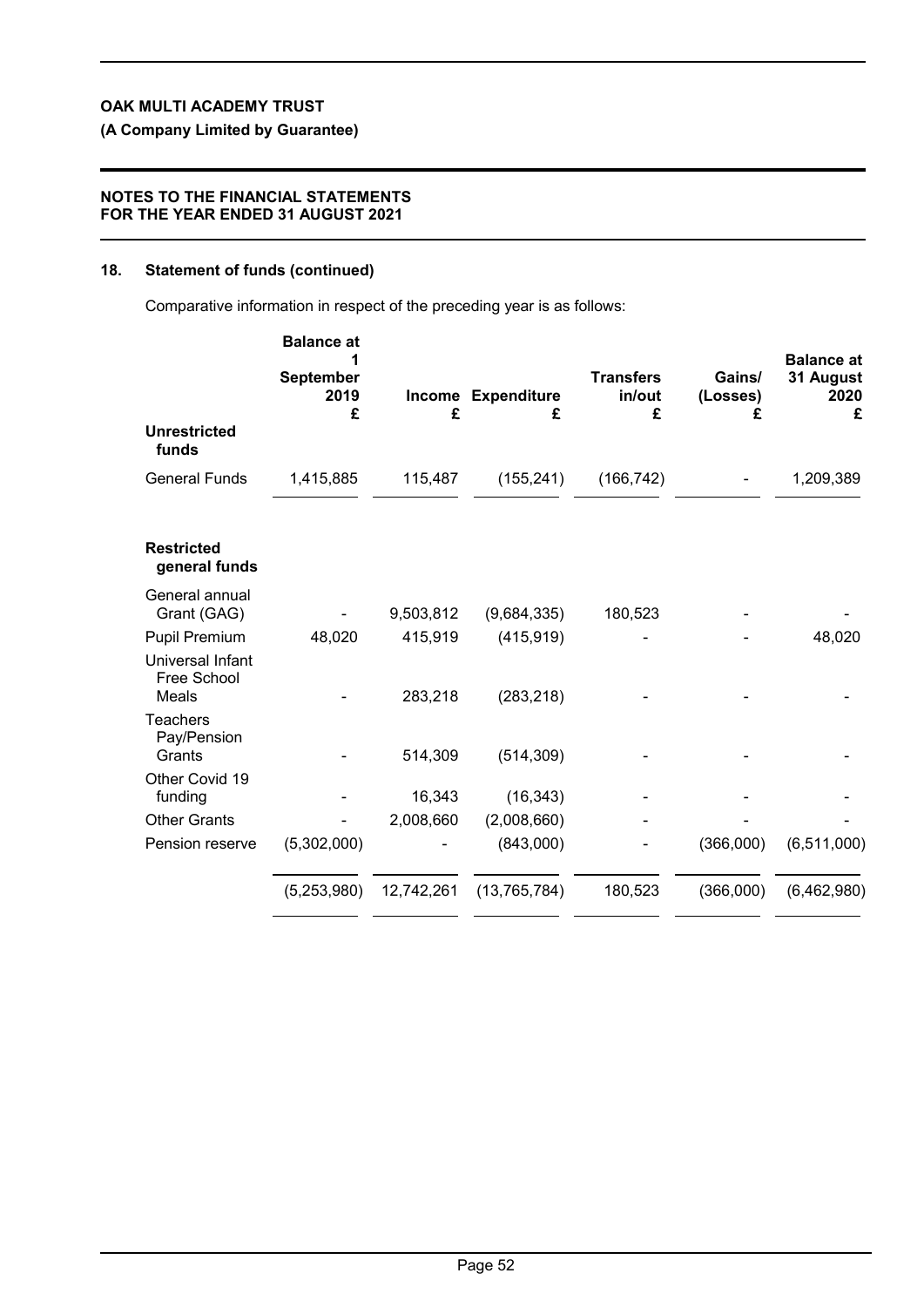**(A Company Limited by Guarantee)**

### **NOTES TO THE FINANCIAL STATEMENTS FOR THE YEAR ENDED 31 AUGUST 2021**

## **18. Statement of funds (continued)**

|                                        | <b>Balance at</b><br><b>September</b><br>2019<br>£ | Income<br>£ | <b>Expenditure</b><br>£ | <b>Transfers</b><br>in/out<br>£ | Gains/<br>(Losses)<br>£ | <b>Balance at</b><br>31 August<br>2020<br>£ |
|----------------------------------------|----------------------------------------------------|-------------|-------------------------|---------------------------------|-------------------------|---------------------------------------------|
| <b>Restricted fixed</b><br>asset funds |                                                    |             |                         |                                 |                         |                                             |
| Transfer on<br>conversion<br>DfE Group | 15,338,776                                         |             | (284, 238)              |                                 |                         | 15,054,538                                  |
| capital grants                         | 362,884                                            | 829,766     | (192, 501)              | (13, 781)                       |                         | 986,368                                     |
|                                        | 15,701,660                                         | 829,766     | (476, 739)              | (13, 781)                       | -                       | 16,040,906                                  |
| <b>Total Restricted</b><br>funds       | 10,447,680                                         | 13,572,027  | (14, 242, 523)          | 166,742                         | (366,000)               | 9,577,926                                   |
| <b>Total funds</b>                     | 11,863,565                                         | 13,687,514  | (14, 397, 764)          |                                 | (366,000)               | 10,787,315                                  |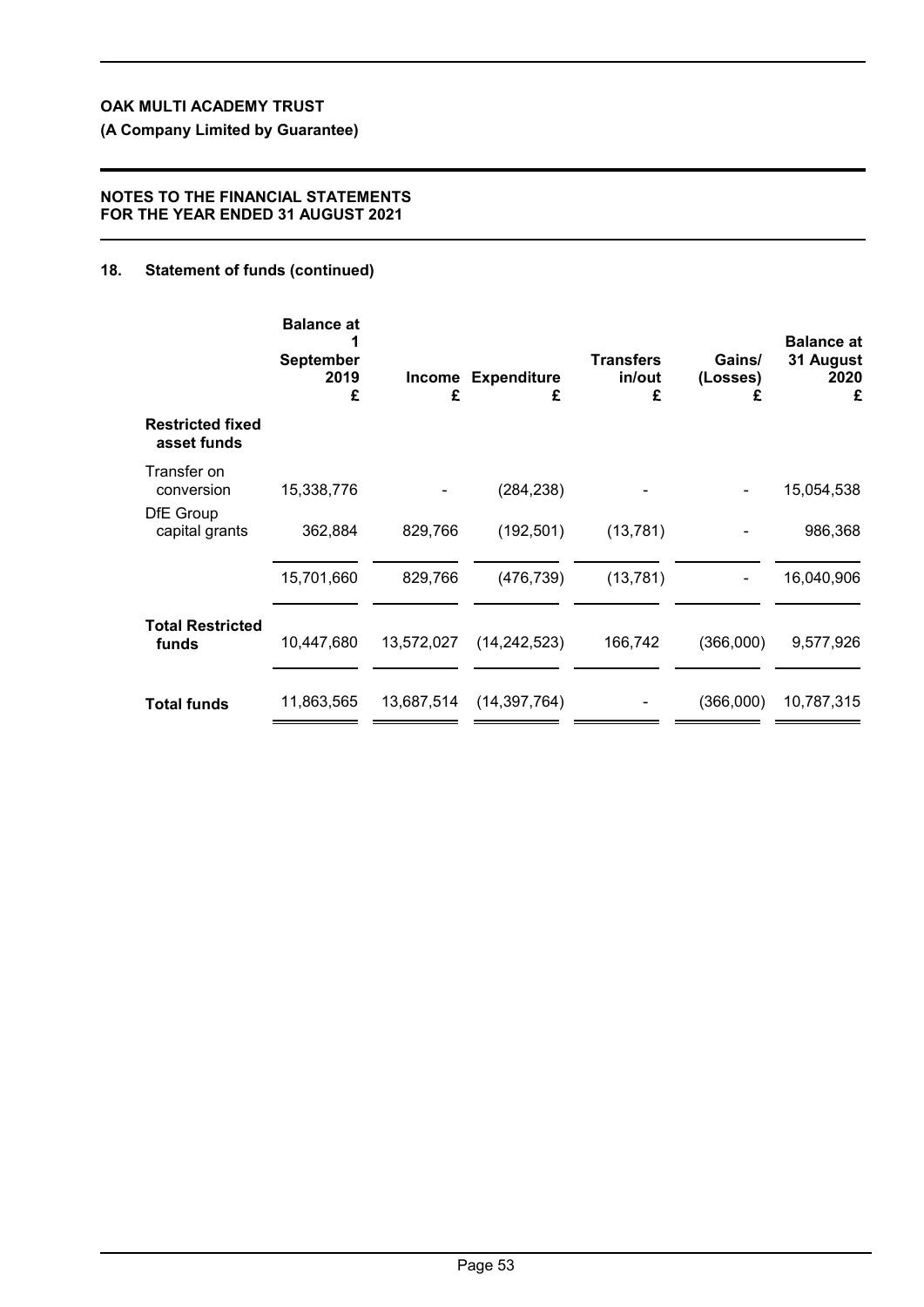## **(A Company Limited by Guarantee)**

### **NOTES TO THE FINANCIAL STATEMENTS FOR THE YEAR ENDED 31 AUGUST 2021**

#### **18. Statement of funds (continued)**

### **Total funds analysis by academy**

Fund balances at 31 August 2021 were allocated as follows:

|                                                    | 2021<br>£   | 2020<br>£     |
|----------------------------------------------------|-------------|---------------|
| Manor High School                                  |             | 118,148       |
| <b>Brookside Primary School</b>                    |             | 541,905       |
| Overdale Infant School                             |             | 179,237       |
| Overdale Junior School                             |             | 102,503       |
| Woodland Grange Primary School                     |             | 274,117       |
| Central services                                   |             | 41,499        |
| <b>Trust Reserves</b>                              | 1,205,541   |               |
| Total before fixed asset funds and pension reserve | 1,205,541   | 1,257,409     |
| Restricted fixed asset fund                        | 16,255,971  | 16,040,906    |
| Pension reserve                                    | (9,019,000) | (6, 511, 000) |
| Total                                              | 8,442,512   | 10,787,315    |

The Academy Trust has moved to pooling GAG reserves centrally during the year. There are no material unspent non GAG funds held at year end in any of the Academy Trust schools.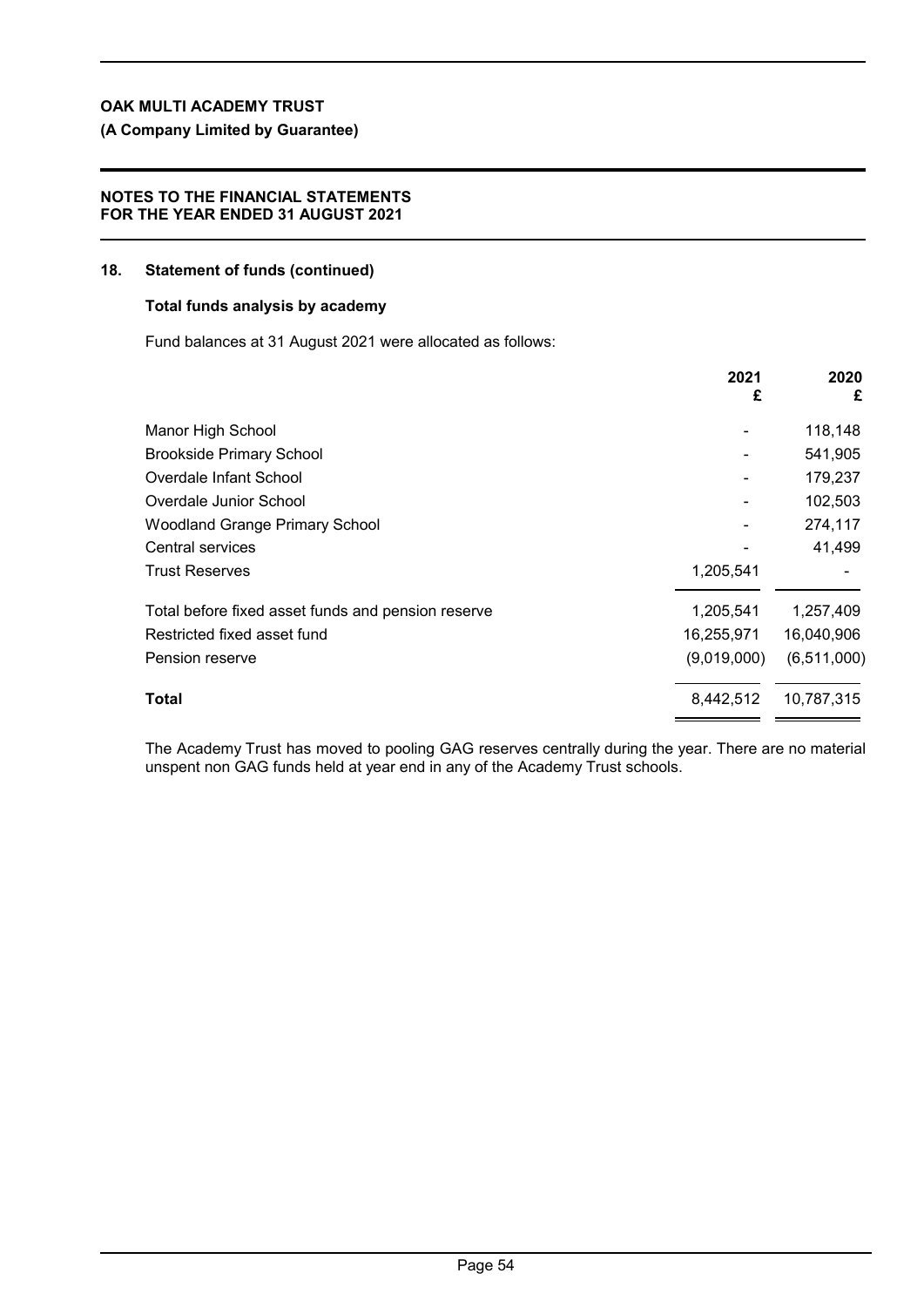**(A Company Limited by Guarantee)**

### **NOTES TO THE FINANCIAL STATEMENTS FOR THE YEAR ENDED 31 AUGUST 2021**

### **18. Statement of funds (continued)**

### **Total cost analysis by academy**

Expenditure incurred by each academy during the year was as follows:

|                                             | <b>Teaching</b><br>and<br>educational<br>support<br>staff costs<br>£ | <b>Other</b><br>support<br>staff costs<br>£ | <b>Educational</b><br>supplies<br>£ | Other costs<br>excluding<br>depreciation<br>£ | Total<br>2021<br>£ | Total<br>2020<br>£ |
|---------------------------------------------|----------------------------------------------------------------------|---------------------------------------------|-------------------------------------|-----------------------------------------------|--------------------|--------------------|
| Manor High<br>School                        | 2,792,959                                                            | 1,195,418                                   | 312,376                             | 429,697                                       | 4,730,450          | 4,450,328          |
| <b>Brookside</b><br><b>Primary School</b>   | 1,387,195                                                            | 519,402                                     | 39,671                              | 392,474                                       | 2,338,742          | 2,252,361          |
| Overdale Infant<br>School                   | 1,268,430                                                            | 732,896                                     | 68,828                              | 291,774                                       | 2,361,928          | 1,895,564          |
| Overdale Junior<br>School                   | 1,567,709                                                            | 379,552                                     | 82,485                              | 374,645                                       | 2,404,391          | 2,776,822          |
| Woodland<br>Grange<br><b>Primary School</b> | 1,518,215                                                            | 568,501                                     | 78,061                              | 306,993                                       | 2,471,770          | 2,389,350          |
| Central services                            |                                                                      | 409,334                                     | 7,202                               | 107,616                                       | 524,152            | 334,210            |
|                                             | 8,534,508                                                            | 3,805,103                                   | 588,623                             | 1,903,199                                     | 14,831,433         | 14,098,635         |
|                                             |                                                                      |                                             |                                     |                                               |                    |                    |

## **19. Analysis of net assets between funds**

|                                        | <b>Unrestricted</b><br>funds<br>2021<br>£ | <b>Restricted</b><br>funds<br>2021<br>£ | <b>Restricted</b><br>fixed asset<br>funds<br>2021<br>£ | <b>Total</b><br>funds<br>2021<br>£ |
|----------------------------------------|-------------------------------------------|-----------------------------------------|--------------------------------------------------------|------------------------------------|
| Tangible fixed assets                  |                                           |                                         | 15,425,718                                             | 15,425,718                         |
| Current assets                         | 1,205,541                                 | 1,210,146                               | 830,253                                                | 3,245,940                          |
| Creditors due within one year          |                                           | (1,008,024)                             | ۰                                                      | (1,008,024)                        |
| Creditors due in more than one year    |                                           | (202, 122)                              | $\blacksquare$                                         | (202, 122)                         |
| Provisions for liabilities and charges | ۰.                                        | (9,019,000)                             | ۰                                                      | (9,019,000)                        |
| <b>Total</b>                           | 1,205,541                                 | (9,019,000)                             | 16,255,971                                             | 8,442,512                          |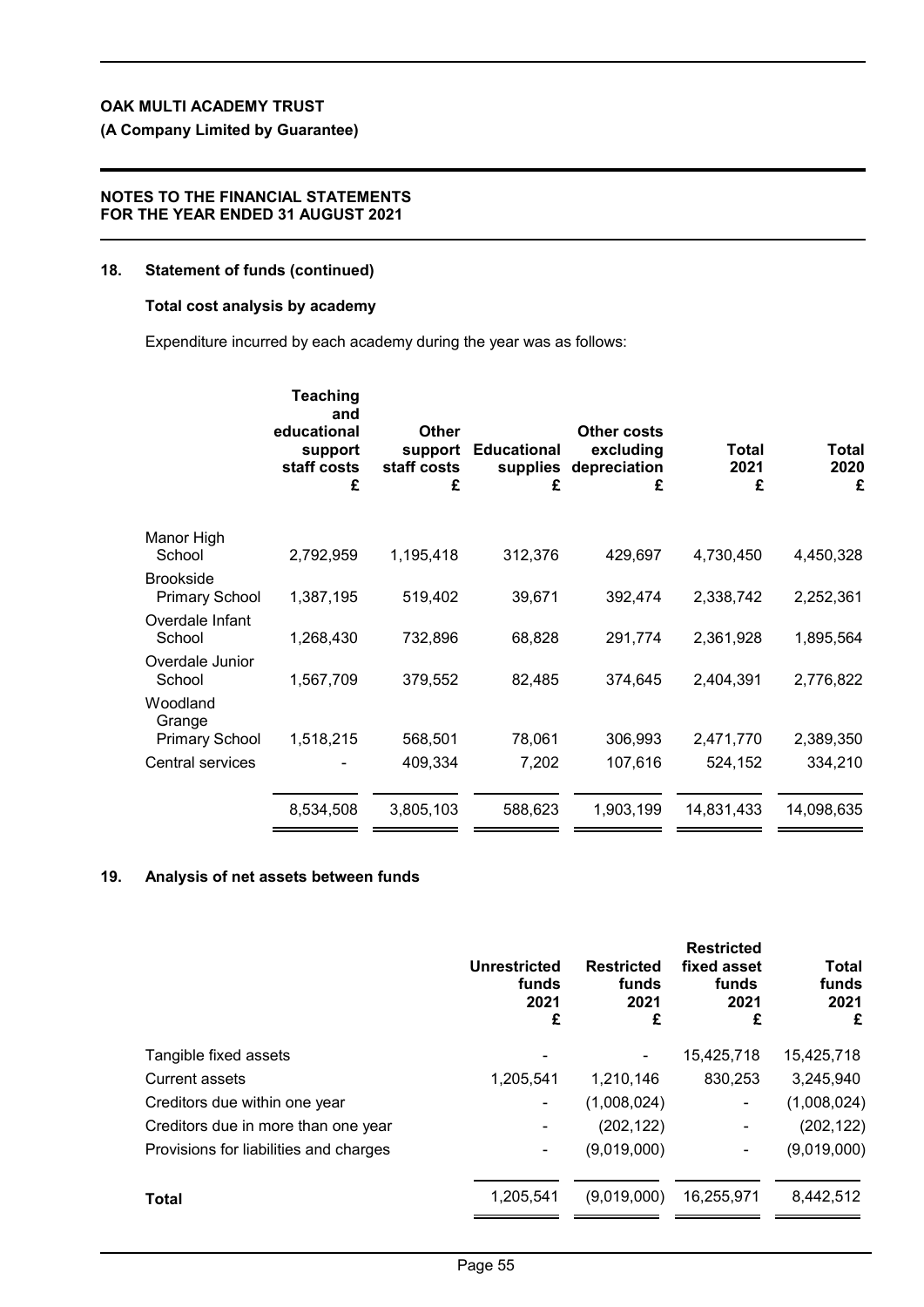**(A Company Limited by Guarantee)**

### **NOTES TO THE FINANCIAL STATEMENTS FOR THE YEAR ENDED 31 AUGUST 2021**

### **19. Analysis of net assets between funds (continued)**

**Comparative information in respect of the preceding year is as follows:**

|                                        | <b>Unrestricted</b><br>funds<br>2020<br>£ | <b>Restricted</b><br>funds<br>2020<br>£ | <b>Restricted</b><br>fixed asset<br>funds<br>2020<br>£ | Total<br>funds<br>2020<br>£ |
|----------------------------------------|-------------------------------------------|-----------------------------------------|--------------------------------------------------------|-----------------------------|
| Tangible fixed assets                  |                                           |                                         | 15,441,652                                             | 15,441,652                  |
| <b>Current assets</b>                  | 1,209,389                                 | 955,253                                 | 599,254                                                | 2,763,896                   |
| Creditors due within one year          |                                           | (733, 243)                              | ۰                                                      | (733, 243)                  |
| Creditors due in more than one year    |                                           | (173,990)                               | $\blacksquare$                                         | (173,990)                   |
| Provisions for liabilities and charges |                                           | (6,511,000)                             |                                                        | (6,511,000)                 |
| Total                                  | 1,209,389                                 | (6,462,980)                             | 16,040,906                                             | 10,787,315                  |
|                                        |                                           |                                         |                                                        |                             |

### **20. Reconciliation of net expenditure to net cash flow from operating activities**

|                                                                         | 2021<br>£  | 2020<br>£  |
|-------------------------------------------------------------------------|------------|------------|
| Net expenditure for the year (as per Statement of Financial Activities) | (728, 803) | (710, 250) |
| <b>Adjustments for:</b>                                                 |            |            |
| Depreciation                                                            | 305,056    | 299,129    |
| Capital grants from DfE and other capital income                        | (752, 547) | (829, 766) |
| Interest receivable                                                     | (282)      | (2, 243)   |
| Defined benefit pension scheme cost less contributions payable          | 775,000    | 741,000    |
| Defined benefit pension scheme finance cost                             | 117,000    | 102,000    |
| Increase in debtors                                                     | (187, 572) | (407,080)  |
| Increase in creditors                                                   | 265,356    | 55,889     |
| Net cash used in operating activities                                   | (206, 792) | (751, 321) |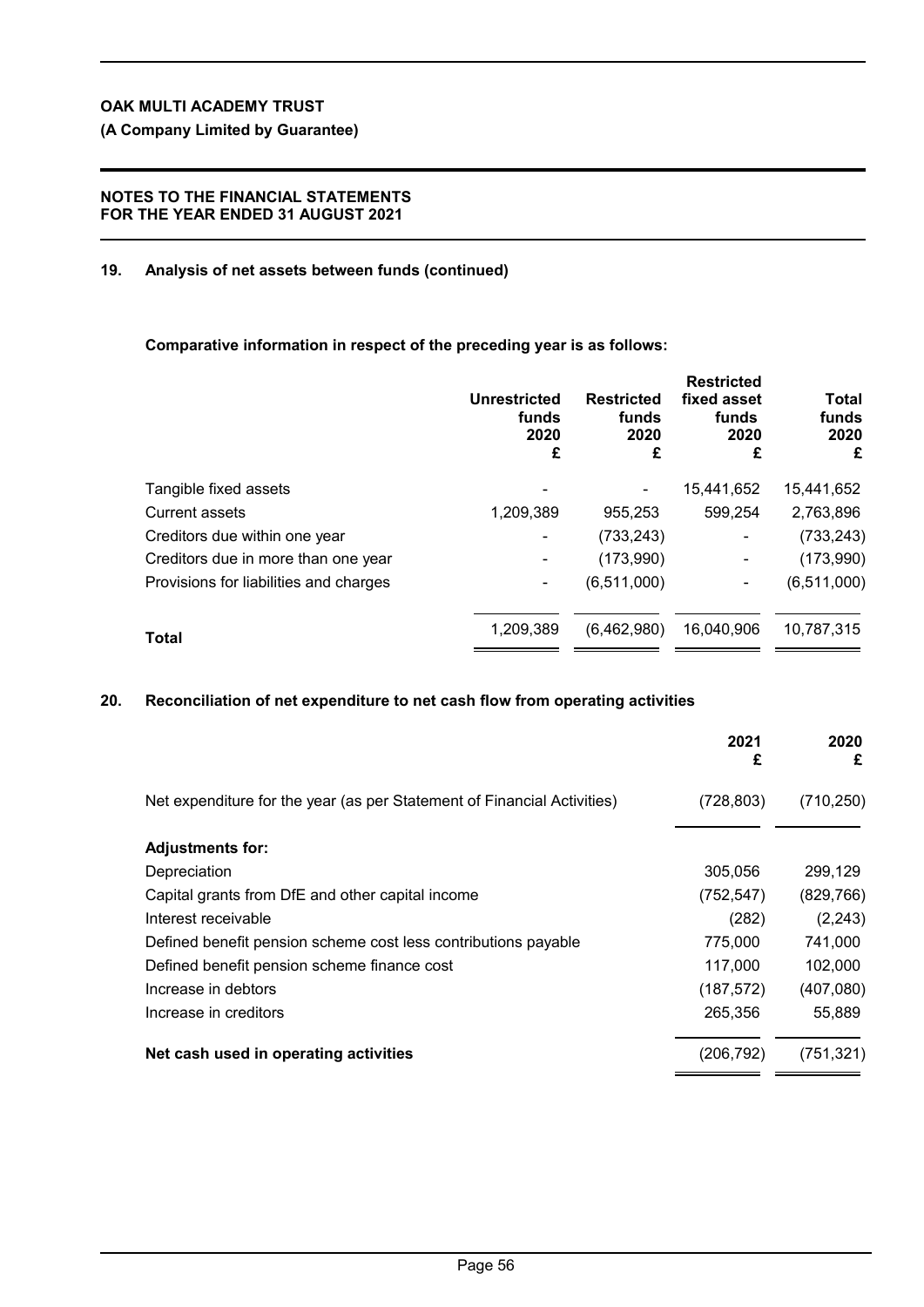**(A Company Limited by Guarantee)**

### **NOTES TO THE FINANCIAL STATEMENTS FOR THE YEAR ENDED 31 AUGUST 2021**

## **21. Cash flows from financing activities**

|     |                                           | 2021<br>£  | 2020<br>£ |
|-----|-------------------------------------------|------------|-----------|
|     | New/repayment of loans                    | 37,557     |           |
| 22. | Cash flows from investing activities      |            |           |
|     |                                           | 2021<br>£  | 2020<br>£ |
|     | Interest received                         | 282        | 2,243     |
|     | Purchase of tangible fixed assets         | (289, 122) | (39, 121) |
|     | Capital grants from DfE Group             | 752,547    | 829,766   |
|     | Net cash provided by investing activities | 463,707    | 792,888   |
| 23. | Analysis of cash and cash equivalents     |            |           |
|     |                                           | 2021<br>£  | 2020<br>£ |
|     | Cash in hand and at bank                  | 2,364,659  | 2,070,187 |

## **24. Analysis of changes in net debt**

|                          | At 1<br><b>September</b><br>2020<br>£ | £         | At 31<br>Cash flows August 2021<br>£ |
|--------------------------|---------------------------------------|-----------|--------------------------------------|
| Cash at bank and in hand | 2,070,187                             | 294,472   | 2,364,659                            |
| Debt due within 1 year   | (12, 228)                             | (9, 425)  | (21, 653)                            |
| Debt due after 1 year    | (173,990)                             | (28, 132) | (202, 122)                           |
|                          | 1,883,969                             | 256,915   | 2,140,884                            |

. a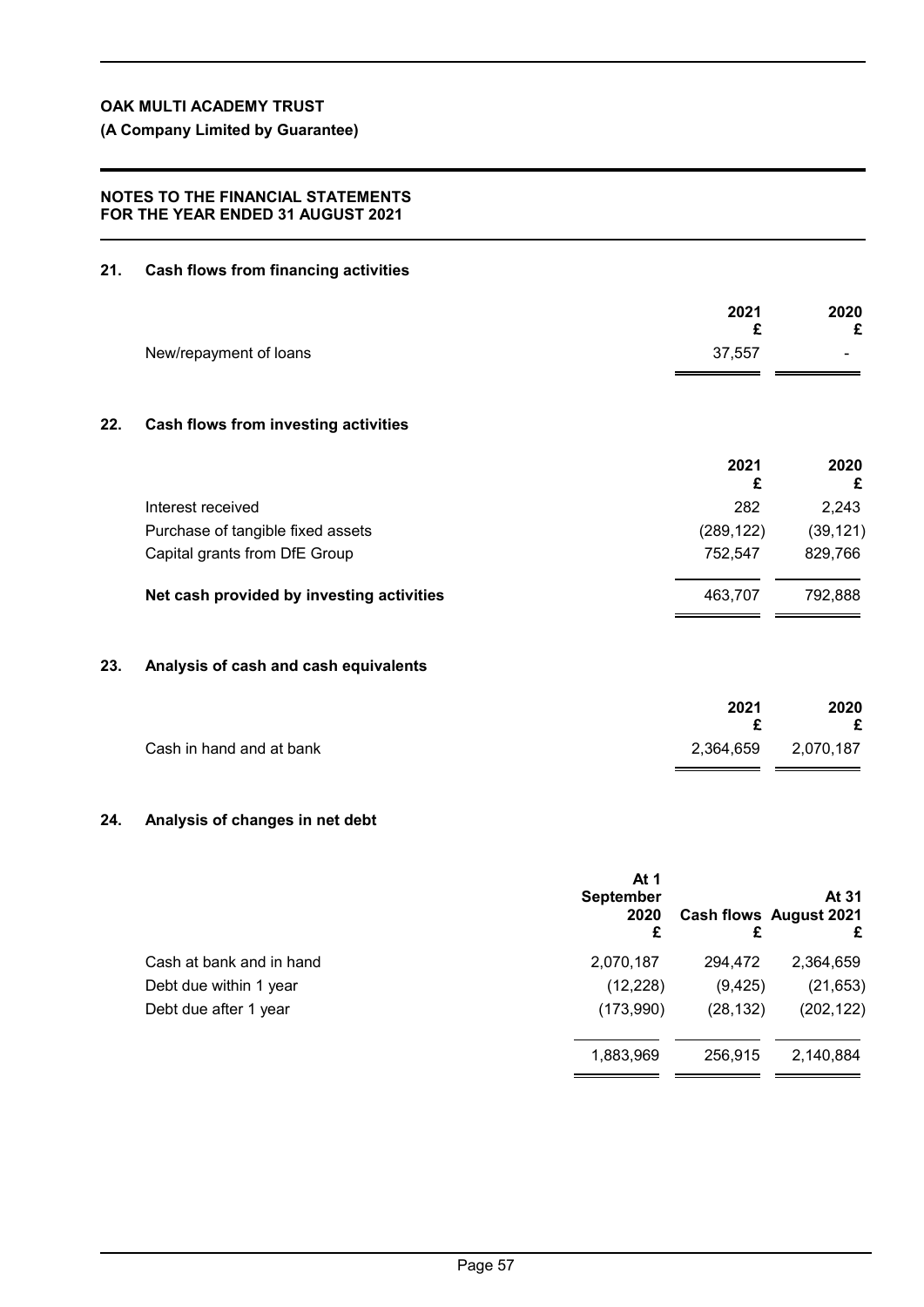**(A Company Limited by Guarantee)**

#### **NOTES TO THE FINANCIAL STATEMENTS FOR THE YEAR ENDED 31 AUGUST 2021**

#### **25. Pension commitments**

The Academy Trust's employees belong to two principal pension schemes: the Teachers' Pension Scheme England and Wales (TPS) for academic and related staff; and the Local Government Pension Scheme (LGPS) for non-teaching staff, which is managed by Leicestershire County Council. Both are multi-employer defined benefit schemes.

The latest actuarial valuation of the TPS related to the period ended 31 March 2016 and of the LGPS 31 March 2019.

Contributions amounting to £210,108 were payable to the schemes at 31 August 2021 (2020 - £197,410) and are included within creditors.

### **Teachers' Pension Scheme**

The Teachers' Pension Scheme (TPS) is a statutory, contributory, defined benefit scheme, governed by the Teachers' Pension Scheme Regulations 2014. Membership is automatic for full-time teachers in academies. All teachers have the option to opt-out of the TPS following enrolment.

The TPS is an unfunded scheme to which both the member and employer makes contributions, as a percentage of salary - these contributions are credited to the Exchequer. Retirement and other pension benefits are paid by public funds provided by Parliament.

### **Valuation of the Teachers' Pension Scheme**

The Government Actuary, using normal actuarial principles, conducts a formal actuarial review of the TPS in accordance with the Public Service Pensions (Valuations and Employer Cost Cap) Directions 2014 published by HM Treasury every 4 years. The aim of the review is to specify the level of future contributions. Actuarial scheme valuations are dependent on assumptions about the value of future costs, design of benefits and many other factors. The latest actuarial valuation of the TPS was carried out as at 31 March 2016. The valuation report was published by the Department for Education on 5 March 2019. The key elements of the valuation and subsequent consultation are:

- employer contribution rates set at 23.68% of pensionable pay (including a 0.08% administration levy)
- total scheme liabilities (pensions currently in payment and the estimated cost of future benefits) for service to the effective date of £218,100 million and notional assets (estimated future contributions together with the notional investments held at the valuation date) of £196,100 million, giving a notional past service deficit of £22,000 million
- the SCAPE rate, set by HMT, is used to determine the notional investment return. The current SCAPE rate is 2.4% above the rate of CPI, assumed real rate of return is 2.4% in excess of prices and 2% in excess of earnings. The rate of real earnings growth is assumed to be 2.2%. The assumed nominal rate of return including earnings growth is 4.45%.

The next valuation result is due to be implemented from 1 April 2023.

The employer's pension costs paid to TPS in the year amounted to £1,152,087 (2020 - £1,077,239).

A copy of the valuation report and supporting documentation is on the Teachers' Pensions website.

Under the definitions set out in FRS 102, the TPS is an unfunded multi-employer pension scheme. The Academy Trust has accounted for its contributions to the scheme as if it were a defined contribution scheme. The Academy Trust has set out above the information available on the scheme.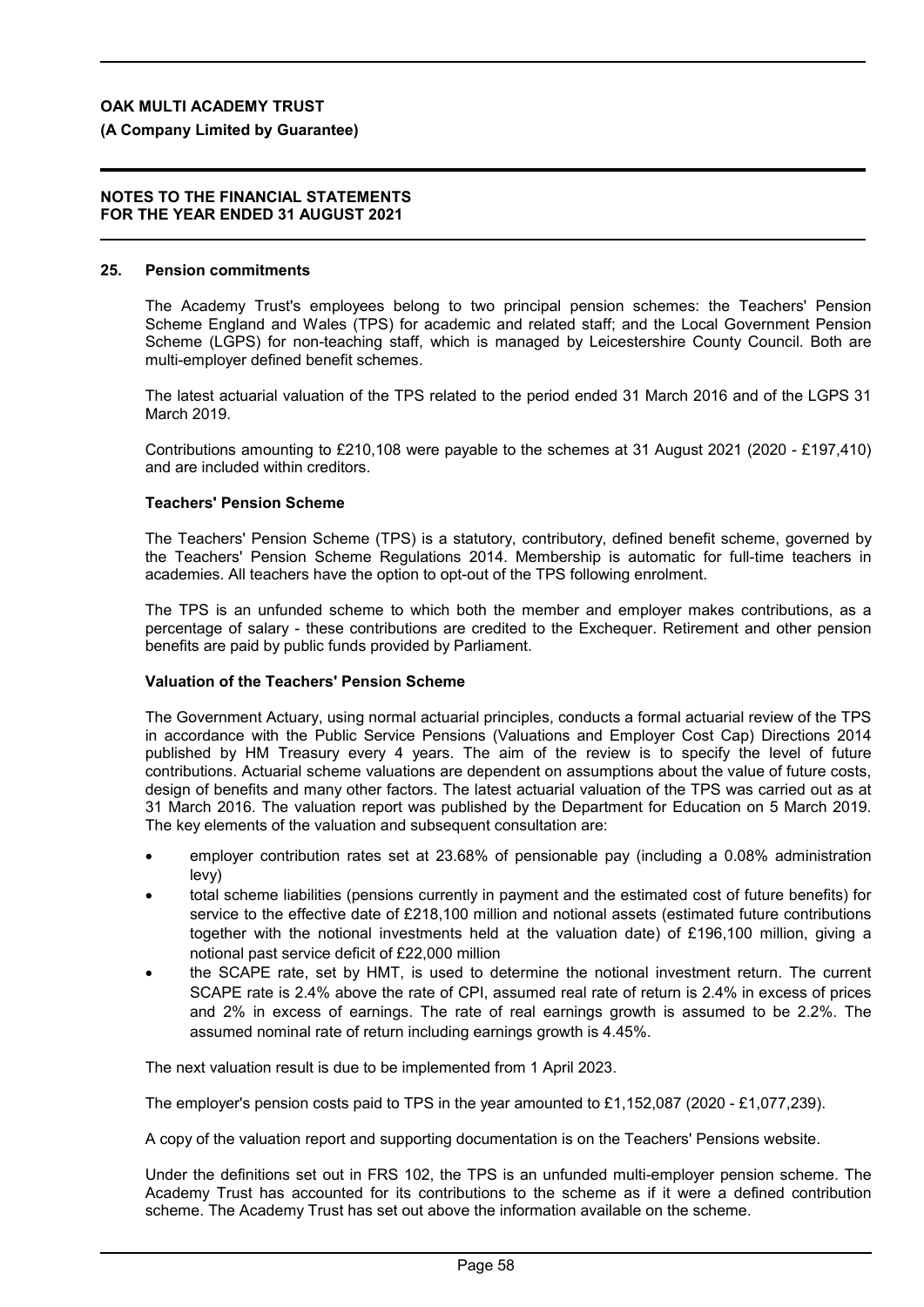### **(A Company Limited by Guarantee)**

#### **NOTES TO THE FINANCIAL STATEMENTS FOR THE YEAR ENDED 31 AUGUST 2021**

#### **25. Pension commitments (continued)**

#### **Local Government Pension Scheme**

The LGPS is a funded defined benefit pension scheme, with the assets held in separate trusteeadministered funds. The total contribution made for the year ended 31 August 2021 was £998,000 (2020 - £930,000), of which employer's contributions totalled £801,000 (2020 - £745,000) and employees' contributions totalled £ 197,000 (2020 - £185,000). The agreed contribution rates for future years are 25.3 per cent for employers and 5.5 to 12.5 per cent for employees.

Parliament has agreed, at the request of the Secretary of State for Education, to a guarantee that, in the event of academy closure, outstanding Local Government Pension Scheme liabilities would be met by the Department for Education. The guarantee came into force on 18 July 2013.

#### **Principal actuarial assumptions**

|                                                    | 2021<br>% | 2020<br>℅ |
|----------------------------------------------------|-----------|-----------|
| Rate of increase in salaries                       | 3.40      | 2.70      |
| Rate of increase for pensions in payment/inflation | 2.90      | 2.20      |
| Discount rate for scheme liabilities               | 1.65      | 1.70      |

The current mortality assumptions include sufficient allowance for future improvements in mortality rates. The assumed life expectations on retirement age 65 are:

|                      | 2021<br>Years | 2020<br><b>Years</b> |
|----------------------|---------------|----------------------|
| Retiring today       |               |                      |
| Males                | 21.7          | 21.5                 |
| Females              | 24.2          | 23.8                 |
| Retiring in 20 years |               |                      |
| Males                | 22.6          | 22.2                 |
| Females              | 25.9          | 25.2                 |
|                      |               |                      |

### **Sensitivity analysis on the defined benefit obligation**

|                                    | 2021    | 2020<br>£ |
|------------------------------------|---------|-----------|
| Discount rate -0.1%                | 440.000 | 330,000   |
| Salary increase +0.1%              | 37.000  | 32.000    |
| pension increase rate (CPI) + 0.1% | 396,000 | 292,000   |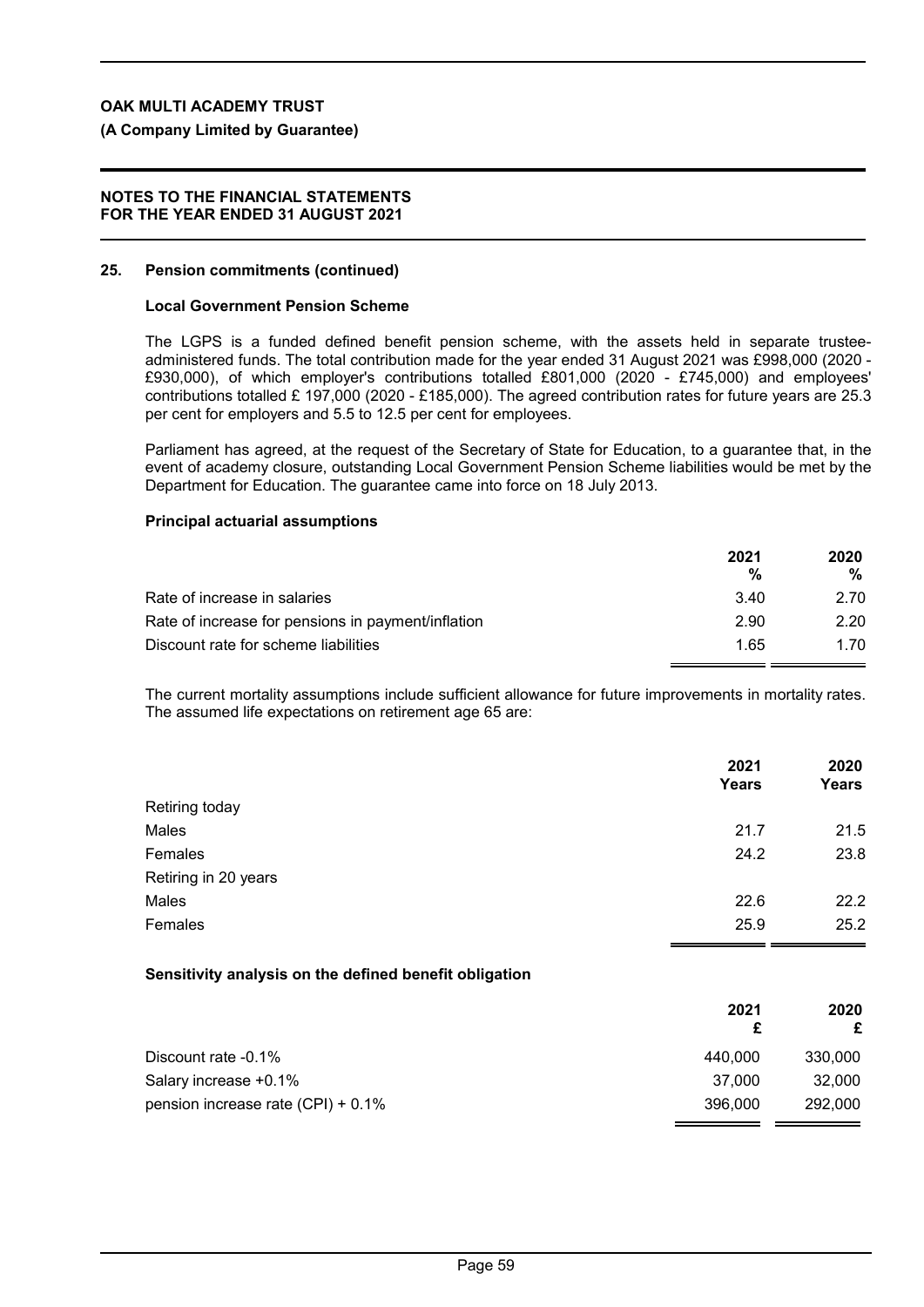## **(A Company Limited by Guarantee)**

### **NOTES TO THE FINANCIAL STATEMENTS FOR THE YEAR ENDED 31 AUGUST 2021**

### **25. Pension commitments (continued)**

### **Share of scheme assets**

The Academy Trust's share of the assets in the scheme was:

|                                     | 2021<br>£ | 2020<br>£ |
|-------------------------------------|-----------|-----------|
| Equities                            | 4,994,380 | 3,686,000 |
| <b>Bonds</b>                        | 2,497,190 | 1,812,000 |
| Property                            | 602,770   | 500,000   |
| Other assets                        | 516,660   | 250,000   |
| <b>Total market value of assets</b> | 8,611,000 | 6,248,000 |

The amounts recognised in the Statement of Financial Activities are as follows:

|                                                                  | 2021        | 2020        |
|------------------------------------------------------------------|-------------|-------------|
| Current service cost                                             | (1,576,000) | (1,486,000) |
| Interest income                                                  | 114.000     | 112.000     |
| Interest cost                                                    | (231.000)   | (214,000)   |
| Total amount recognised in the statement of financial activities | (1,693,000) | (1,588,000) |

Changes in the present value of the defined benefit obligations were as follows:

| 2021<br>£  | 2020<br>£  |
|------------|------------|
| 12,759,000 | 11,073,000 |
| 1,576,000  | 1,486,000  |
| 231,000    | 214,000    |
| 197,000    | 185,000    |
| 2,969,000  | (102,000)  |
| (102,000)  | (97,000)   |
| 17,630,000 | 12,759,000 |
|            |            |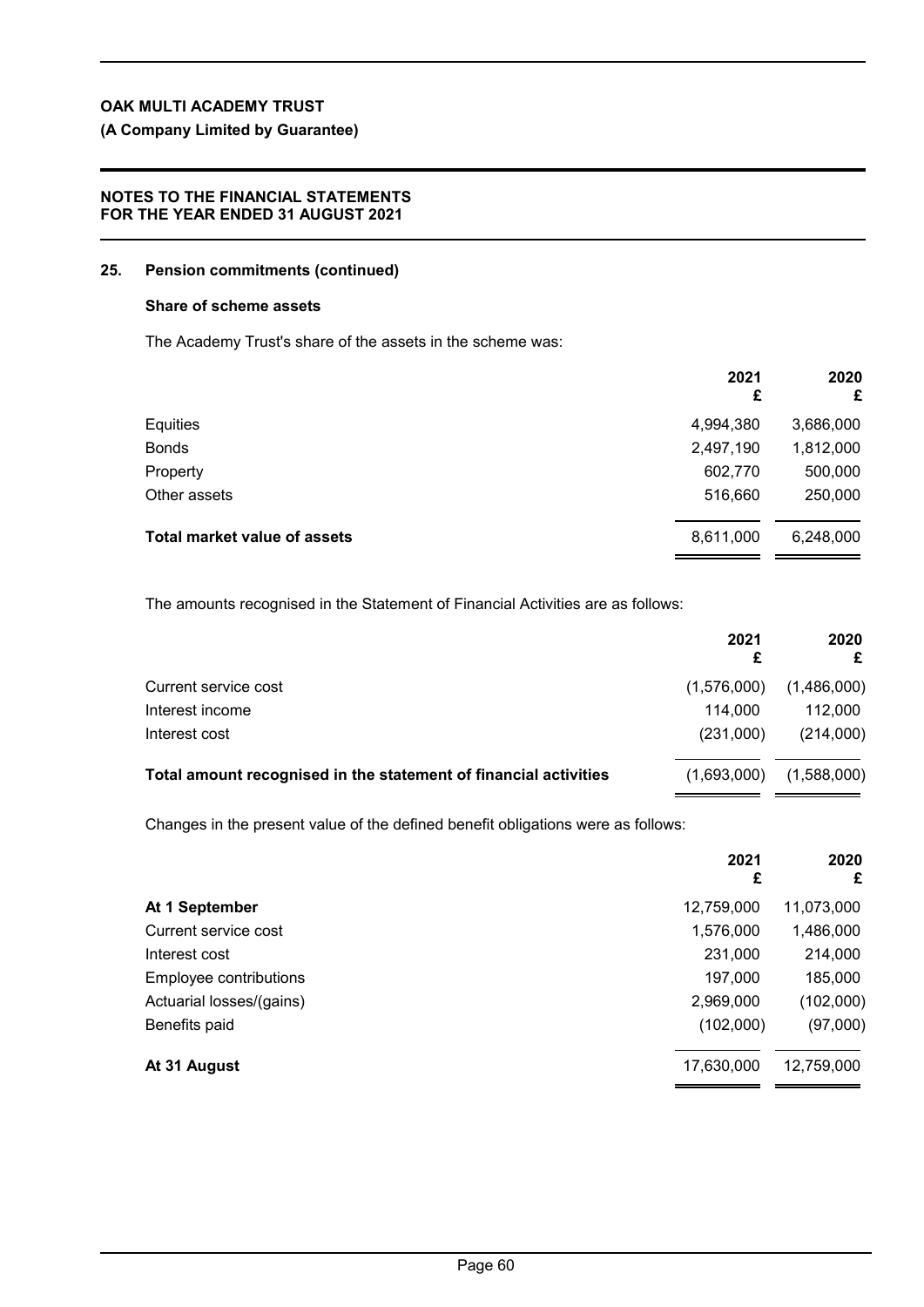## **(A Company Limited by Guarantee)**

## **NOTES TO THE FINANCIAL STATEMENTS FOR THE YEAR ENDED 31 AUGUST 2021**

## **25. Pension commitments (continued)**

Changes in the fair value of the Academy Trust's share of scheme assets were as follows:

|                               | 2021<br>£ | 2020<br>£ |
|-------------------------------|-----------|-----------|
| At 1 September                | 6,248,000 | 5,771,000 |
| Interest income               | 114,000   | 112,000   |
| Actuarial gains/(losses)      | 1,353,000 | (468,000) |
| <b>Employer contributions</b> | 801,000   | 745,000   |
| Employee contributions        | 197,000   | 185,000   |
| Benefits paid                 | (102,000) | (97,000)  |
| At 31 August                  | 8,611,000 | 6,248,000 |

## **26. Operating lease commitments**

At 31 August 2021 the Academy Trust had commitments to make future minimum lease payments under non-cancellable operating leases as follows:

|                                              | 2021<br>£ | 2020<br>£ |
|----------------------------------------------|-----------|-----------|
| Not later than 1 year                        | 14.214    | 16,190    |
| Later than 1 year and not later than 5 years | 4,832     | 18,005    |
| Total                                        | 19,046    | 34,195    |

## **27. Members' liability**

Each member of the charitable company undertakes to contribute to the assets of the company in the event of it being wound up while he/she is a member, or within one year after he/she ceases to be a member, such amount as may be required, not exceeding £10 for the debts and liabilities contracted before he/she ceases to be a member.

## **28. Related party transactions**

Owing to the nature of the Academy Trust and the composition of the board of trustees being drawn from local public and private sector organisations, transactions may take place with organisations in which the trustees have an interest. The following related party transactions took place in the financial period.

No related party transactions took place in the period of account, other than certain Trustees' remuneration and expenses already disclosed in note 12.